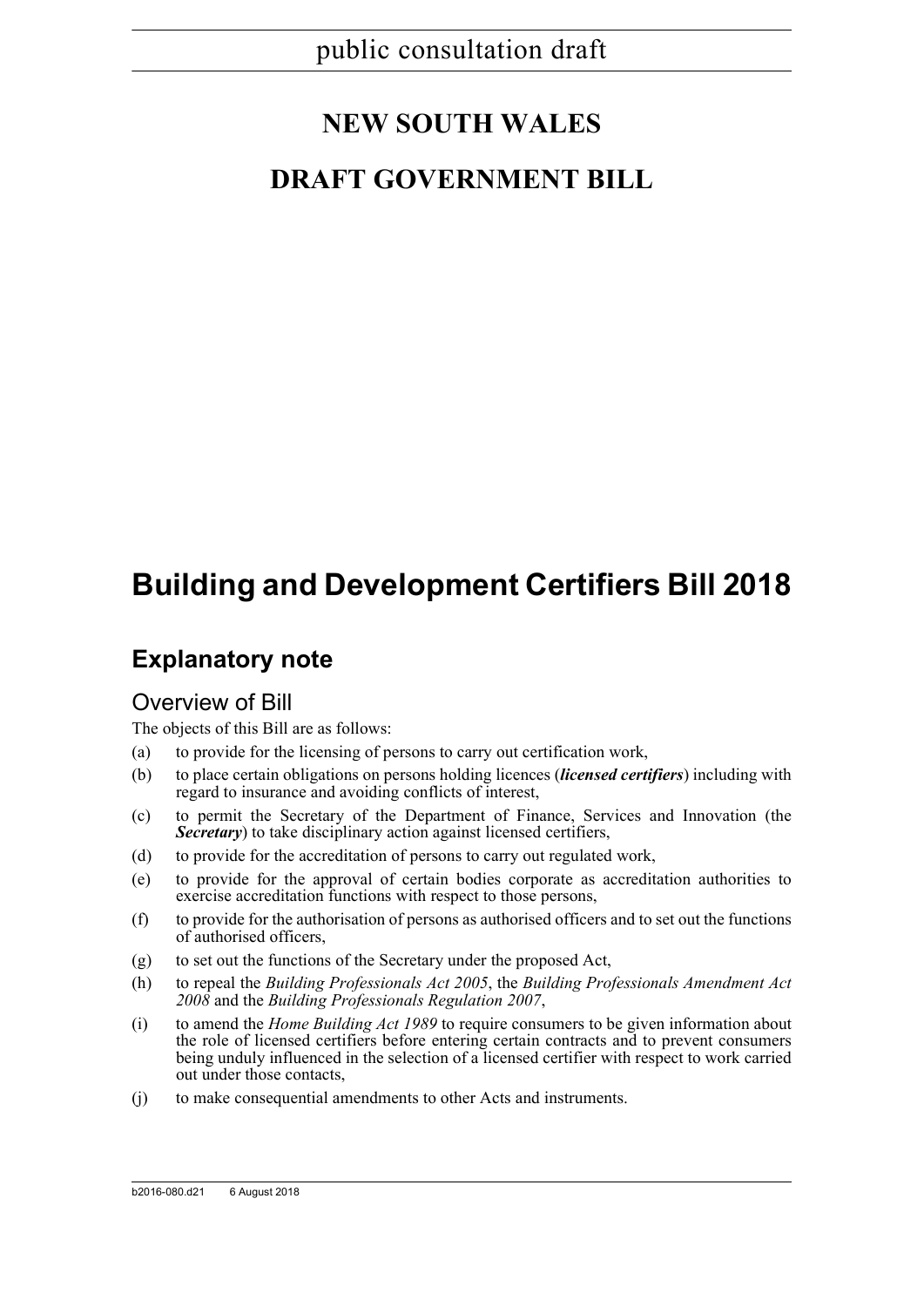Building and Development Certifiers Bill 2018 [NSW] Explanatory note

## Outline of provisions

## **Part 1 Preliminary**

**Clause 1** sets out the name (also called the short title) of the proposed Act.

**Clause 2** provides for the commencement of the proposed Act on a day or days to be appointed by proclamation.

**Clause 3** sets out the objects of the proposed Act.

**Clause 4** defines certain words and expressions used in the proposed Act including *certification work* which includes the exercise of a function of a certifier under the *Environmental Planning and Assessment Act 1979*, the determination of an application for a strata certificate under the *Strata Schemes Development Act 2015* and the inspection of swimming pools under the *Swimming Pools Act 1992*.

## **Part 2 Licensing of certifiers**

### **Division 1 Preliminary**

**Clause 5** creates offences (with a maximum penalty of \$110,000 in the case of a body corporate or \$33,000 in any other case) if a person (other than a council) carries out certification work without a licence that authorises the person to carry out that work or if a person falsely represents that the person can carry out certification work or holds a licence or class of licence.

**Clause 6** permits the Secretary to grant a licence to a person that authorises the person to carry out certification work.

**Clause 7** sets out the grounds for concluding that a person is not a suitable person to carry out certification work.

### **Division 2 Application for licence**

**Clause 8** sets out how an application for a licence is made.

**Clause 9** provides that the Secretary may require a licence applicant or a close associate of an applicant to authorise other persons to provide the Secretary with information relevant to the investigation of the application. The Secretary may refuse to consider the application if the authorisation is not given.

**Clause 10** provides that the Secretary may grant or refuse a licence application. The grounds for refusing a licence are that the application did not comply with a requirement of the proposed Act, or the applicant is not a suitable person to carry out the certification work authorised by the licence or any other ground that may be prescribed by the regulations under the proposed Act.

**Clause 11** provides that a licence may be granted for 1, 3 or 5 years and that a licence has no effect during any period in which it is suspended.

**Clause 12** provides for the variation of a licence by the Secretary.

### **Division 3 Conditions of a licence**

**Clause 13** permits a licence to be subject to conditions.

**Clause 14** permits the conditions of a licence to require the licensed certifier to carry out certification work in accordance with specified standards or methodologies.

**Clause 15** permits the conditions of a licence to provide that the authorisation conferred by the licence will take effect in the future at a particular time or following a particular event (such as the completion of a course of training).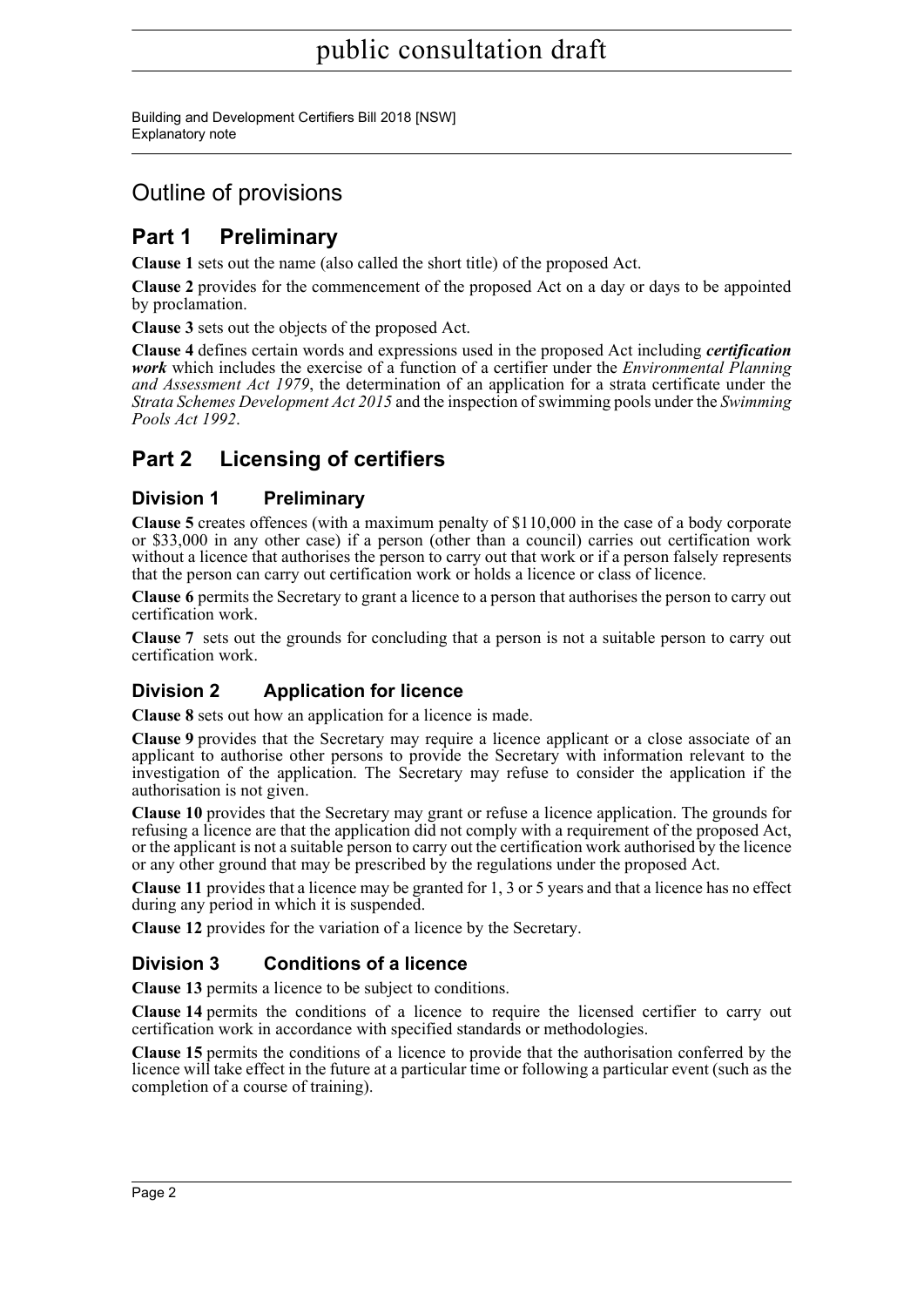### **Division 4 Suspension or cancellation of a licence**

**Clause 16** sets out the grounds for suspending or cancelling a licence which include (amongst other grounds) because the licensed certifier is not a suitable person to carry out the certification work authorised by the licence or is not entitled to hold the licence or the Secretary has determined to suspend or cancel the licence under Part 4 (Disciplinary action against certifiers) of the proposed Act.

**Clause 17** provides for the suspension of a licence.

**Clause 18** provides for the cancellation of a licence.

**Clause 19** permits the suspension or cancellation of a licence to be subject to conditions.

### **Division 5 Miscellaneous**

**Clause 20** creates an offence (with a maximum penalty of \$33,000) if a licensed certifier or former licensed certifier contravenes a condition of the licence or a condition of a suspension or cancellation of a licence.

**Clause 21** provides that a licence is not transferable.

**Clause 22** creates an offence (with a maximum penalty of \$66,000 in the case of a body corporate or \$33,000 in any other case) if a licensed certifier lets out, hires or lends the certifier's licence to another person or permits another person to use the licence.

**Clause 23** permits a licensed certifier to apply to the Secretary for a cancellation or suspension of the certifier's licence.

**Clause 24** permits a person who is aggrieved by certain decisions of the Secretary under the proposed Part to apply to the Civil and Administrative Tribunal (*the Tribunal*) for an administrative review of the decision.

**Clause 25** provides for the recovery of unpaid fees under proposed Part 2.

## **Part 3 Requirements on certifiers**

### **Division 1 Insurance**

**Clause 26** creates offences (with a maximum penalty of \$110,000) if a licensed certifier, who does not have the required insurance policy with respect to certification work, carries out the certification work or holds out that the certifier is covered by the required insurance policy.

**Clause 27** permits regulations under the proposed Act to be made with respect to policies of insurance.

### **Division 2 Conflicts of interest**

**Clause 28** creates an offence (with a maximum penalty of \$33,000) if a licensed certifier carries out certain certification work whilst having a conflict of interest in the certification work.

**Clause 29** specifies when a licensed certifier will have a conflict of interest in certification work, this occurs if a reasonable person would conclude that the licensed certifier has a private interest that comes into conflict with, and may affect, the duty of the licensed certifier to act in the public interest when undertaking certification work. A number of examples are given as to when a licensed certifier will have a private interest in certification work including if the licensed certifier is a person who is obtaining the benefit of the certification work, has a pecuniary interest in the development or building to which the certification work relates, has worked on the construction or design of, or a development application for, the development or building or is related to a person who has any of those private interests.

**Clause 30** specifies when a licensed certifier has a pecuniary interest in the subject of certification work, this occurs if there is a reasonable likelihood or expectation of appreciable financial gain or loss to the licensed certifier, or to a person with whom the licensed certifier has a relationship (whether family, personal, employment, business or other).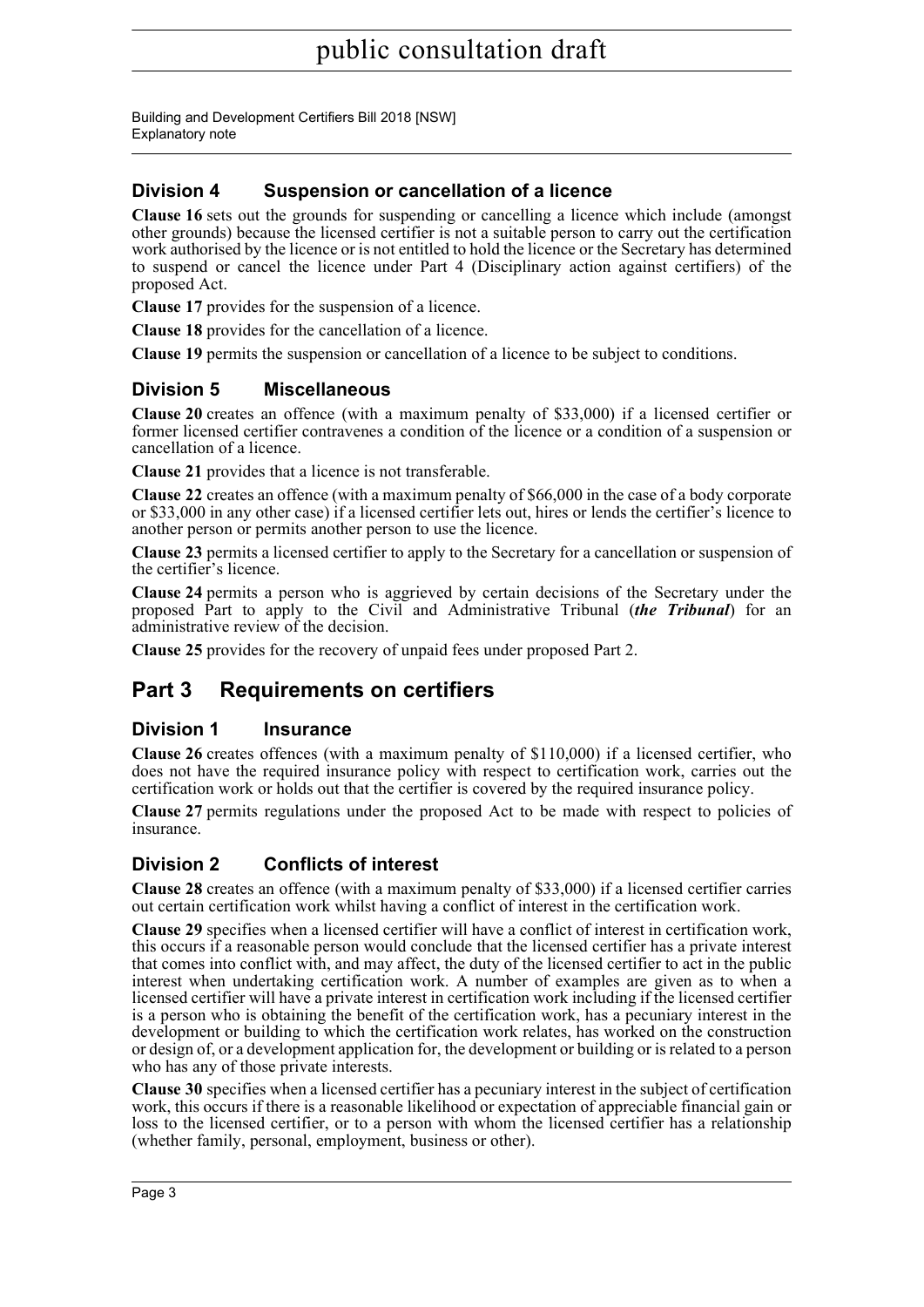### **Division 3 General requirements**

**Clause 31** makes it a condition of a licence that the licensed certifier must not carry out certification work unless the work is carried out under a written contract that complies with the regulations under the proposed Act. The contract is to be between the person who appoints a licensed certifier to carry out the particular certification work and the licensed certifier or the licensed certifier's employer.

**Clause 32** permits regulations under the proposed Act to prescribe a code of conduct for licensed certifiers.

**Clause 33** creates an offence (with a maximum penalty of \$5,500) if a person appointed as the principal certifier with respect to development, fails to give notice to the person who made the appointment of the person's licence being cancelled or suspended or being changed so that the person can no longer exercise the functions of a principal certifier.

**Clause 34** creates an offence (with a maximum penalty of \$5,500) if a person, who carries out certification work in the course of the person's employment, fails to give notice to the person's employer of the person's licence being cancelled or suspended or being changed so that the person can no longer carry out the certification work.

**Clause 35** creates an offence (with a maximum penalty of \$5,500) if a licensed certifier fails to notify the Secretary of certain events that may affect the certifier's suitability to hold a licence. The clause also creates an offence (with a maximum penalty of \$1,100) if a licensed certifier fails to notify the Secretary of any other change required to the particulars recorded in the register of licences and approvals maintained by the Secretary.

**Clause 36** creates an offence (with a maximum penalty of \$4,400 in the case of a body corporate or \$2,200 in any other case) if a person whose licence has been suspended, subjected to conditions or cancelled fails to return it to the Secretary when required to do so.

**Clause 37** provides that an individual who is the holder of a licence (a *licensed individual*) who carries out certification work on behalf of a council or a body corporate is subject to the same requirements as a person who carries out certification work on the person's own behalf.

### **Division 4 Additional requirements for licensed body corporate**

**Clause 38** creates an offence (with a maximum penalty of \$33,000) if a *licensed director* (being an individual who holds a licence and who is the director of a body corporate that holds a licence (a *licensed body corporate*)) fails to ensure certain matters with respect to certification work carried out by or on behalf of the body corporate, including ensuring compliance with the proposed Act and ensuring that the work is carried out by a suitably licensed individual.

**Clause 39** creates an offence (with a maximum penalty of \$33,000) if a licensed director of a licensed body corporate fails to report conduct of the body corporate, another licensed director of the body corporate or a licensed individual who is carrying out certification work on behalf of the body corporate to the Secretary if the director suspects that the conduct is a ground for the Secretary to take disciplinary action against the person.

**Clause 40** creates an offence (with a maximum penalty of \$110,000) if a licensed body corporate fails to ensure that any certification work carried out on behalf of the body corporate is carried out by a licensed individual whose licence authorises the individual to carry out that work.

**Clause 41** creates an offence (with a maximum penalty of \$110,000) if a licensed body corporate carries out certification work during any period during which it does not have at least 1 director who is a licensed individual whose licence authorises the individual to carry out that work (a *suitably qualified director*). The clause also creates an offence (with a maximum penalty of \$110,000) if a licensed body corporate (that has not had a suitably qualified director for a continuous period of 3 months) carries out certification work before it has a suitably qualified director and has notified the Secretary of that fact.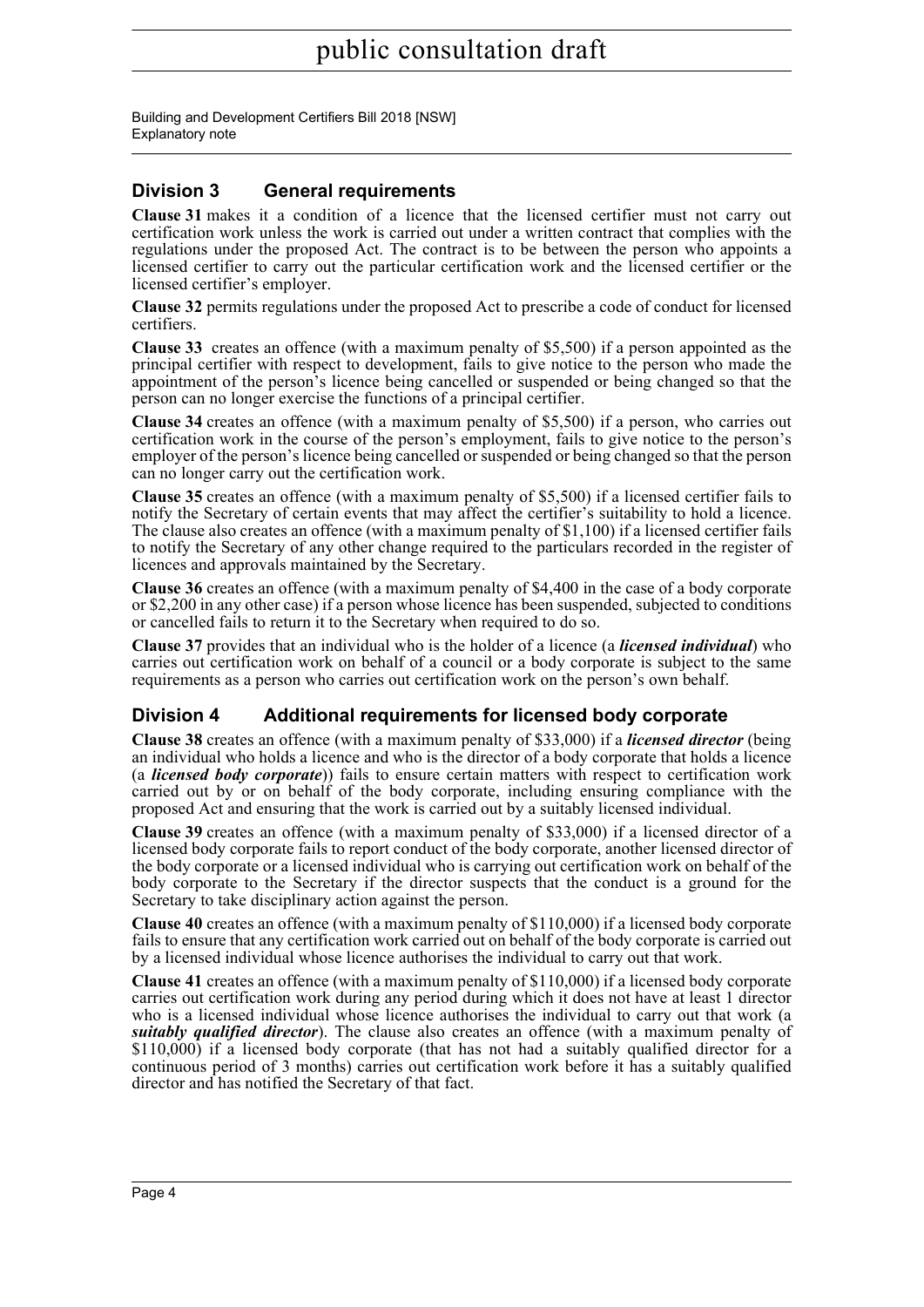### **Division 5 Miscellaneous offences relating to certification work**

**Clause 42** creates an offence (with a maximum penalty of \$1,100,000 or imprisonment for 2 years, or both) if a licensed certifier accepts, or agrees to accept, a benefit (a bribe) to carry out certification work other than impartially. The clause also includes an offence with the same maximum penalty for the person who gives, or offers to give, the benefit.

**Clause 43** creates an offence (with a maximum penalty of \$33,000) if a person represents, for the purposes of securing work, that work other than certification work can be carried out only by a licensed certifier.

**Clause 44** creates an offence (with a maximum penalty of \$1,100,000 or imprisonment for 2 years, or both) if a licensed certifier falsely issues certain certificates (including a complying development certificate or a strata certificate).

## **Part 4 Disciplinary action against certifiers**

**Clause 45** sets out the grounds on which the Secretary may take disciplinary action against a licensed certifier.

**Clause 46** provides that the proposed part extends to certification work or certain other functions even if done on behalf of a licensed body corporate or a council.

**Clause 47** requires the Secretary, before taking disciplinary action against a licensed certifier, to give the licensed certifier an opportunity to show cause why the disciplinary action should not be taken.

**Clause 48** sets out the disciplinary action that the Secretary may take against a licensed certifier. This includes cautioning or reprimanding the certifier, requiring the certifier to pay a penalty of up to \$110,000 (in the case of a body corporate) or  $$55,000$  (in the case of an individual), imposing a condition of the certifier's licence, suspending or cancelling the certifier's licence or disqualifying the certifier from holding a licence.

**Clause 49** permits a person who is aggrieved by a decision of the Secretary to take disciplinary action to apply to the Tribunal for an administrative review of the decision.

**Clause 50** provides for the enforcement of monetary penalties imposed on a licensed certifier as disciplinary action by the Secretary.

**Clause 51** provides that disciplinary action may be taken under the proposed Part regardless of whether the licensed certifier concerned is subject to criminal or civil proceedings that relate to the same matters or incident and that the decision to take disciplinary action does not affect the liability of the licensed certifier for any offence.

## **Part 5 Accreditation of persons carrying out regulated work**

**Clause 52** defines *regulated work* which means the carrying out of work as a competent fire safety practitioner under the *Environmental Planning and Assessment Act 1979* or other work declared to be regulated work.

**Clause 53** creates offences (with a maximum penalty of \$110,000 in the case of a body corporate or \$33,000 in any other case) if a person carries out regulated work without an accreditation that authorises the person to carry out that work or if a person falsely represents that the person can carry out regulated work or holds an accreditation or class of accreditation.

**Clause 54** permits an accreditation authority to authorise a person to carry out regulated work by granting accreditation to the person.

**Clause 55** permits the regulations under the proposed Act to authorise a licensed certifier who holds a particular class of licence to carry out specified regulated work in addition to persons who hold an accreditation.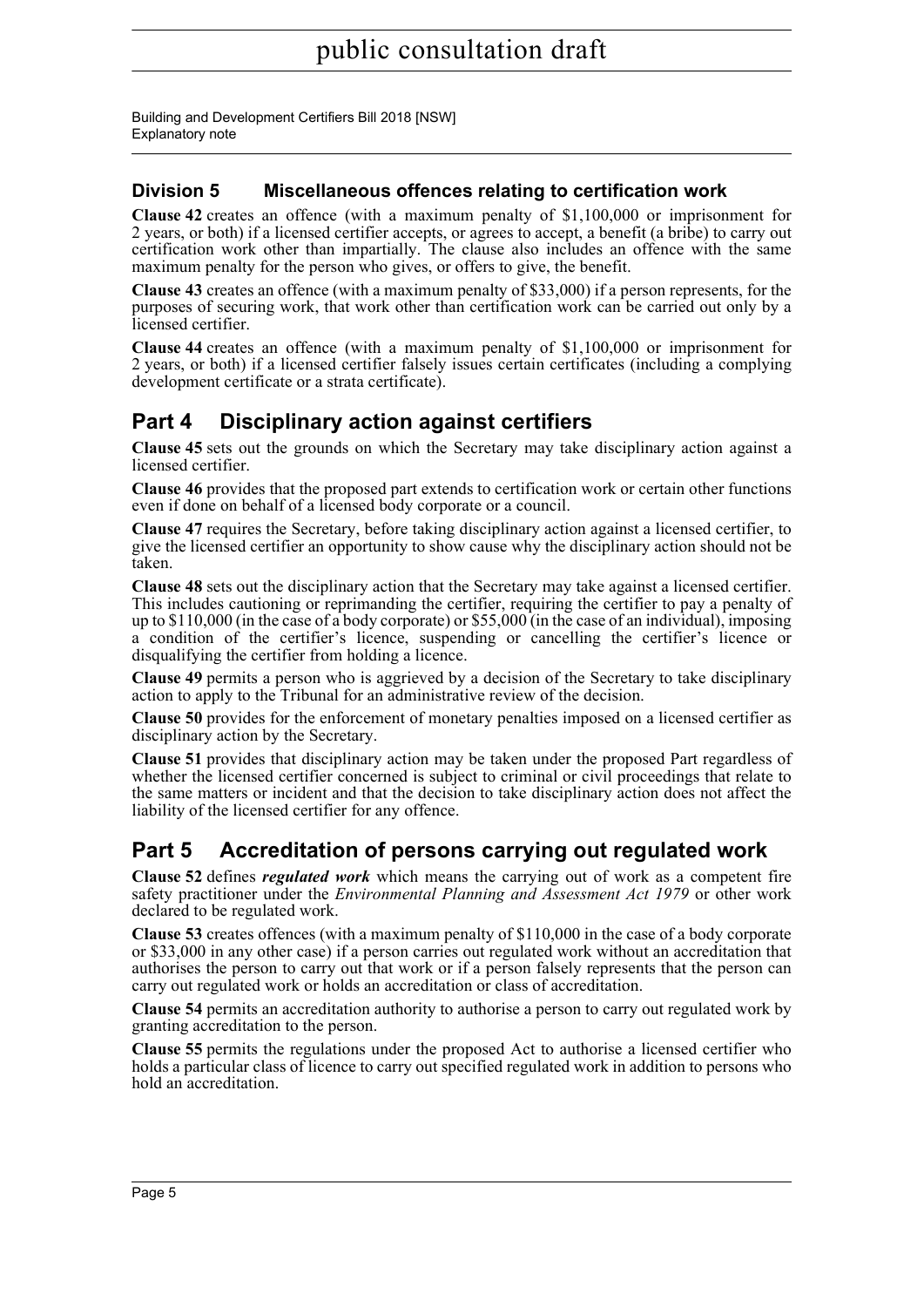## **Part 6 Approval of accreditation authorities**

### **Division 1 Accreditation authorities**

**Clause 56** provides that an *accreditation authority* means a body corporate approved by the Secretary to exercise the functions of an accreditation authority and the *regulating accreditation authority* with respect to an accreditation is the accreditation authority that granted the accreditation. However, the Secretary can change the regulating accreditation authority with respect to an accreditation by written direction.

**Clause 57** sets out the functions of an accreditation authority which are to accredit persons to carry out regulated work, to ensure that the holder of an accreditation (with respect to which the accreditation authority is the regulating accreditation authority) complies with the requirements of the accreditation and to investigate and exercise disciplinary functions with respect to any such holder who fails to comply with those requirements.

**Clause 58** creates offences (with a maximum penalty of \$110,000 in the case of a body corporate or \$33,000 in any other case) if a person improperly exercises a function of an accreditation authority or falsely represents that the person can grant an accreditation, grant an accreditation of a particular class or exercise any other function of an accreditation authority of if an accreditation authority falsely represents that an accreditation authorises the holder to carry out particular regulated work.

**Clause 59** permits the Secretary to approve a company or an incorporated association to exercise the functions of an accreditation authority with respect to the accreditation of persons. The approval may be limited to a particular class of accreditation.

**Clause 60** provides that an approved company or association may exercise accreditation authority function in accordance with the proposed Act.

**Clause 61** requires the Secretary to adopt an accreditation authority approval guidelines with respect to the approval of bodies corporate as accreditation authorities.

### **Division 2 Approval procedure**

**Clause 62** sets out how an application for approval is made.

**Clause 63** provides that the Secretary may grant or refuse an application for approval. The grounds for refusing an application are that the application did not comply with a requirement of the proposed Act, the Secretary is of the opinion that it is not in the or the public interest to approve the application or the applicant is not a suitable person to be approved as an accreditation authority, the applicant's proposed accreditation scheme (which is a document that sets out how the applicant proposes to exercise its functions as an accreditation authority) does not comply with the requirements of the proposed Act, the regulations made under that Act or the accreditation authority approval guidelines, the Secretary is not satisfied that the applicant has met all the requirements for the grant of an approval set out in the accreditation authority approval guidelines or any other ground that may be prescribed by the regulations under the proposed Act. On the grant of an approval the proposed accreditation scheme becomes the accreditation scheme of the accreditation authority.

**Clause 64** provides that an approval may be granted for 1, 3 or 5 years and that an approval has no effect during any period in which it is suspended.

**Clause 65** provides for the variation of an approval by the Secretary.

### **Division 3 Conditions of approval**

**Clause 66** permits an approval to be subject to conditions.

**Clause 67** makes it a condition of an approval that the accreditation authority will exercise its functions only in accordance with its accreditation scheme.

**Clause 68** makes it a condition of an approval that the functions of an accreditation authority will be exercised only by individuals who are notified to the Secretary.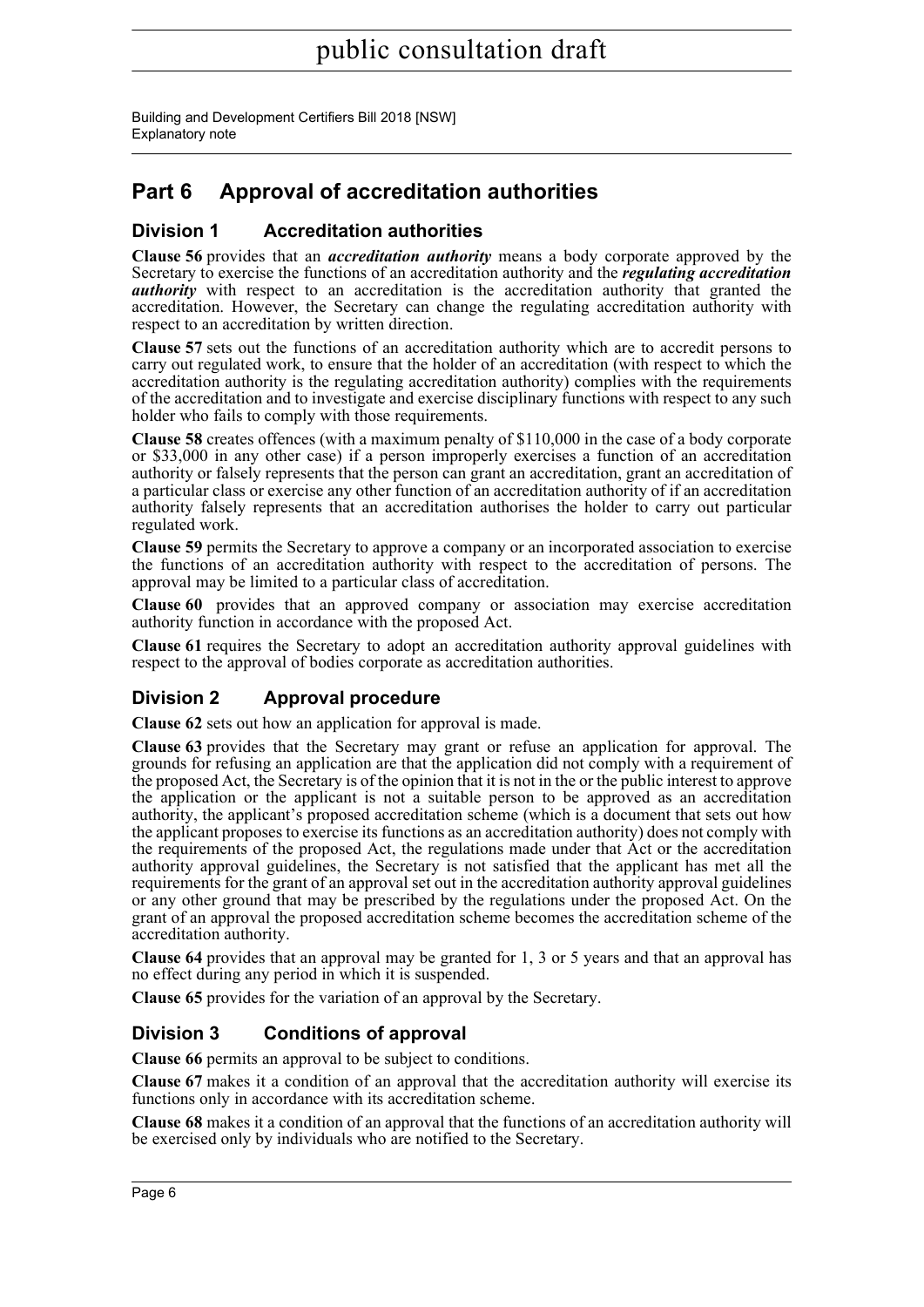Building and Development Certifiers Bill 2018 [NSW] Explanatory note

**Clause 69** makes it a condition of an approval that an accreditation authority must act in the public interest in the exercise of its functions.

**Clause 70** makes it a condition of an approval that an accreditation authority must provide the Secretary with any information relating to the exercise of its functions as the Secretary may require. Failure to comply with this condition is an offence with a maximum penalty of \$5,500.

**Clause 71** makes it a condition of an approval that an accreditation authority must engage an auditor (approved by the Secretary) to conduct an audit of the exercise of its functions if required to do so by the Secretary.

**Clause 72** makes it a condition of an approval that an accreditation authority must provide reasonable assistance to the Secretary with respect to any investigation or audit of the accreditation authority by the Secretary.

**Clause 73** makes it a condition of an approval that an accreditation authority must make available to the public any information relating to the exercise of its functions (including identifying information about the holders of accreditation) as may be specified by the Secretary. Failure to comply with this condition is an offence with a maximum penalty of \$11,000.

**Clause 74** makes it a condition of an approval that an accreditation authority must keep the records prescribed by the regulations made under the proposed Act. Failure to comply with this condition is an offence with a maximum penalty of \$11,000.

### **Division 4 Suspension or cancellation of approval**

**Clause 75** sets out the grounds for suspending or cancelling an approval which include (amongst other grounds) because the Secretary is of the opinion that the accreditation authority has contravened a requirement imposed by or under the proposed Act, is not a suitable person to be approved to exercise the functions of an accreditation authority, should not have been granted an approval or is no longer exercising the functions of an accreditation authority.

**Clause 76** provides for the suspension of an approval.

**Clause 77** provides for the cancellation of an approval.

**Clause 78** permits the suspension or cancellation of an approval to be subject to conditions.

### **Division 5 Miscellaneous**

**Clause 79** sets out what must be set out in an accreditation scheme and the matters for which such a scheme must provide.

**Clause 80** creates an offence (with a maximum penalty of \$220,000) if an accreditation authority or former accreditation authority contravenes a condition of its approval or a condition of a suspension or cancellation of its approval.

**Clause 81** creates an offence (with a maximum penalty of \$110,000) if a person who holds an approval that is suspended purports to grant an accreditation.

**Clause 82** permits an accreditation authority to apply to the Secretary for a cancellation of its approval.

**Clause 83** permits a person who is aggrieved by certain decisions of the Secretary under the proposed Part to apply to the Tribunal for an administrative review of the decision.

**Clause 84** authorises an accreditation authority to disclose to the Secretary any information obtained by the accreditation authority in the exercise of its functions.

## **Part 7 Powers of authorised officers**

### **Division 1 Preliminary**

**Clause 85** sets out a number of definition used in the proposed Part.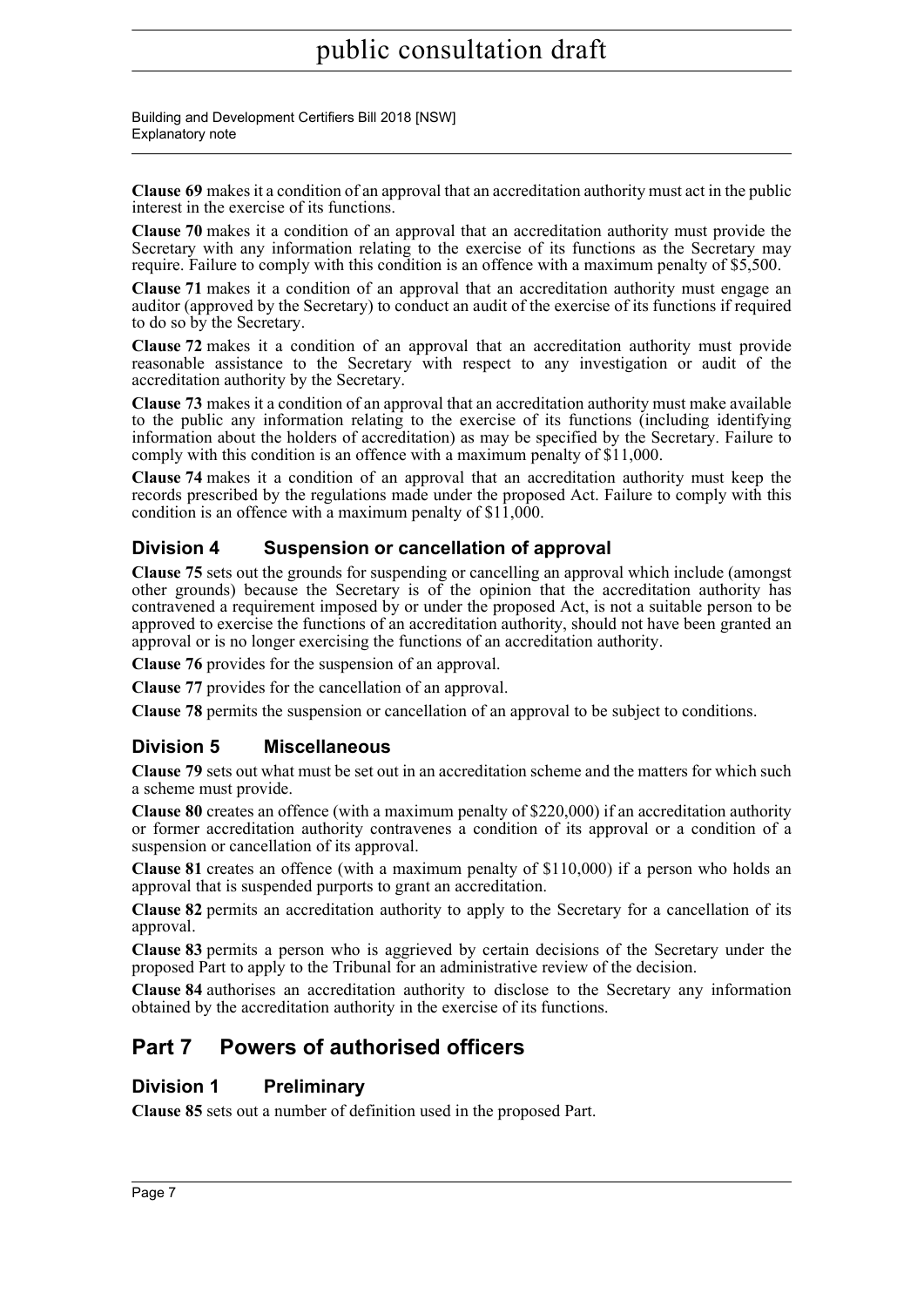Building and Development Certifiers Bill 2018 [NSW] Explanatory note

**Clause 86** provides that an authorised officer may exercise functions conferred by the proposed Part for an *authorised purpose* (being to investigate, monitor and enforce compliance with the proposed Act, to obtain information or records for purposes connected with the administration of the proposed Act or to enforce, administer or execute the proposed Act.

### **Division 2 Authorised officers**

**Clause 87** permits the Secretary to appoint persons as authorised officers.

**Clause 88** provides that a person's authorisation as an authorised officer may be subject to conditions, limitations or restrictions or be for limited purposes.

**Clause 89** provides for authorised officers to be issued with identification cards and to produce identification cards when requested to do so.

### **Division 3 Information gathering powers**

**Clause 90** provides that any power conferred under the proposed Division may be exercised whether or not a power of entry is being exercised.

**Clause 91** permits an authorised officer to direct a person to furnish information or records for an authorised purpose.

**Clause 92** permits an authorised officer to direct a person whom the authorised officer suspects to have knowledge of matters with respect to which information is required for an authorised purpose to answer questions with respect to those matters.

**Clause 93** permits an authorised officer to record questions and answers given under the proposed Division.

### **Division 4 Entry to premises**

**Clause 94** provides a power of entry to premises for authorised officers.

**Clause 95** prevents an authorised officer from entering any part of premises used only for residential purposes without the permission of the occupier or the authority of a search warrant.

**Clause 96** provides for the issuing of search warrants to authorised officers.

**Clause 97** permits an authorised officer to direct the owner or occupier of premises or persons on those premises to provide reasonable assistance to the authorised officer.

**Clause 98** sets out the powers that an authorised officer may exercise when on premises.

### **Division 5 Miscellaneous**

**Clause 99** permits the Secretary to retain records that an authorised officer has obtained under the proposed Part until the completion of proceedings in which they may be used as evidence. The person from whom the records are taken must be provided with a certified copy of the records.

**Clause 100** creates an offence (with a maximum penalty of \$110,000 in the case of a body corporate or \$22,000 in any other case) if a person obstructs, hinders or interferes with an authorised officer.

**Clause 101** creates an offence (with a maximum penalty of \$110,000 in the case of a body corporate or \$22,000 in any other case) if a person fails to comply with a direction of an authorised officer.

## **Part 8 Other functions of the Secretary**

**Clause 102** requires the Secretary to maintain a a register of licences and approvals issued under the proposed Act.

**Clause 103** permits the Secretary to authorise publication of notices warning persons about dealing with a specified licensed certifier, former licensed certifier, accreditation authority or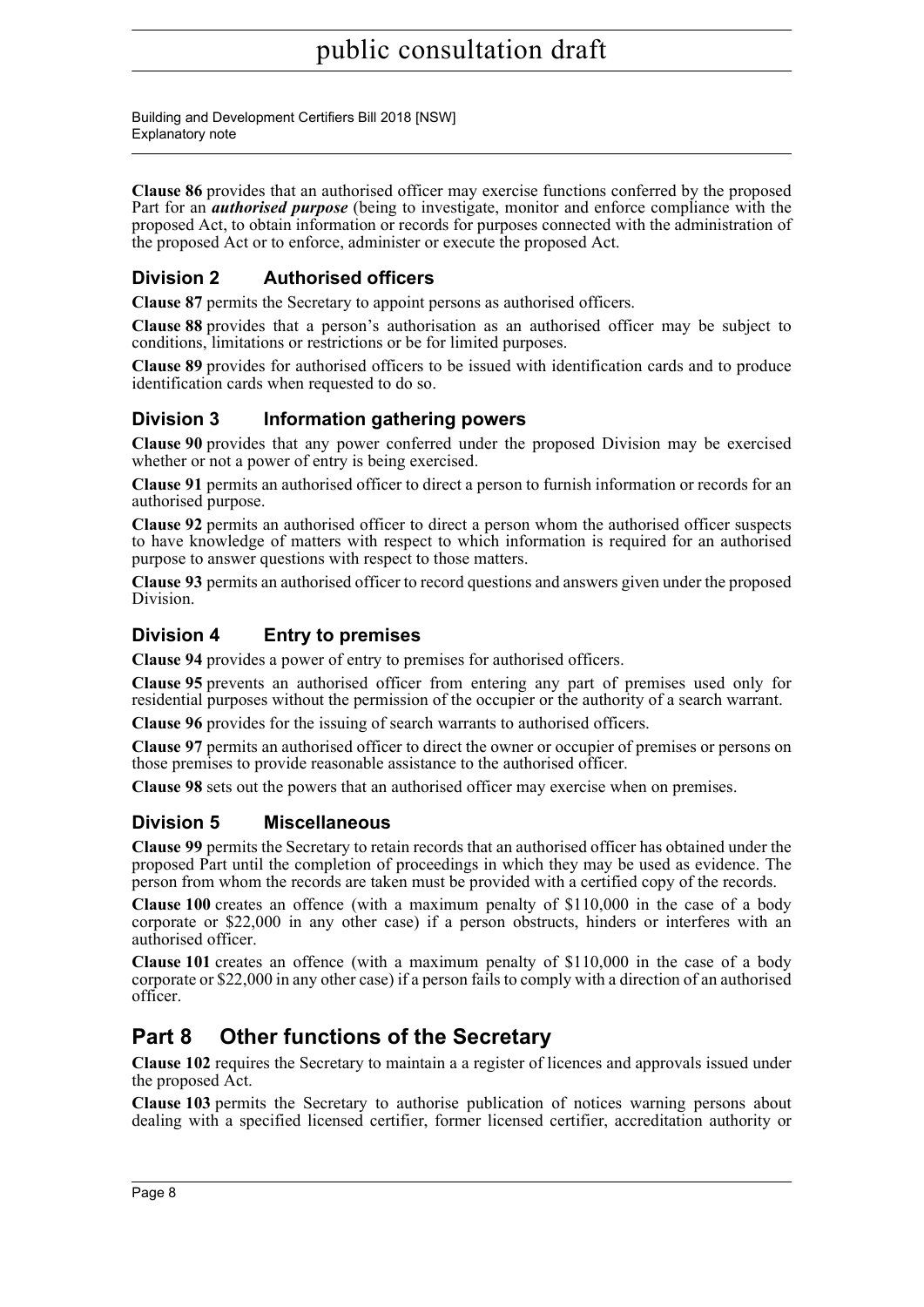Building and Development Certifiers Bill 2018 [NSW] Explanatory note

former accreditation authority or any other person that the Secretary reasonably believes may have breached the proposed Act or the regulations made under that Act.

**Clause 104** permits the Secretary to accept a written undertaking from a licensed certifier as to the manner in which the licensed certifier will conduct the licensed certifier's business as a licensed certifier. Failure to comply with an undertaking is a ground for taking disciplinary action against the licensed certifier.

**Clause 105** permits the Secretary to apply to the Supreme Court for an injunction restraining an apprehended or actual contravention of the proposed Act or the regulations made under the Act.

**Clause 106** permits the Secretary to investigate any licensed certifier, former licensed certifier, accreditation authority or former accreditation authority, the carrying out of any certification work, the exercise of any function of an accreditation authority or any other matter that may constitute a breach of the proposed Act or the regulations made under that Act. The Secretary is also authorised to conduct an audit of a licensed certifier or an accreditation authority at any time.

**Clause 107** permits the Secretary to investigate the work and activities of a council in its capacity as a certifier.

**Clause 108** permits the Secretary to enter into an information sharing arrangement with certain agencies to share information with respect to the licensing of certifiers, the regulation of certification work and insurance required to be held by licensed certifiers (and the equivalent of those matters in other Australian jurisdictions).

**Clause 109** permits the Secretary to exercise the functions of an accreditation authority.

## **Part 9 Miscellaneous**

**Clause 110** creates an offence (with a maximum penalty of \$5,500) if a person to disclose or use certain information obtained in the administration of the proposed Act except in specified circumstances. The clause also creates an offence (with a maximum penalty of \$5,500) if a person influences the determination of a development application, the carrying out of certification work or the giving of a development control order under Division 9.3 of the *Environmental Planning and Assessment Act 1979*.

**Clause 111** creates an offence (with a maximum penalty of \$110,000) if a council fails to ensure that certain prescribed certification work is carried out on behalf of the council only by a licensed individual whose licence authorises the individual to carry out that certification work.

**Clause 112** permits the Secretary to delegate the exercise of functions under the proposed Act.

**Clause 113** protects persons exercising functions under the proposed Act from personal liability.

**Clause 114** makes a director of a body corporate, or a person concerned in the management of a body corporate, liable for an offence under the proposed Act or regulations under the proposed Act that is committed by the body corporate if the director or person knowingly authorised or permitted the contravention.

**Clause 115** provides for the means of service of documents under the proposed Act.

**Clause 116** provides for the issuing and effect of evidentiary certificates by the Secretary as to matters relating to licensed certifiers and licences.

**Clause 117** makes provision for the giving of penalty notices (on-the-spot fines) for offences against the proposed Act or the regulations made under the proposed Act.

**Clause 118** provides for proceedings for offences against the proposed Act to be taken before the Local Court or before the Land and Environment Court in its summary jurisdiction and for proceedings for offences against the regulations to be taken before the Local Court.

**Clause 119** permits regulations to be made under the proposed Act.

**Clause 120** repeals the *Building Professionals Act 2005*, the *Building Professionals Amendment Act 2008* and the *Building Professionals Regulation 2007*.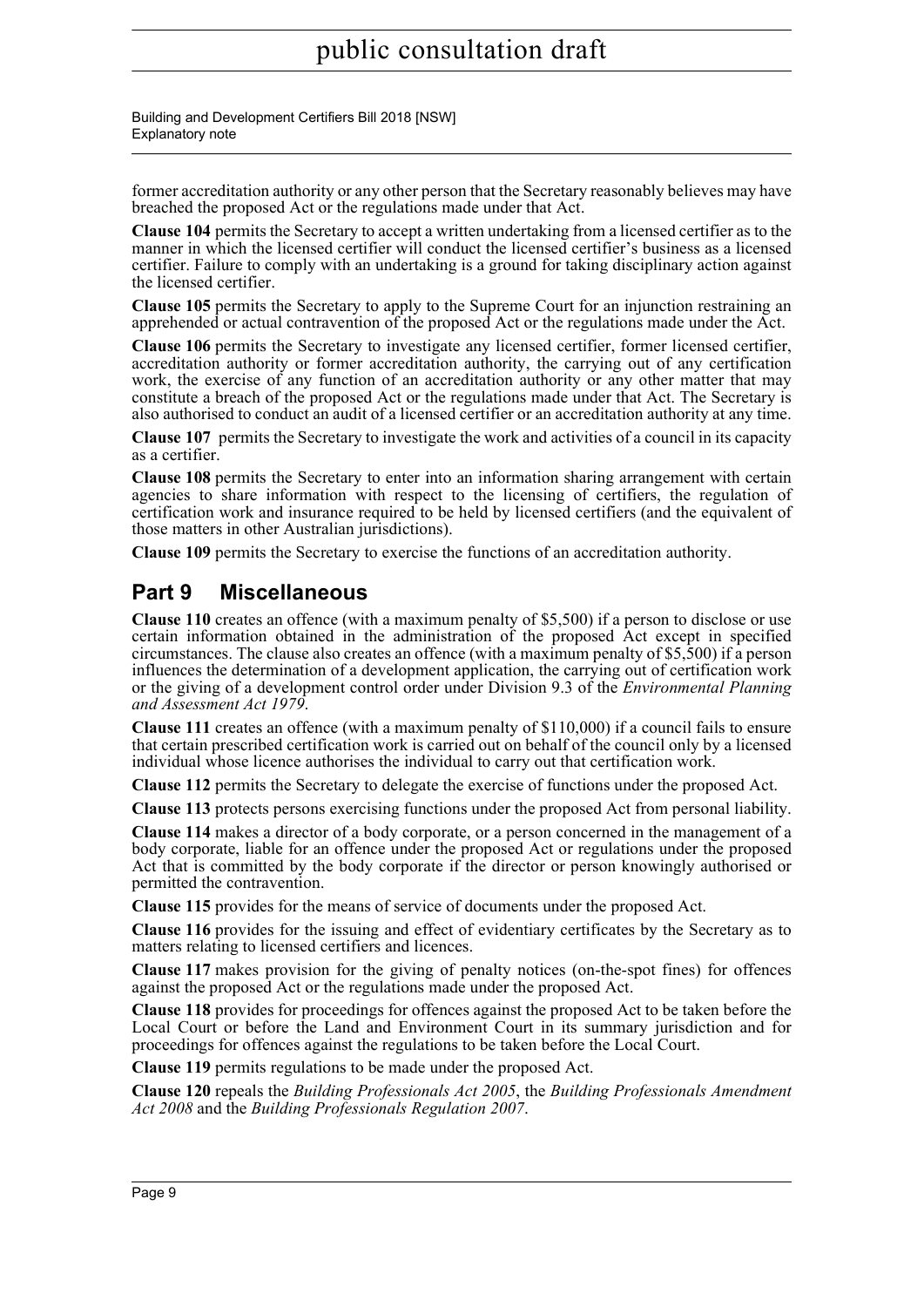## **Schedule 1 Savings, transitional and other provisions**

**Schedule 1** contains savings, transitional and other provisions consequent on the enactment of the proposed Act.

## **Schedule 2 Amendment of Home Building Act 1989 No 147**

**Schedule 2 [1]** amends the *Home Building Act 1989* to insert proposed Division 1A of Part 2. The proposed Division imposes additional requirements with respect to certain contracts for residential building work or specialist work. The proposed Division makes it a requirement that the holder of a contractor licence, before entering a contract with a person, provide to the person information about the role of licensed certifiers. Failure to do so is an offence with a maximum penalty of \$4,400 in the case of a corporation and \$2,200 in any other case. The proposed Division also creates an offence (with a maximum penalty of \$110,000 in the case of a corporation and \$33,300 in any other case) if a holder of a contractor licence tries to unduly influence the appointment of a licensed certifier with respect to work carried out under certain contracts. **Schedule 2 [1] and [4]** also include a compulsory term in certain contracts for work for which a licensed certifier will be required making it clear that the selection of a licensed certifier is the sole responsibility of the person who engaged the building contractor and the contractor cannot object to the certifier who is selected. **Schedule 1 [3]** makes a consequential amendment. **Schedule 2 [2]** inserts a definition of *licensed certifier*. **Schedule 1 [5]** includes savings and transitional provisions.

### **Schedule 3 Amendment of other Acts and instruments**

**Schedule 3** makes consequential amendments to the Acts and instruments specified in the Schedule other than **Schedule 3.3 [11] and [12]** which permit regulations under the *Environmental Planning and Assessment Act 1979* to prescribe circumstances in which the Secretary may appoint a principal certifier or prescribe classes of development in which the principal certifier is to be appointed in amanner prescribed by the regulations. **Schedule 3.3 [11] and [12]** also permit the regulations to require that a council or other person must not reuse to accept any such appointment.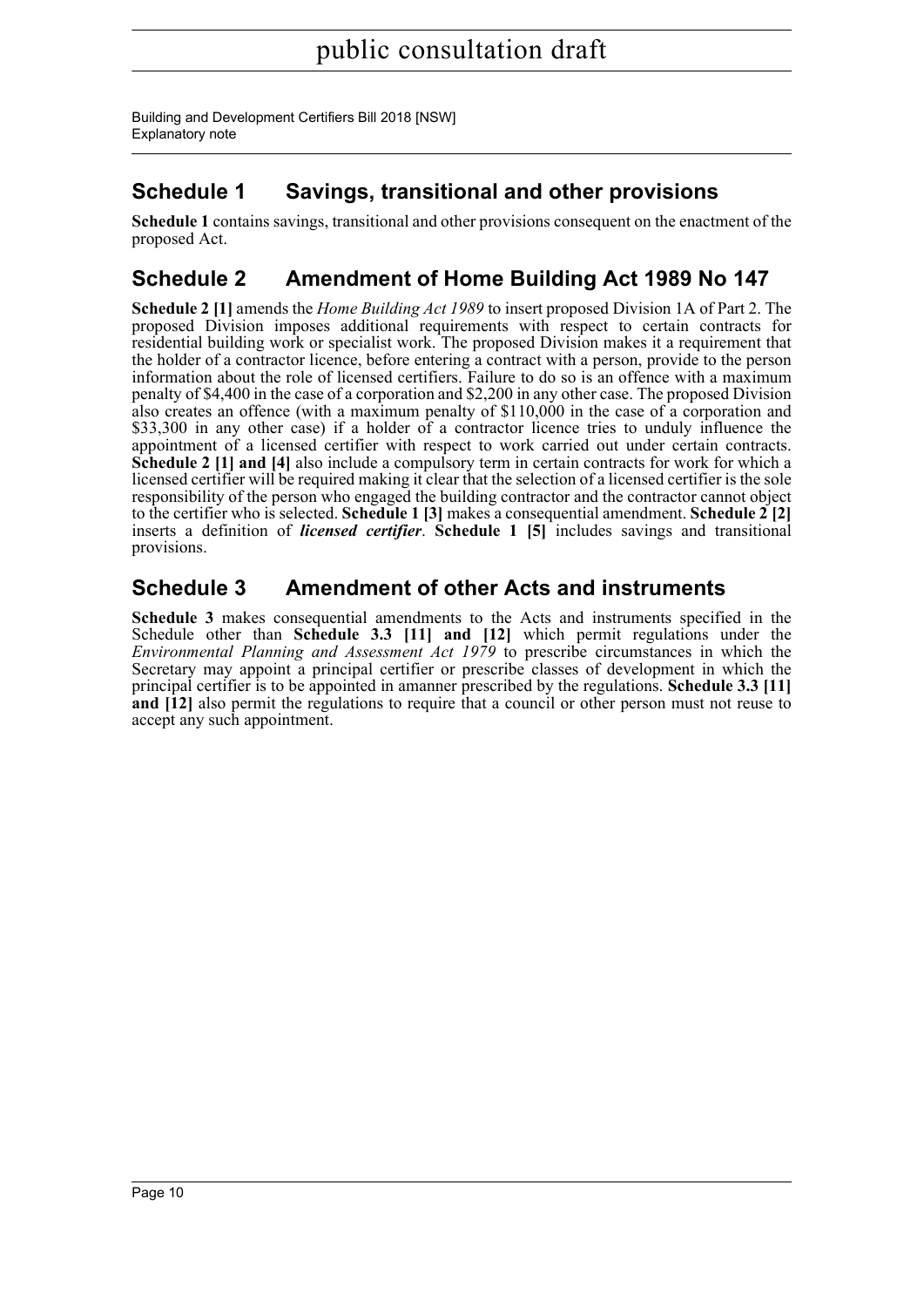# **NEW SOUTH WALES**

## **DRAFT GOVERNMENT BILL**

# **Building and Development Certifiers Bill 2018**

## **Contents**

|        |                    |             |                                                                                               | Page           |
|--------|--------------------|-------------|-----------------------------------------------------------------------------------------------|----------------|
| Part 1 | <b>Preliminary</b> |             |                                                                                               |                |
|        | 1                  | Name of Act |                                                                                               | $\overline{2}$ |
|        | 2                  |             | Commencement                                                                                  | $\overline{c}$ |
|        | 3                  |             | Objects of Act                                                                                | $\overline{2}$ |
|        | 4                  | Definitions |                                                                                               | $\overline{2}$ |
| Part 2 |                    |             | <b>Licensing of certifiers</b>                                                                |                |
|        | <b>Division 1</b>  |             | <b>Preliminary</b>                                                                            |                |
|        | 5                  |             | Certification work requires licence                                                           | 4              |
|        | 6                  |             | Licensing of persons to carry out certification works                                         | 4              |
|        | 7                  |             | Grounds for finding that a person is not a suitable person to carry<br>out certification work | 4              |
|        | <b>Division 2</b>  |             | <b>Application for licence</b>                                                                |                |
|        | 8                  |             | Application for a licence                                                                     | 5              |
|        | 9                  |             | Secretary may obtain information from third parties                                           | 5              |
|        | 10                 |             | Grant or refusal of licence                                                                   | 6              |
|        |                    |             | 11 Duration of licence                                                                        | 6              |
|        | 12 <sup>2</sup>    |             | Variation of licence                                                                          | 6              |
|        |                    |             |                                                                                               |                |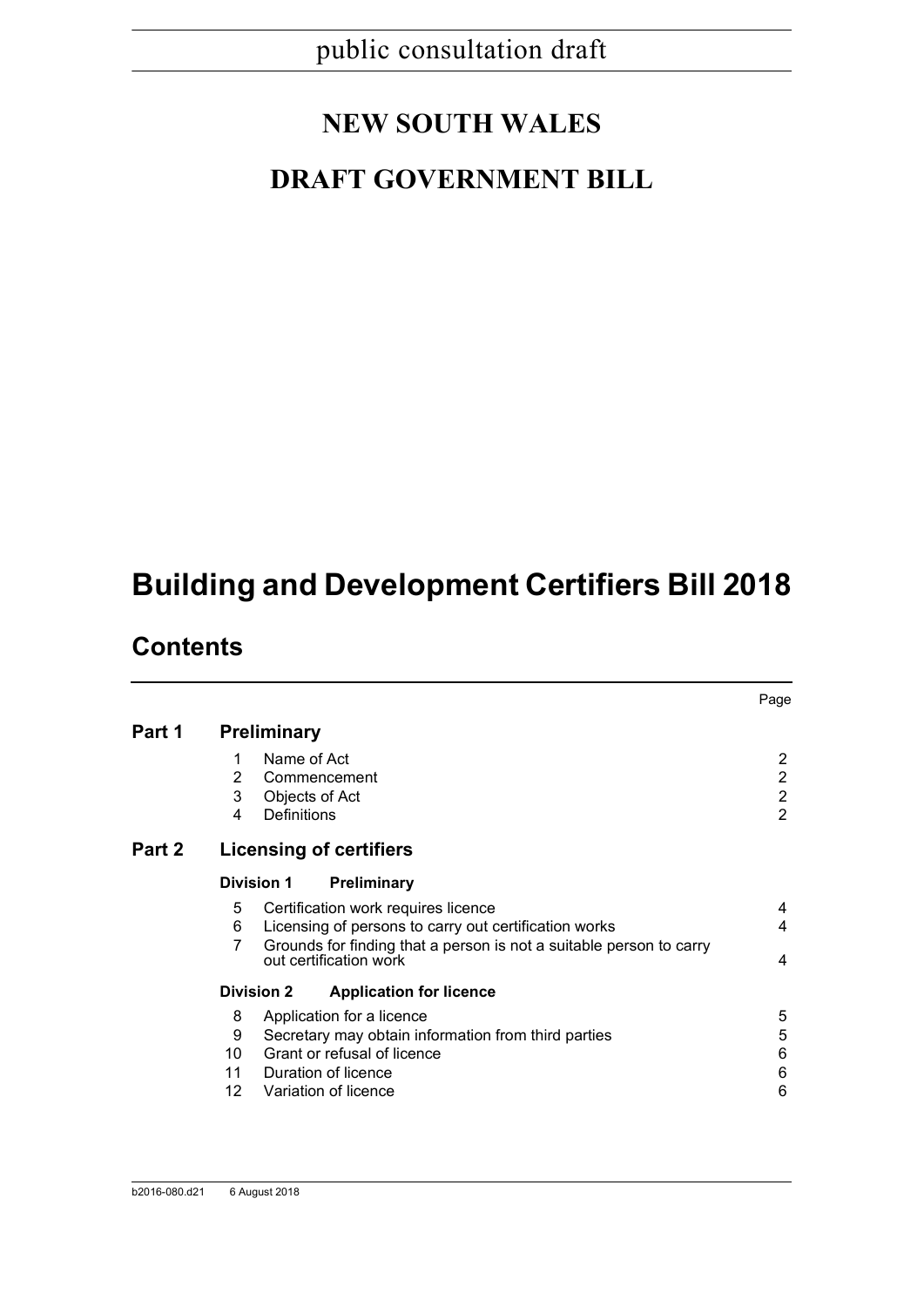|        |                   |            |                                                                                           | Page                  |
|--------|-------------------|------------|-------------------------------------------------------------------------------------------|-----------------------|
|        | <b>Division 3</b> |            | <b>Conditions of a licence</b>                                                            |                       |
|        | 13                |            | Conditions of a licence                                                                   | $\overline{7}$        |
|        | 14                |            | Compliance with standards or methodolgies                                                 | $\overline{7}$        |
|        | 15                |            | Conditions may provide that authorisation takes effect later                              | 7                     |
|        | <b>Division 4</b> |            | Suspension or cancellation of a licence                                                   |                       |
|        | 16                |            | Grounds for suspension or cancellation of a licence                                       | 7                     |
|        | 17                |            | Suspension of a licence                                                                   | $\overline{7}$        |
|        | 18                |            | Cancellation of a licence                                                                 | 8                     |
|        | 19                |            | Suspension or cancellation may be subject to conditions                                   | 8                     |
|        | <b>Division 5</b> |            | <b>Miscellaneous</b>                                                                      |                       |
|        | 20                |            | Offence of contravening condition                                                         | 8                     |
|        | 21                |            | A licence not transferable                                                                | 8                     |
|        | 22                |            | Offence of lending a licence                                                              | 8                     |
|        | 23                |            | Voluntary surrender or suspension of a licence                                            | 8                     |
|        | 24                |            | Review by NCAT                                                                            | 9                     |
|        | 25                |            | Recovery of unpaid fees                                                                   | 9                     |
| Part 3 |                   |            | <b>Requirements on certifiers</b>                                                         |                       |
|        | <b>Division 1</b> |            | <b>Insurance</b>                                                                          |                       |
|        | 26<br>27          |            | Licensed certifiers to have required insurance policy<br>Regulations under this Division  | 10<br>10 <sup>°</sup> |
|        | <b>Division 2</b> |            | <b>Conflicts of interest</b>                                                              |                       |
|        | 28                |            | Conflicts of interest                                                                     | 10                    |
|        | 29                |            | Meaning of "conflict of interest"                                                         | 11                    |
|        | 30                |            | Meaning of having a pecuniary interest                                                    | 11                    |
|        | <b>Division 3</b> |            | <b>General requirements</b>                                                               |                       |
|        | 31                |            | Requirements relating to contracts for certification work                                 | 11                    |
|        | 32                |            | Code of conduct                                                                           | 12                    |
|        | 33                |            | Principal certifier to notify client of certain changes                                   | 12                    |
|        | 34                |            | Licensed certifier to notify employer of certain changes                                  | $12 \overline{ }$     |
|        | 35                |            | Licensed certifier to notify Secretary of certain events                                  | 12                    |
|        | 36<br>37          |            | Return of licence                                                                         | 13                    |
|        |                   |            | Responsibilities of individuals acting on behalf of licensed body<br>corporate or council | 13                    |
|        | <b>Division 4</b> |            | Additional requirements for licensed body corporate                                       |                       |
|        | 38                |            | Licensed directors must ensure certification work carried out lawfully                    | 14                    |
|        | 39                |            | Licensed directors must report certain conduct                                            | 14                    |
|        | 40                |            | Licensed body corporate must ensure certification work carried out by                     |                       |
|        |                   | individual |                                                                                           | 14                    |
|        | 41                |            | Licensed body corporate with insufficient licensed directors                              | 14                    |
|        | <b>Division 5</b> |            | Miscellaneous offences relating to certification                                          |                       |
|        | 42                |            | Improper influence with respect to carrying out certification work                        | 15                    |
|        | 43                |            | Representing work is work requiring a licensed certifier                                  | 15                    |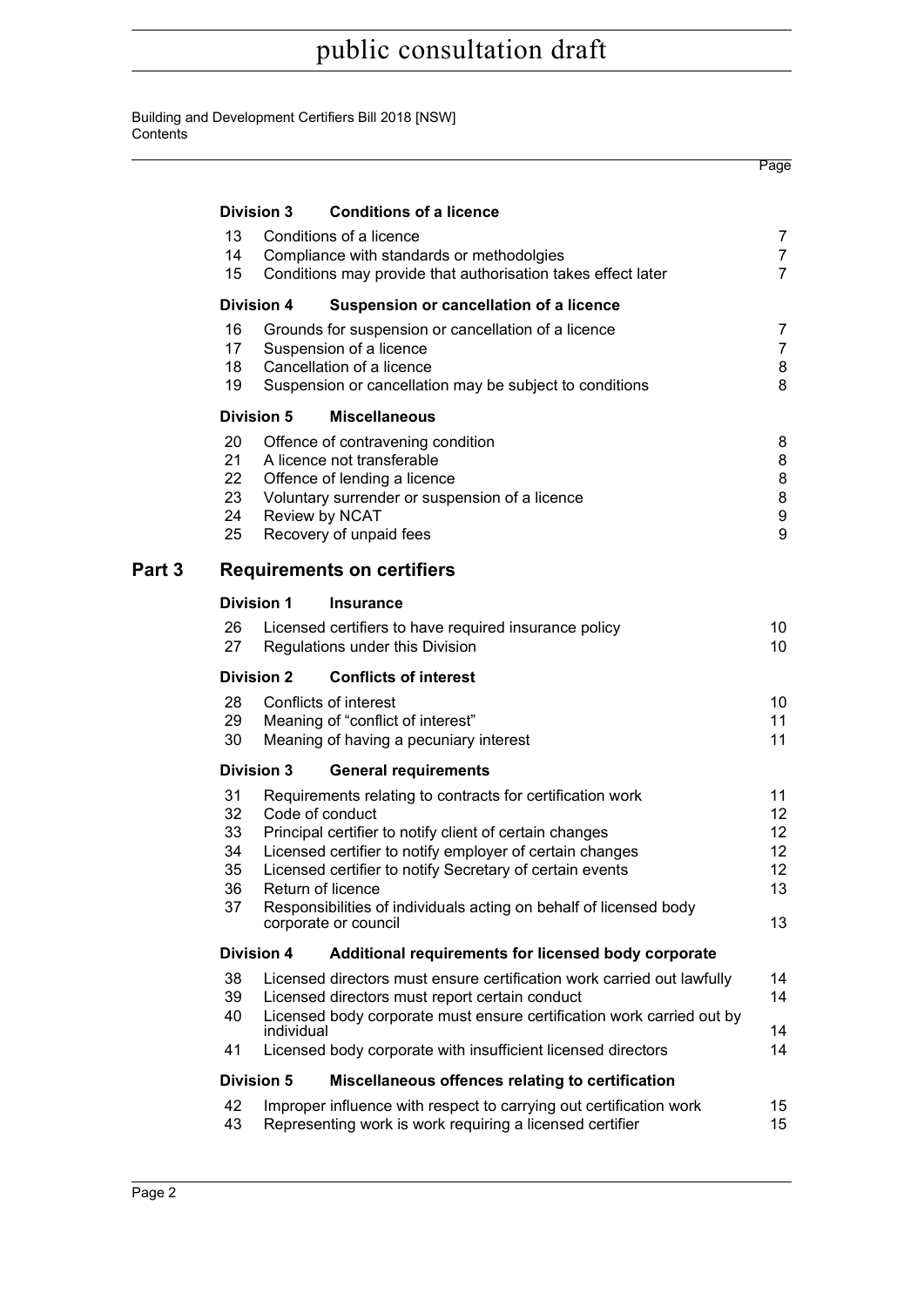|        |                                                        |                                                                                                                                                                                  |                                                                                                                                                                                                                                                                                                       | Page                                   |  |  |
|--------|--------------------------------------------------------|----------------------------------------------------------------------------------------------------------------------------------------------------------------------------------|-------------------------------------------------------------------------------------------------------------------------------------------------------------------------------------------------------------------------------------------------------------------------------------------------------|----------------------------------------|--|--|
|        | 44                                                     |                                                                                                                                                                                  | Knowingly issuing a false certificate                                                                                                                                                                                                                                                                 | 15                                     |  |  |
| Part 4 |                                                        |                                                                                                                                                                                  | <b>Disciplinary action against certifiers</b>                                                                                                                                                                                                                                                         |                                        |  |  |
|        | 45<br>46<br>47<br>48<br>49<br>50<br>51                 |                                                                                                                                                                                  | Grounds for taking disciplinary action<br>Functions exercised on behalf of council or body corporate<br>Notice to show cause<br>Disciplinary action that may be taken by Secretary<br>Review by NCAT<br>Enforcement of monetary penalties and payment of costs<br>Liability for offences not affected | 16<br>16<br>17<br>17<br>18<br>18<br>18 |  |  |
| Part 5 |                                                        |                                                                                                                                                                                  | Accreditation of persons carrying out regulated work                                                                                                                                                                                                                                                  |                                        |  |  |
|        | 52<br>53<br>54<br>55                                   | work                                                                                                                                                                             | Meaning of "regulated work"<br>Regulated work requires accreditation<br>Accreditation of persons to carry out regulated work<br>Regulations may authorise licensed certifiers to carry out regulated                                                                                                  | 19<br>19<br>19<br>19                   |  |  |
| Part 6 |                                                        |                                                                                                                                                                                  | Approval of accreditation authorities                                                                                                                                                                                                                                                                 |                                        |  |  |
|        |                                                        | <b>Division 1</b>                                                                                                                                                                | <b>Accreditation authorities</b>                                                                                                                                                                                                                                                                      |                                        |  |  |
|        | 56<br>57<br>58                                         |                                                                                                                                                                                  | Accreditation authority-meaning<br>Functions of an accreditation authority<br>Person must be approved to exercise functions of accreditation                                                                                                                                                          | 20<br>20                               |  |  |
|        | 59<br>60                                               | authority                                                                                                                                                                        | Approval of accreditation authority to exercise functions<br>Effect of approval                                                                                                                                                                                                                       | 21<br>21<br>21                         |  |  |
|        | 61                                                     | Accreditation authority approval guidelines                                                                                                                                      |                                                                                                                                                                                                                                                                                                       |                                        |  |  |
|        |                                                        | <b>Division 2</b>                                                                                                                                                                | <b>Approval procedure</b>                                                                                                                                                                                                                                                                             |                                        |  |  |
|        | 62<br>63<br>64<br>65                                   |                                                                                                                                                                                  | Application for approval<br>Grant or refusal of approval<br>Duration of approval<br>Variation of approval                                                                                                                                                                                             | 22<br>22<br>23<br>23                   |  |  |
|        |                                                        | <b>Division 3</b>                                                                                                                                                                | <b>Conditions of approval</b>                                                                                                                                                                                                                                                                         |                                        |  |  |
|        | 66<br>67                                               |                                                                                                                                                                                  | Conditions of approval<br>Condition that functions are exercised in accordance with approved<br>accreditation scheme                                                                                                                                                                                  | 23<br>23                               |  |  |
|        | 68                                                     | Secretary                                                                                                                                                                        | Condition that functions are exercised only by individuals notified to                                                                                                                                                                                                                                | 23                                     |  |  |
|        | 69<br>70<br>71                                         |                                                                                                                                                                                  | Condition that functions be exercised in the public interest<br>Condition requiring provision of information to the Secretary                                                                                                                                                                         | 24<br>24<br>24                         |  |  |
|        | 72<br>73                                               | Condition relating to independent audits<br>Condition relating to investigations and audits conducted by Secretary<br>24<br>Condition requiring publication of information<br>24 |                                                                                                                                                                                                                                                                                                       |                                        |  |  |
|        | Condition requiring the keeping of records<br>74<br>25 |                                                                                                                                                                                  |                                                                                                                                                                                                                                                                                                       |                                        |  |  |
|        |                                                        | <b>Division 4</b>                                                                                                                                                                | Suspension or cancellation of approval                                                                                                                                                                                                                                                                |                                        |  |  |
|        | 75                                                     |                                                                                                                                                                                  | Grounds for suspension or cancellation of approval                                                                                                                                                                                                                                                    | 25                                     |  |  |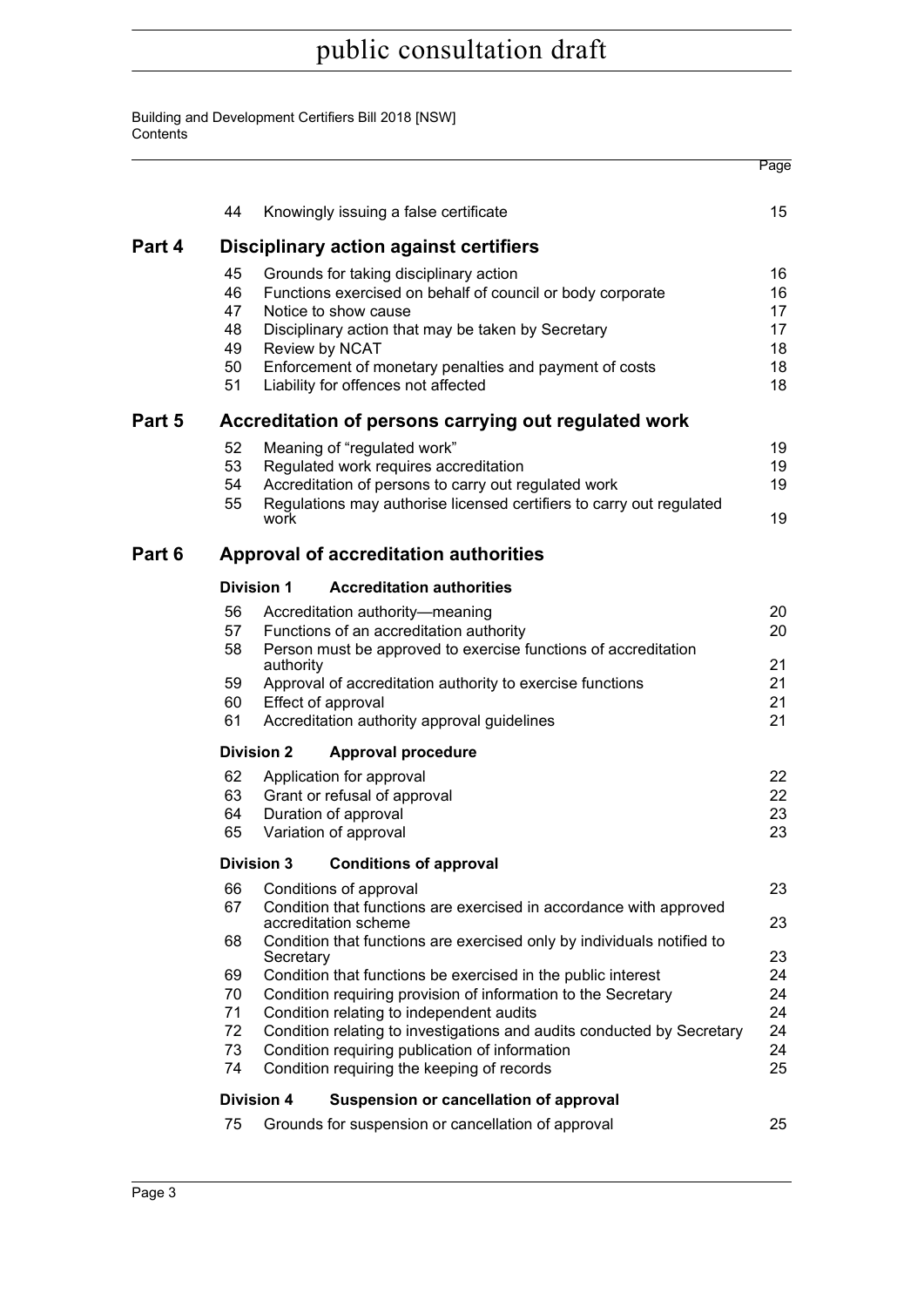|        |                            |                   |                                                                                                                                                                                                           | Page                       |
|--------|----------------------------|-------------------|-----------------------------------------------------------------------------------------------------------------------------------------------------------------------------------------------------------|----------------------------|
|        | 76<br>77<br>78             |                   | Suspension of approval<br>Cancellation of approval<br>Suspension or cancellation may be subject to conditions                                                                                             | 25<br>26<br>26             |
|        |                            | <b>Division 5</b> | <b>Miscellaneous</b>                                                                                                                                                                                      |                            |
|        | 79<br>80<br>81             |                   | Requirements for an accreditation scheme<br>Offence of contravening condition<br>Offence of carrying out accreditation authority functions during                                                         | 26<br>26                   |
|        | 82<br>83<br>84             | suspension        | Surrender of approval<br>Review by NCAT<br>Disclosure of information                                                                                                                                      | 27<br>27<br>27<br>27       |
| Part 7 |                            |                   | <b>Powers of authorised officers</b>                                                                                                                                                                      |                            |
|        |                            | <b>Division 1</b> | Preliminary                                                                                                                                                                                               |                            |
|        | 85<br>86                   | Definitions       | Purposes for which functions under Part may be exercised                                                                                                                                                  | 28<br>28                   |
|        |                            | <b>Division 2</b> | <b>Authorised officers</b>                                                                                                                                                                                |                            |
|        | 87<br>88<br>89             | Identification    | Appointment of authorised officers<br>Scope of authority                                                                                                                                                  | 28<br>28<br>29             |
|        |                            | <b>Division 3</b> | Information gathering powers                                                                                                                                                                              |                            |
|        | 90<br>91<br>92<br>93       |                   | Exercise in conjunction with other powers<br>Powers of authorised officers to require information and records<br>Power of authorised officers to require answers<br>Recording of evidence                 | 29<br>29<br>29<br>30       |
|        |                            | <b>Division 4</b> | <b>Entry to premises</b>                                                                                                                                                                                  |                            |
|        | 94<br>95<br>96<br>97<br>98 |                   | Powers of authorised officers to enter premises<br>Entry into residential premises only with permission or warrant<br>Search warrants<br>Requiring assistance<br>Powers that may be exercised on premises | 30<br>30<br>30<br>31<br>31 |
|        |                            | <b>Division 5</b> | <b>Miscellaneous</b>                                                                                                                                                                                      |                            |
|        | 99<br>100<br>101           |                   | Taking possession of records to be used as evidence<br>Obstruction of authorised officers<br>Failure to comply with direction                                                                             | 32<br>32<br>32             |
| Part 8 |                            |                   | <b>Other functions of the Secretary</b>                                                                                                                                                                   |                            |
|        | 102<br>103<br>104<br>105   | Undertakings      | Register of licences and approvals<br><b>Warning notices</b><br>Applying for injunctions                                                                                                                  | 33<br>33<br>34<br>34       |
|        | 106<br>107                 | authorities       | Complaints, Investigations and audits of certifiers and accreditation<br>Investigation of councils acting as certifier                                                                                    | 34<br>34                   |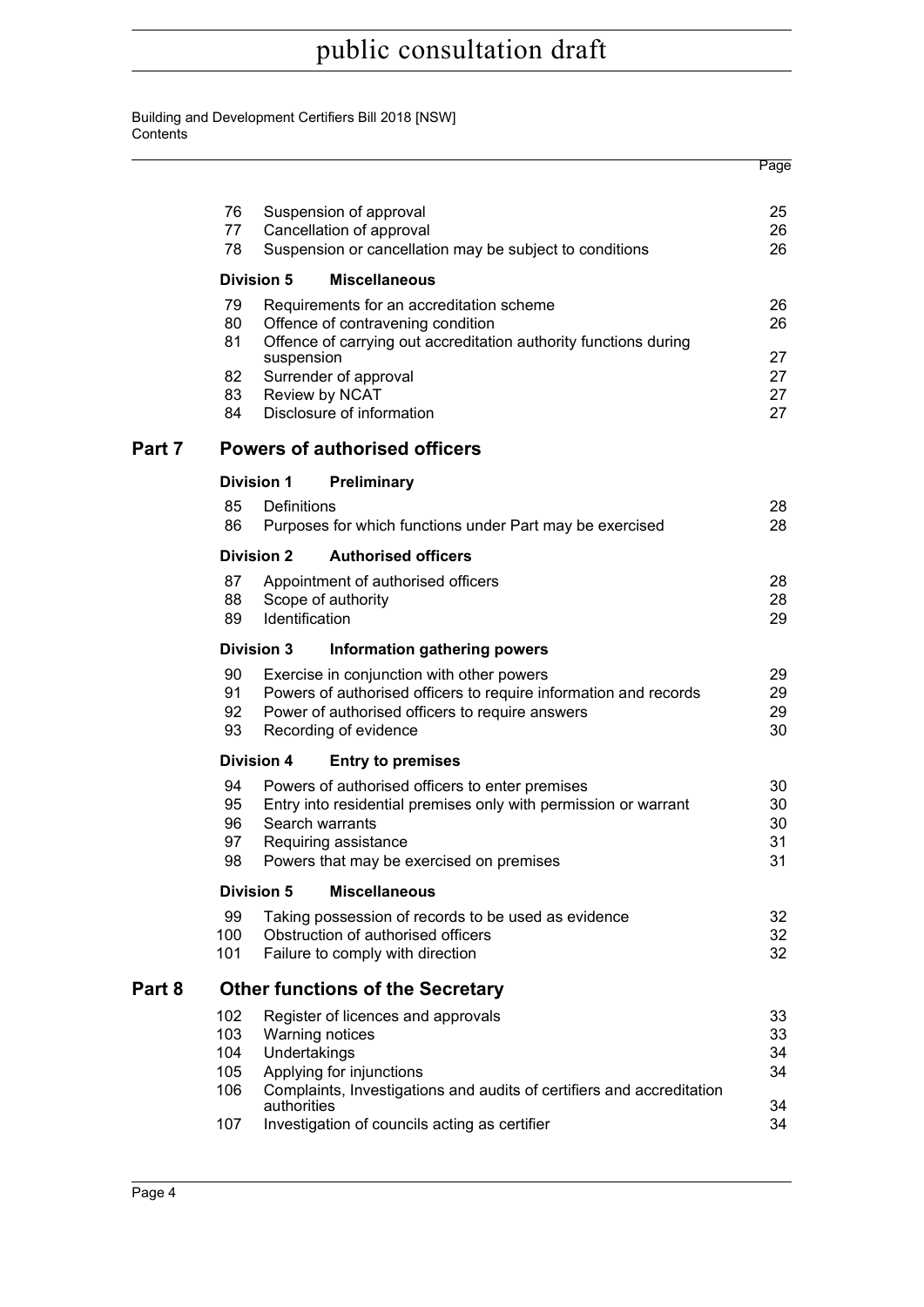|                   |     |                                                                            | Page |
|-------------------|-----|----------------------------------------------------------------------------|------|
|                   | 108 | Exchange of information                                                    | 35   |
|                   | 109 | Secretary may exercise functions of an accreditation authority             | 36   |
| Part 9            |     | <b>Miscellaneous</b>                                                       |      |
|                   | 110 | Disclosure and misuse of information                                       | 37   |
|                   | 111 | Responsibilities of councils carrying out certain prescribed certification |      |
|                   |     | work                                                                       | 37   |
|                   | 112 | Delegation                                                                 | 38   |
|                   | 113 | Personal liability                                                         | 38   |
|                   | 114 | Offences by bodies corporate                                               | 38   |
|                   | 115 | Service of documents                                                       | 38   |
|                   | 116 | Certificate evidence of certain matters                                    | 39   |
|                   | 117 | Penalty notices                                                            | 39   |
|                   | 118 | Proceedings for offences                                                   | 39   |
|                   | 119 | Regulations                                                                | 40   |
|                   | 120 | Repeal                                                                     | 40   |
| <b>Schedule 1</b> |     | Savings, transitional and other provisions                                 | 42   |
| Schedule 2        |     | Amendment of Home Building Act 1989 No 147                                 | 46   |
| Schedule 3        |     | <b>Amendment of other Acts and instruments</b>                             | 49   |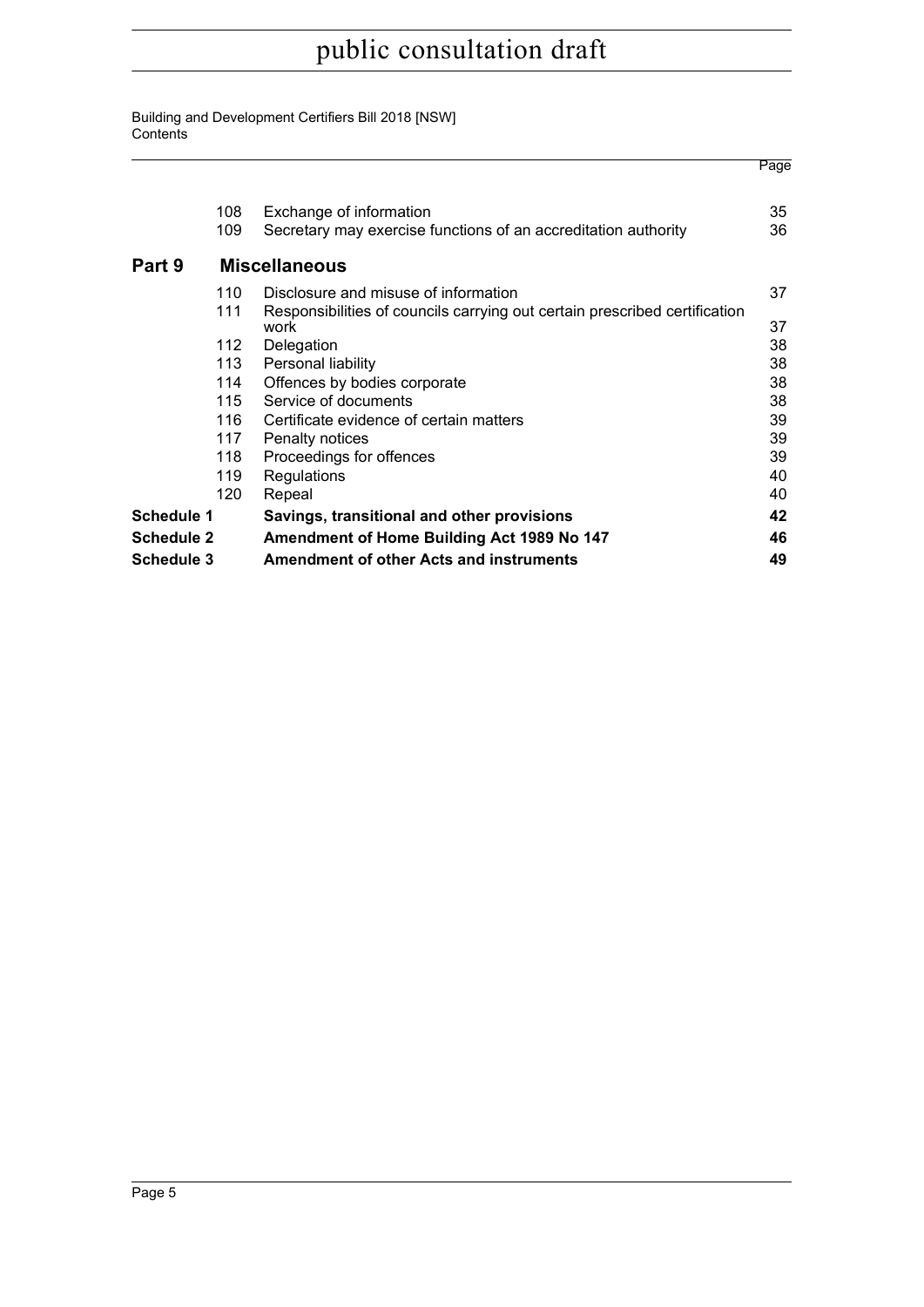## **NEW SOUTH WALES**

## **DRAFT GOVERNMENT BILL**

# **Building and Development Certifiers Bill 2018**

No , 2018

### **A Bill for**

An Act to provide for the licensing of persons carrying out certification work and the accreditation of persons carrying out other regulated work; to repeal the *Building Professionals Act 2005* and other legislation; to amend other Acts and instruments consequentially; and for other purposes.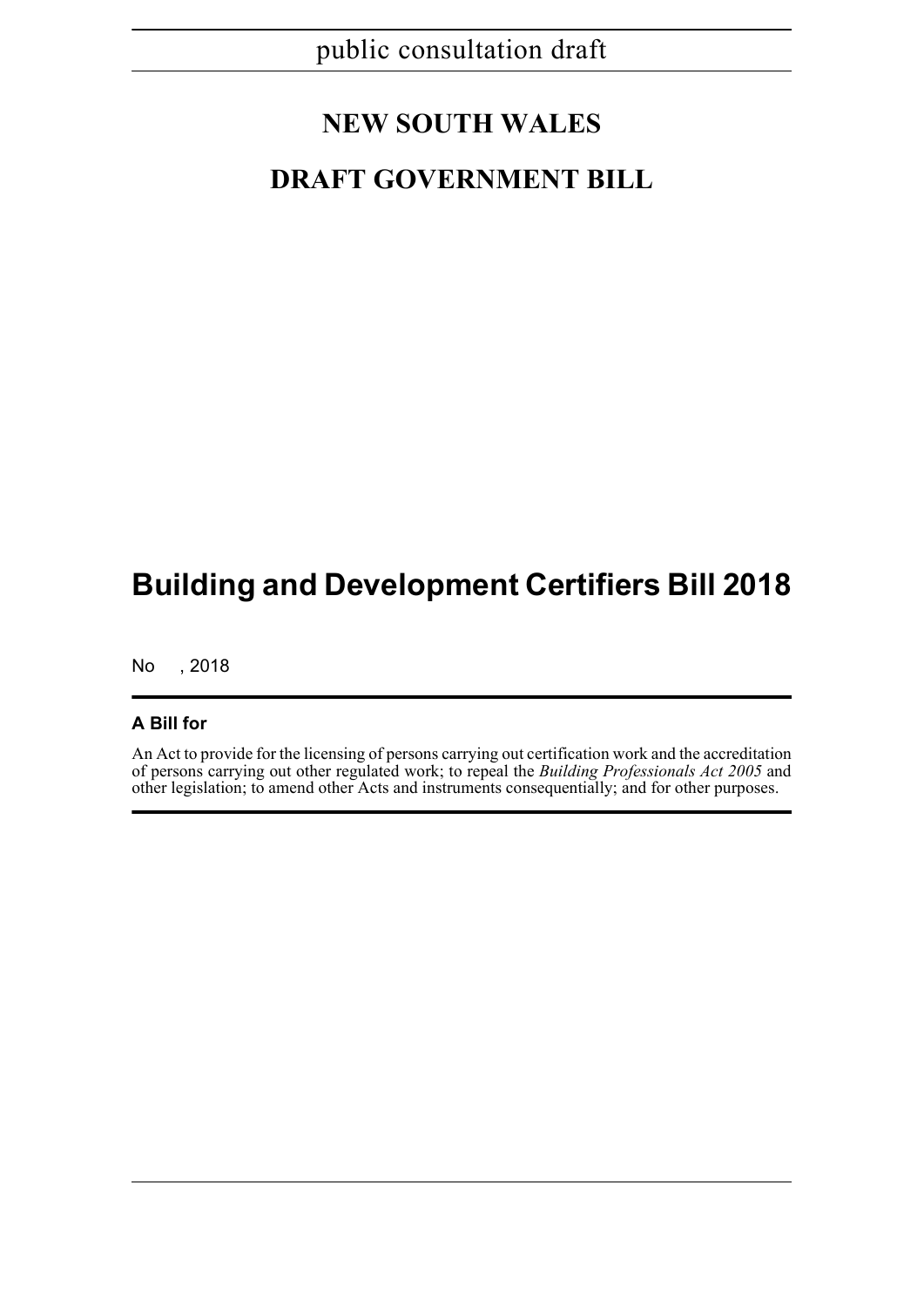Building and Development Certifiers Bill 2018 [NSW] Part 1 Preliminary

**The Legislature of New South Wales enacts:**

## <span id="page-16-1"></span><span id="page-16-0"></span>**Part 1 Preliminary**

**1 Name of Act**

This Act is the *Building and Development Certifiers Act 2018*.

### <span id="page-16-2"></span>**2 Commencement**

This Act commences on a day or days to be appointed by proclamation.

### <span id="page-16-3"></span>**3 Objects of Act**

The objects of this Act are as follows:

- (a) to provide for the licensing of persons to carry out certification work and the accreditation of persons to carry out other regulated work,
- (b) to recognise that certification work is an important public function with potential impacts on public health, safety and amenity and to ensure that it is carried out impartially, ethically and in the public interest,
- (c) to provide for the approval of certain bodies corporate as accreditation authorities to exercise accreditation functions under this Act,
- (d) to ensure appropriate scrutiny and review of actions taken by persons exercising functions under this Act and the certification legislation,
- (e) to provide a framework to permit the continuous improvement of the carrying out of certification work.

### <span id="page-16-4"></span>**4 Definitions**

(1) In this Act:

*accreditation authority*—see section 56.

*accreditation authority approval guidelines* means the guidelines adopted under section 60.

*accreditation scheme* of an accreditation authority—see section 63 (2).

*certification legislation* means the following Acts or provisions of Acts and the regulations under those Acts or provisions:

- (a) this Act,
- (b) the *Environmental Planning and Assessment Act 1979*,
- (c) Part 4 of the *Strata Schemes Development Act 2015*,
- (d) Division 5 of Part 2 of the *Swimming Pools Act 1992*,
- (e) any Act or provision of an Act, prescribed by the regulations.

*certification work* means the following:

- (a) the exercise of a function of a certifier (including a principal certifier) specified in section 6.5 of the *Environmental Planning and Assessment Act 1979*,
- (b) the determination of an application for a strata certificate within the meaning of the *Strata Schemes Development Act 2015*,
- (c) the inspection of swimming pools under Division 5 of Part 2 of the *Swimming Pools Act 1992* and the issuing of certificates of compliance and notices under that Division,
- (d) the exercise of any other function imposed on a licensed certifier by the certification legislation or under any other Act or law,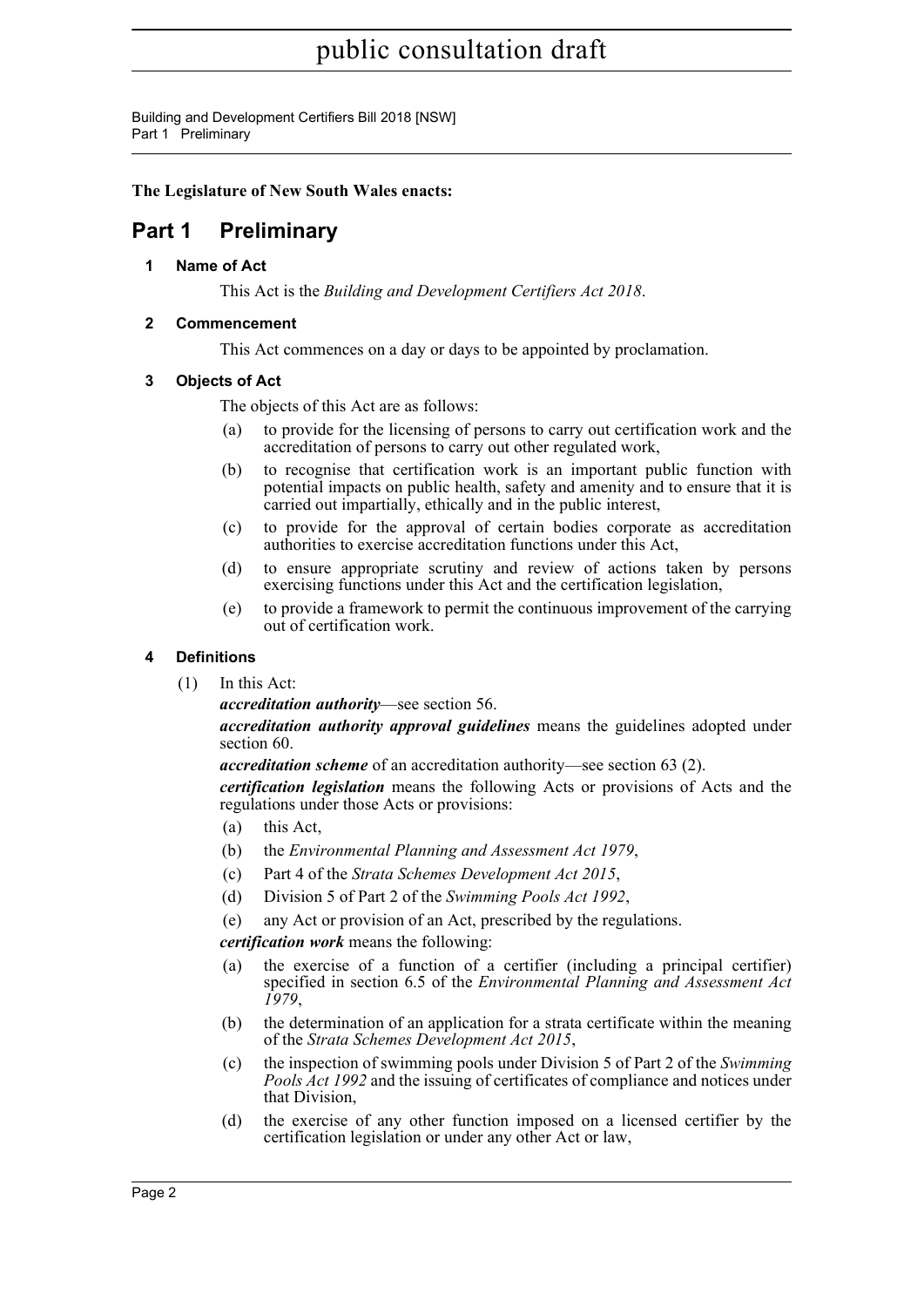Building and Development Certifiers Bill 2018 [NSW] Part 1 Preliminary

(e) any other work of a kind prescribed by the regulations,

but does not include work of a kind that is excluded from this definition by the regulations.

*class* of accreditation means a class of accreditation prescribed under section 54 (5). *class* of licence means a class of licence prescribed under section 6 (4).

*close associate* has the same meaning as it has in the *Home Building Act 1989*.

*Department* means the Department of Finance, Services and Innovation.

*equivalent authorisation* means a licence, certificate, accreditation, registration or other authorisation or qualification that is issued or conferred under the laws of another jurisdiction and that authorises the holder to carry out work that is similar to certification work.

*function* includes a power, authority or duty, and *exercise* a function includes perform a duty.

*functions of an accreditation authority*—see section 57.

*grant* a licence, approval or an accreditation includes grant a renewal or restoration of a licence, approval or accreditation.

*licence* means a licence granted under this Act and in force.

*licensed body corporate* means a body corporate that is a licensed certifier.

*licensed certifier* means a person who holds a licence under this Act and that licence is in force.

*licensed director* means a licensed individual who is a director of a licensed body corporate.

*licensed individual* means an individual who is a licensed certifier.

*register* means the register maintained by the Secretary under section 102.

*regulated work*—see section 52.

*regulating accreditation authority*—see section 56.

*relevant offence* means any of the following offences (whether committed in this or any other Australian jurisdiction):

- (a) an offence against the certification legislation,
- (b) an offence with respect to the carrying out of certification work or work authorised to be carried out under an equivalent authorisation,
- (c) an offence with respect to a failure to comply with a licence or an equivalent authorisation,
- (d) an offence involving fraud or dishonesty,
- (e) an offence or class of offences prescribed by the regulations.

*Secretary* means the Secretary of the Department.

*Tribunal* means the Civil and Administrative Tribunal.

**Note.** The *Interpretation Act 1987* contains definitions and other provisions that affect the interpretation and application of this Act.

- (2) Notes included in this Act do not form part of this Act.
- (3) Words and expressions used in this Act (but not defined in this section) have the same meanings as they have in the *Environmental Planning and Assessment Act 1979*.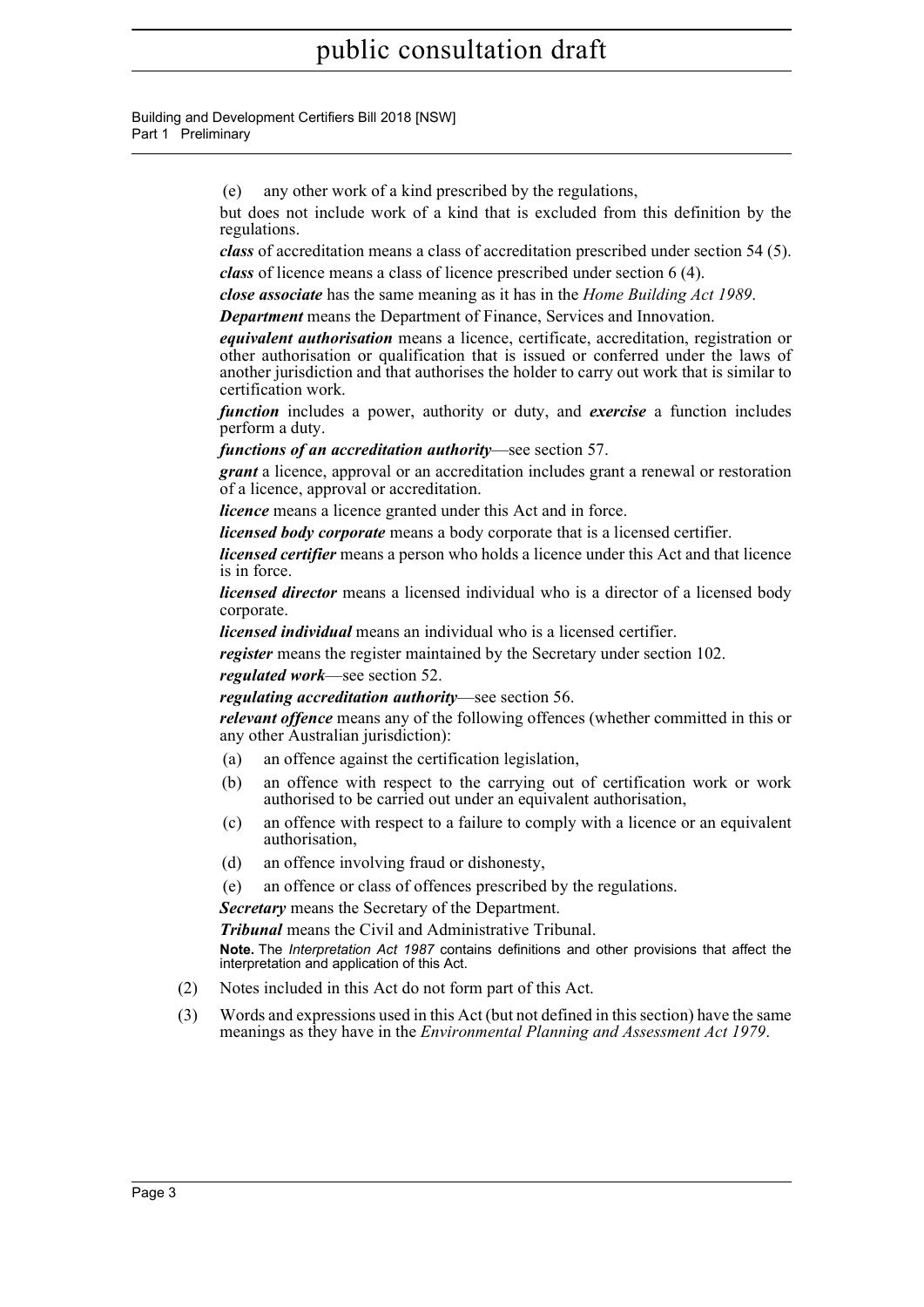Building and Development Certifiers Bill 2018 [NSW] Part 2 Licensing of certifiers

## <span id="page-18-0"></span>**Part 2 Licensing of certifiers**

### <span id="page-18-2"></span><span id="page-18-1"></span>**Division 1 Preliminary**

### **5 Certification work requires licence**

- (1) A person (other than a council) must not carry out certification work unless the person holds a licence that authorises the person to carry out that certification work or the person is otherwise lawfully authorised to carry out the certification work.
- (2) A person must not falsely represent that the person:
	- (a) can carry out certification work, or
	- (b) holds a licence or a licence of a particular class.

Maximum penalty: 1,000 penalty units (in the case of a body corporate) or 300 penalty units (in any other case).

### <span id="page-18-3"></span>**6 Licensing of persons to carry out certification works**

- (1) The Secretary may, by granting a licence under this Part, authorise a person to carry out certification work.
- (2) A licence authorises only the class of certification work authorised by the class of licence granted.
- (3) The licence is subject to any conditions of the licence.
- (4) The regulations may prescribe different classes of licence that authorise the carrying out of different classes of certification work.

### <span id="page-18-4"></span>**7 Grounds for finding that a person is not a suitable person to carry out certification work**

- (1) A person is not a suitable person to carry out certification work if:
	- (a) the person is disqualified from holding a licence, or
	- (b) the person (including, if the person is a body corporate, a director of the body corporate) is a natural person who is under 18 years of age, or
	- (c) the person does not have the qualifications, skills, knowledge and experience required to carry out the certification work, or
	- (d) the person (including, if the person is a body corporate, a director of the body corporate) is not a fit and proper person to carry out the certification work, or
	- (e) the person is a mentally incapacitated person, or
	- (f) the person is a body corporate and no director of the body corporate holds a licence that would authorise the director to carry out the certification work, or
	- (g) the Secretary is of the opinion that the person is not a suitable person to carry out the certification work.
- (2) The Secretary may form an opinion that a person is not a suitable person to carry out certification work in any one or more of the following circumstances:
	- (a) the person (including, if the person is a body corporate, a director of the body corporate) has, within the previous 10 years, been convicted of a relevant offence,
	- (b) the Independent Commission Against Corruption, within the previous 10 years, has made a finding or has been of the opinion that the person (including, if the person is a body corporate, a director of the body corporate) has engaged in corrupt conduct,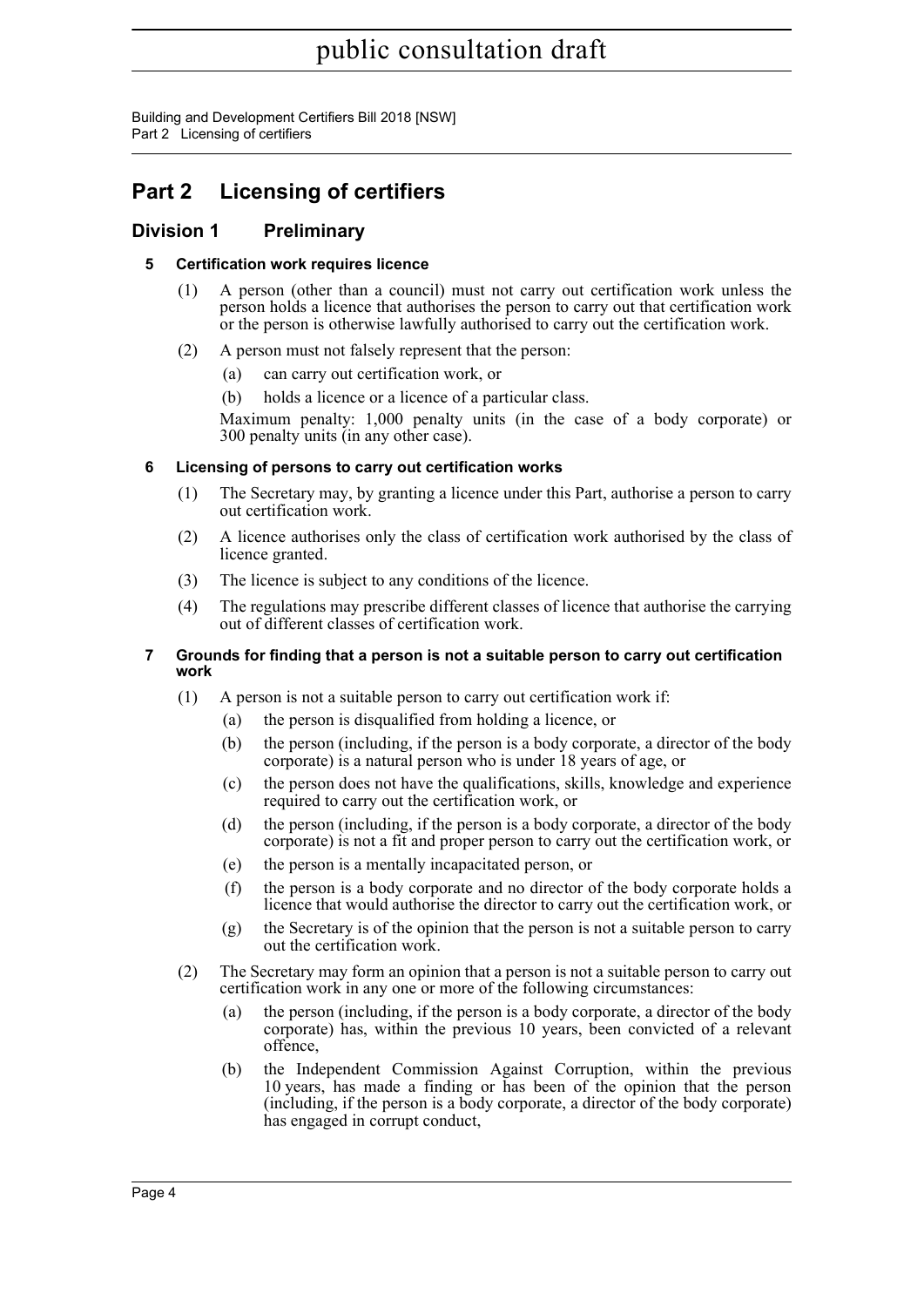Building and Development Certifiers Bill 2018 [NSW] Part 2 Licensing of certifiers

- (c) the person (or if the person is a body corporate, a director of the body corporate) is an undischarged bankrupt,
- (d) the person has contravened a requirement imposed by or under this Act or a requirement imposed with respect to certification work under any other Act or law,
- (e) an equivalent authorisation of the person has been suspended or cancelled (other than at the person's request) under the law of another Australian jurisdiction,
- (f) the person is disqualified (other than on the grounds of not residing in that jurisdiction or on the grounds that the person is a body corporate) from holding an equivalent authorisation under the law of another Australian jurisdiction,
- (g) a close associate of the person who would not be a fit and proper person to hold a licence exercises a significant influence over the person or the operation and management of the person's business,
- (h) any circumstance prescribed by the regulations.

### <span id="page-19-1"></span><span id="page-19-0"></span>**Division 2 Application for licence**

### **8 Application for a licence**

- (1) A person may apply to the Secretary for the grant of a licence. **Note.** The definition of *grant* a licence in section 4 (1) includes grant a renewal or restoration of a licence.
- (2) An application must:
	- (a) be in a form approved by the Secretary, and
	- (b) include or be accompanied by any information or evidence that the Secretary reasonably requires to assess the application.

**Note.** Part 5A of the *Crimes Act 1900* contains offences relating to the making of false or misleading applications or providing false or misleading information or documents. Those offences have a maximum penalty of imprisonment for 2 years or a fine of \$22,000 (or both).

- (3) The regulations may provide for a fee to be paid for an application for the grant of a licence.
- (4) The Secretary may require the fee to accompany the application.
- (5) If the Secretary considers it necessary to do so, the Secretary may require any or all of the following:
	- (a) further documents or information to be provided by the applicant,
	- (b) in the case of an applicant who is an individual, that the applicant attend an interview, undertake an oral or written examination or provide a demonstration of the applicant's skills.
- (6) If an application for the grant of a renewal of a licence is duly made to the Secretary before the expiry of a licence, the licence is taken to continue in force until the Secretary notifies the applicant of a decision to grant or refuse the application.

### <span id="page-19-2"></span>**9 Secretary may obtain information from third parties**

- (1) The Secretary may, by notice in writing, require an applicant or a close associate of the applicant:
	- (a) to authorise a person described in the notice:
		- (i) to provide such information as is specified in the notice as is relevant to the investigation of the application, or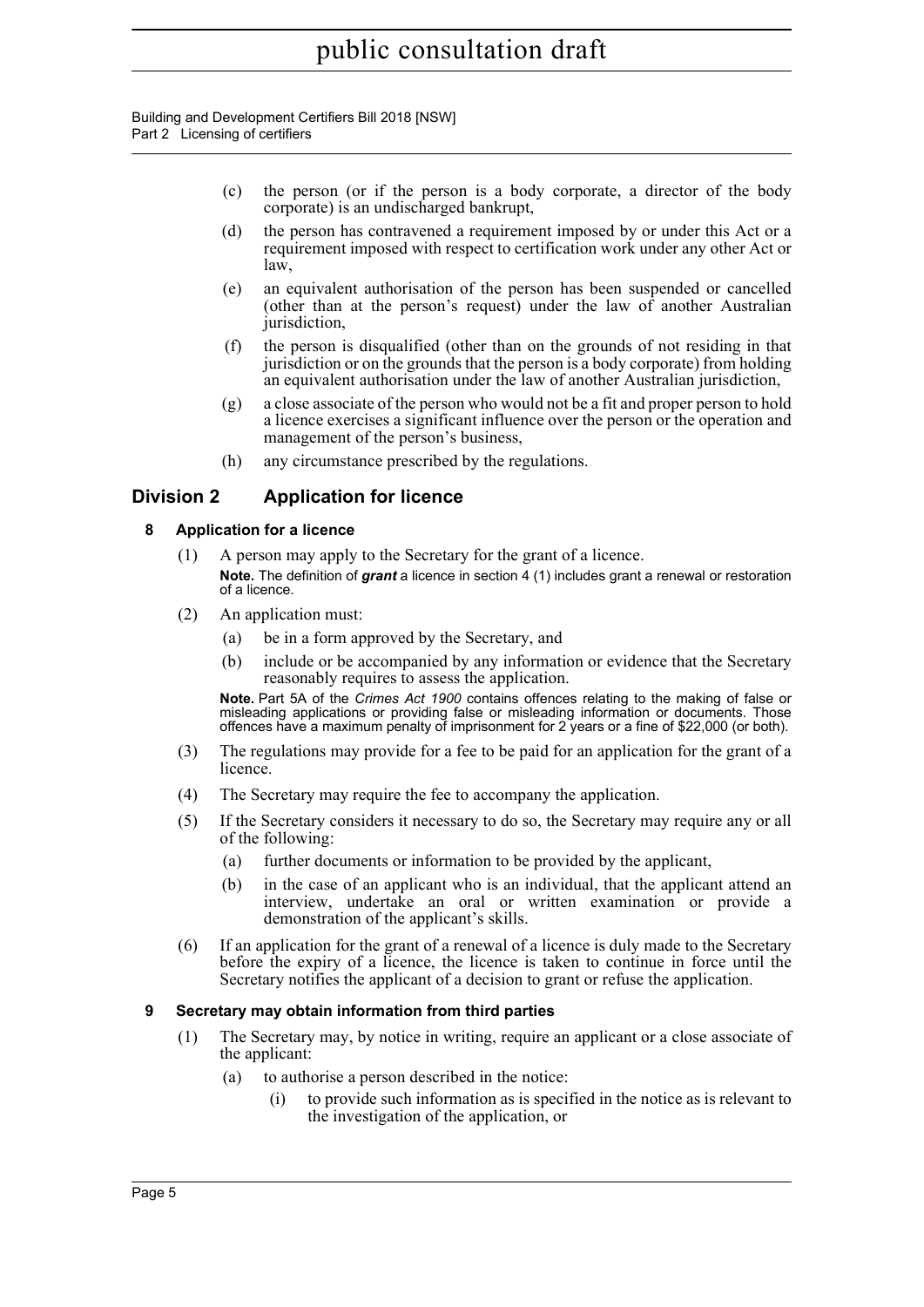Building and Development Certifiers Bill 2018 [NSW] Part 2 Licensing of certifiers

- (ii) to produce, in accordance with directions in the notice, such records relevant to the investigation of the application as are specified in the notice and to permit examination of the records, the taking of extracts from them and the making of copies of them, or
- (b) to furnish to the Secretary such authorities and consents as the Secretary directs for the purpose of enabling the Secretary to obtain information (including financial and other confidential information) from other persons concerning the person or close associate.
- (2) If a requirement made under this section is not complied with, the Secretary may refuse to consider the application concerned while the non-compliance continues.
- (3) A person who complies with a requirement of a notice under this section does not on that account incur a liability to another person.

### <span id="page-20-0"></span>**10 Grant or refusal of licence**

- (1) The Secretary may, on application, grant or refuse a licence.
- (2) The Secretary may grant a licence of a class that the Secretary considers appropriate even if the application was for a different class of licence.
- (3) The Secretary may refuse a licence:
	- (a) if the application for the licence does not comply with any requirement imposed by or under this Act, or
	- (b) if the applicant is not a suitable person to carry out the certification work authorised by the licence, or
	- (c) on any grounds prescribed by the regulations.
- (4) The Secretary is to give the applicant notice in writing of a decision to grant or refuse a licence.
- (5) If the Secretary fails to give an applicant for a licence notice of a decision to grant or refuse the licence within the period prescribed by the regulations, the Secretary is taken to have refused to grant the licence.

### <span id="page-20-1"></span>**11 Duration of licence**

- (1) A licence remains in force for a period of 1, 3, or 5 years as specified by the Secretary in the notice by which a licence is granted, unless sooner cancelled.
- (2) A licence has no effect during any period in which the licence is suspended.

#### <span id="page-20-2"></span>**12 Variation of licence**

- (1) The Secretary may, at any time, by notice in writing to a licensed certifier, vary the licence of that licensed certifier (including any conditions of the licence imposed by the Secretary).
- (2) A variation includes the imposition of new conditions on a licence, the substitution of a condition, or the removal or amendment of a condition.
- (3) The regulations may make further provision for the variation of a licence, including:
	- (a) applications for variation, and
	- (b) fees for applications for variation.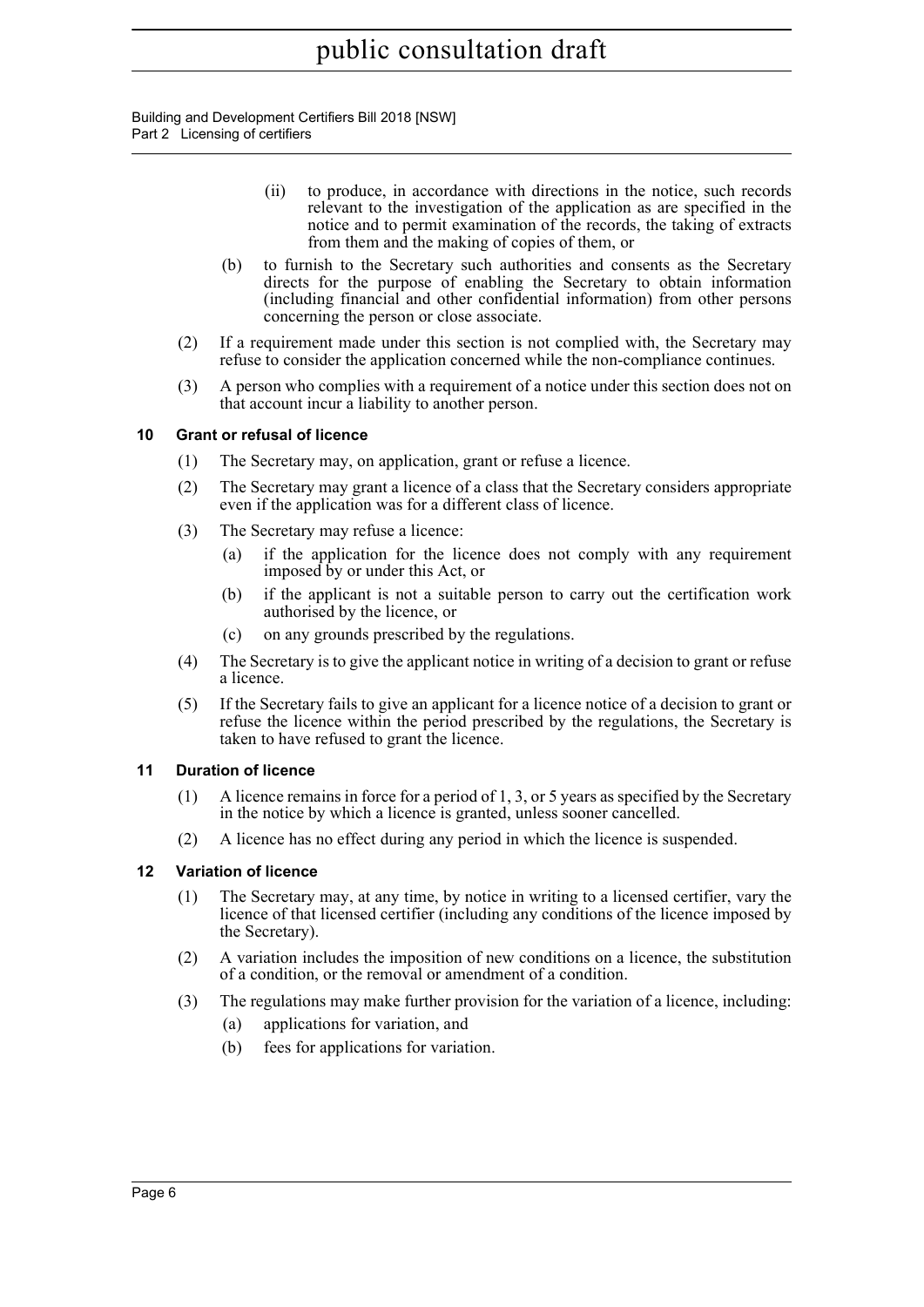Building and Development Certifiers Bill 2018 [NSW] Part 2 Licensing of certifiers

### <span id="page-21-0"></span>**Division 3 Conditions of a licence**

### <span id="page-21-1"></span>**13 Conditions of a licence**

- (1) A licence is subject to the following conditions:
	- (a) any conditions prescribed by the regulations,
	- (b) any conditions imposed by the Secretary.
- (2) The Secretary may impose conditions on a licence:
	- (a) at the time of the grant of a licence, or
	- (b) at any other time by variation of the licence.
- (3) A provision of this Division that authorises a type of condition to be imposed on a licence does not prevent other types of conditions being imposed, or limit the matters that can be provided for by conditions, except where expressly provided for by this Division.
- (4) In this Division:

*licensed certifier* includes a former licensed certifier.

### <span id="page-21-2"></span>**14 Compliance with standards or methodolgies**

The conditions of a licence may require the licensed certifier to carry out certification work in accordance with specified standards or methodologies, including but not limited to, standards or methodologies prepared by the Secretary.

### <span id="page-21-3"></span>**15 Conditions may provide that authorisation takes effect later**

The conditions of a licence may provide that an authorisation conferred by the licence does not take effect until the end of a specified period or on the happening of a particular event or on the occurrence of a specified state of affairs.

### <span id="page-21-4"></span>**Division 4 Suspension or cancellation of a licence**

### <span id="page-21-5"></span>**16 Grounds for suspension or cancellation of a licence**

Each of the following constitutes grounds for suspending or cancelling a licence:

- (a) the licensed certifier is not a suitable person to carry out the certification work authorised by the licence,
- (b) the licensed certifier is not entitled to hold the licence,
- (c) the licensed certifier has applied for the licence to be suspended or cancelled,
- (d) it is a condition of the licence that the person may carry out certification work only as an employee of a council and the person has ceased to be so employed or has ceased to be employed in a position that includes the function of carrying out such work,
- (e) the licence was granted in error,
- (f) the Secretary has determined to suspend or cancel the licence under Part 4,
- (g) any other grounds prescribed by the regulations.

#### <span id="page-21-6"></span>**17 Suspension of a licence**

- (1) The Secretary may, by notice in writing to a licensed certifier, suspend the licence of the licensed certifier if the Secretary is satisfied that there are grounds for the suspension of the licence.
- (2) Notice of the suspension must specify: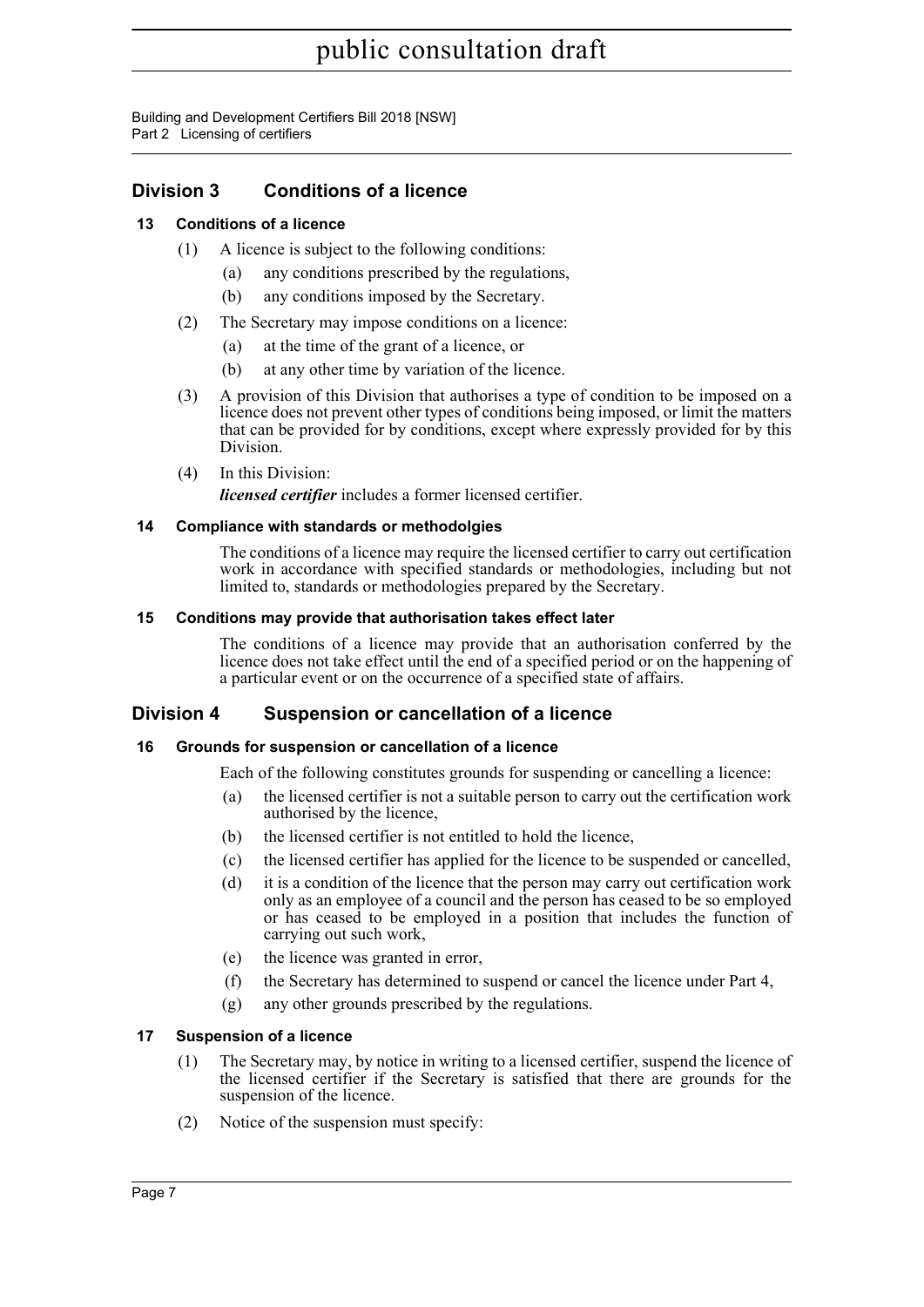Building and Development Certifiers Bill 2018 [NSW] Part 2 Licensing of certifiers

- (a) the date or time from which suspension takes effect, and
- (b) the period of suspension, and
- (c) the grounds for the suspension.

### <span id="page-22-0"></span>**18 Cancellation of a licence**

- (1) The Secretary may, by notice in writing to a licensed certifier, cancel the licence of the licensed certifier if the Secretary is satisfied that there are grounds for the cancellation of a licence.
- (2) Notice of the cancellation must specify:
	- (a) the date or time from which cancellation takes effect, and
	- (b) the grounds for the cancellation.

### <span id="page-22-1"></span>**19 Suspension or cancellation may be subject to conditions**

- (1) A licence may be suspended or cancelled unconditionally or subject to such conditions as the Secretary imposes.
- (2) Those conditions may include (but are not limited to) any conditions to which the licence was subject immediately before it was suspended or cancelled.
- (3) The Secretary may, by notice in writing given to the former licensed certifier, attach new conditions to, or vary or revoke any existing conditions of, the suspension or cancellation of the licence.

### <span id="page-22-2"></span>**Division 5 Miscellaneous**

### <span id="page-22-3"></span>**20 Offence of contravening condition**

A licensed certifier (including a former licensed certifier) who contravenes any of the following is guilty of an offence:

- (a) a condition of the licence (other than a condition for which a different maximum penalty is prescribed),
- (b) a condition of a suspension or cancellation of a licence.

Maximum penalty: 300 penalty units.

### <span id="page-22-4"></span>**21 A licence not transferable**

A licence is not transferable.

### <span id="page-22-5"></span>**22 Offence of lending a licence**

- (1) A licensed certifier must not let out, hire or lend the licence to any other person or permit any other person to use the licence. Maximum penalty: 600 penalty units (in the case of a body corporate) or 300 penalty units (in any other case).
- (2) A court that convicts a person of an offence against this section is to order the cancellation of the licence concerned. The licence is cancelled on the making of the order.

### <span id="page-22-6"></span>**23 Voluntary surrender or suspension of a licence**

- (1) A licensed certifier may apply to the Secretary for a cancellation or suspension of a licence.
- (2) An application must:
	- (a) be in a form approved by the Secretary, and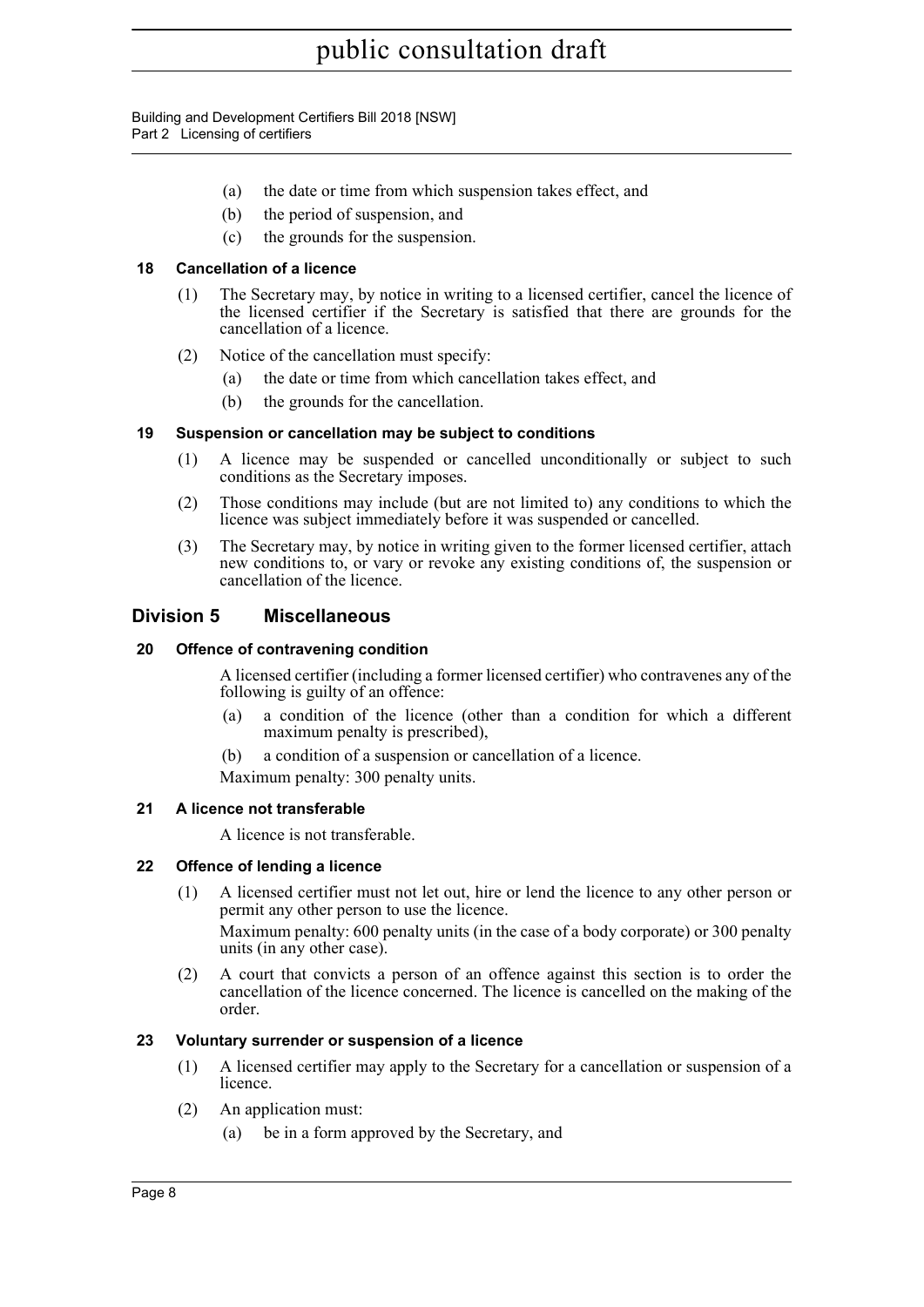Building and Development Certifiers Bill 2018 [NSW] Part 2 Licensing of certifiers

- (b) include or be accompanied by any information or evidence required by the Secretary to assess the application.
- (3) The regulations may provide for a fee to be paid for an application for the cancellation or suspension of a licence.
- (4) The Secretary may require the fee to accompany the application.
- (5) A reference in this section to an application for suspension of a licence is taken to include a reference to an application to extend, cancel or vary any suspension imposed under this section.

### <span id="page-23-0"></span>**24 Review by NCAT**

A person aggrieved by any of the following decisions may apply to the Tribunal for an administrative review under the *Administrative Decisions Review Act 1997* of the decision:

- (a) a decision of the Secretary to refuse to grant a licence,
- (b) a decision of the Secretary to suspend or cancel a licence,
- (c) a decision of the Secretary to refuse an application to vary a licence,
- (d) a decision of the Secretary to impose any condition on a licence, or on the suspension or cancellation of a licence,
- (e) a decision of the Secretary to vary a licence,
- (f) a decision of the Secretary to refuse an application by a licensed certifier for the cancellation or suspension of the licensed certifier's licence.

### <span id="page-23-1"></span>**25 Recovery of unpaid fees**

Any fee payable under this Part may be recovered by the Secretary as a debt in any court of competent jurisdiction.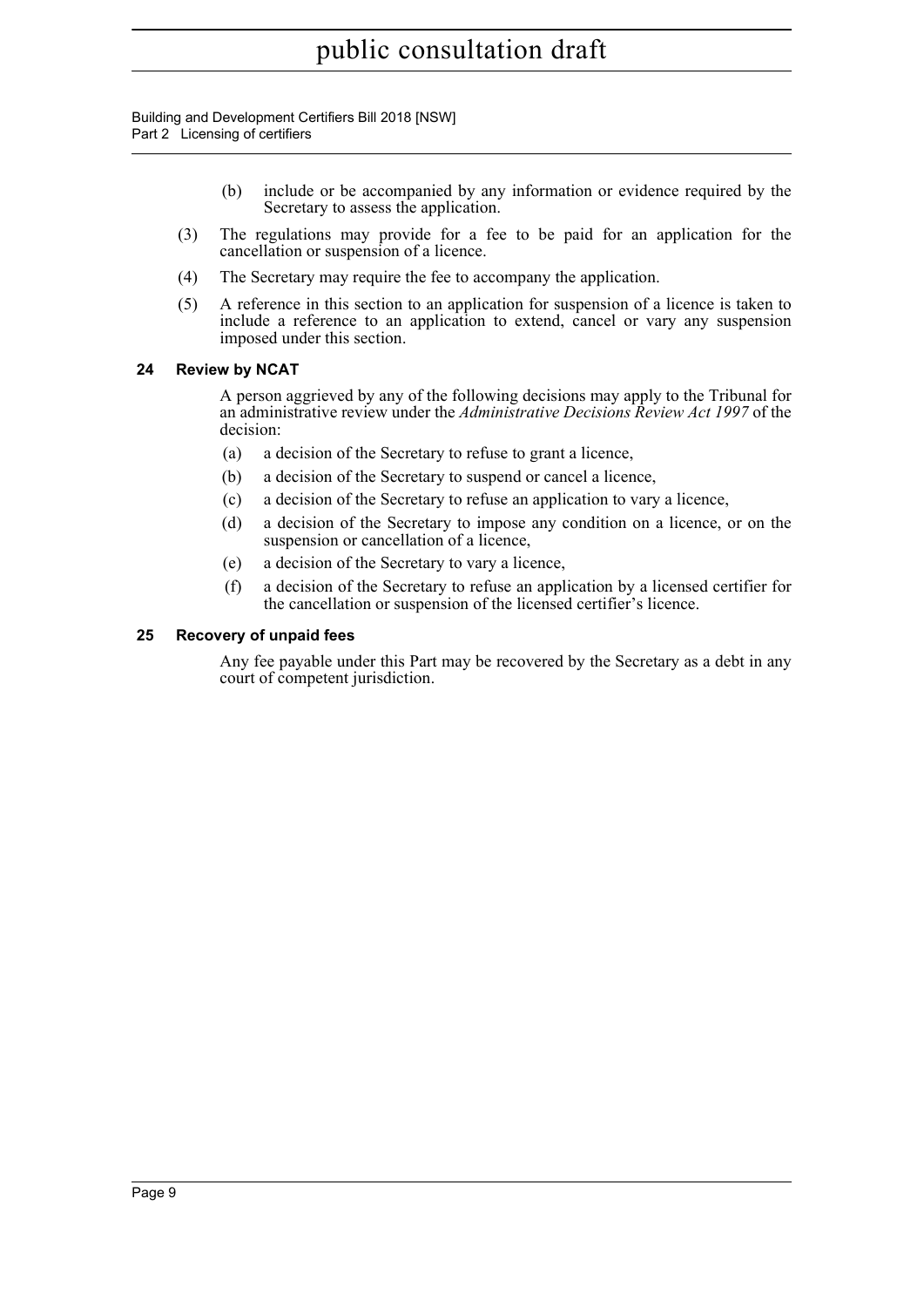Building and Development Certifiers Bill 2018 [NSW] Part 3 Requirements on certifiers

## <span id="page-24-0"></span>**Part 3 Requirements on certifiers**

### <span id="page-24-1"></span>**Division 1 Insurance**

### <span id="page-24-2"></span>**26 Licensed certifiers to have required insurance policy**

- (1) A licensed certifier must not:
	- (a) carry out certification work, or
	- (b) hold out that the licensed certifier is covered by the required insurance policy with respect to certification work,

unless the licensed certifier is covered by the required insurance policy.

Maximum penalty: 100 penalty units.

- (2) For the purposes of this section, a licensed certifier is covered by the *required insurance policy* with respect to certification work if the licensed certifier is indemnified by an insurance policy that complies with the regulations against any liability to which the licensed certifier may become subject as a result of carrying out the certification work.
- (3) This section does not apply to certification work carried out on behalf of a council (whether within or beyond the council's area) by a licensed certifier in the course of the licensed certifier's employment by the council.

### <span id="page-24-3"></span>**27 Regulations under this Division**

Without limiting the matters for which the regulations may provide with respect to an insurance policy, the regulations may make provision for or with respect to the following:

- (a) the persons or bodies who may be the insurers under such a policy,
- (b) the period for which the insured is to be indemnified under such a policy,
- (c) the amount for which the insured is to be indemnified under such a policy,
- (d) the risks for which the insured is to be indemnified under such a policy,
- (e) the form in which such a policy must be expressed,
- (f) the obligations on a person who is the insurer under such a policy,
- (g) the issue of such a policy for liability incurred by a person who was formerly a licensed certifier.

### <span id="page-24-4"></span>**Division 2 Conflicts of interest**

### <span id="page-24-5"></span>**28 Conflicts of interest**

- (1) A licensed certifier must not carry out the following certification work if the licensed certifier has a conflict of interest in the certification work:
	- (a) carry out any inspection,
	- (b) issue any certificate (other than a compliance certificate issued under Part 6 of the *Environmental Planning and Assessment Act 1979* by a certifier who is not issuing the certificate as a principal certifier),
	- (c) carry out any certification work prescribed by the regulations.

Maximum penalty: 300 penalty units.

(2) The regulations may create exemptions to subsection (1).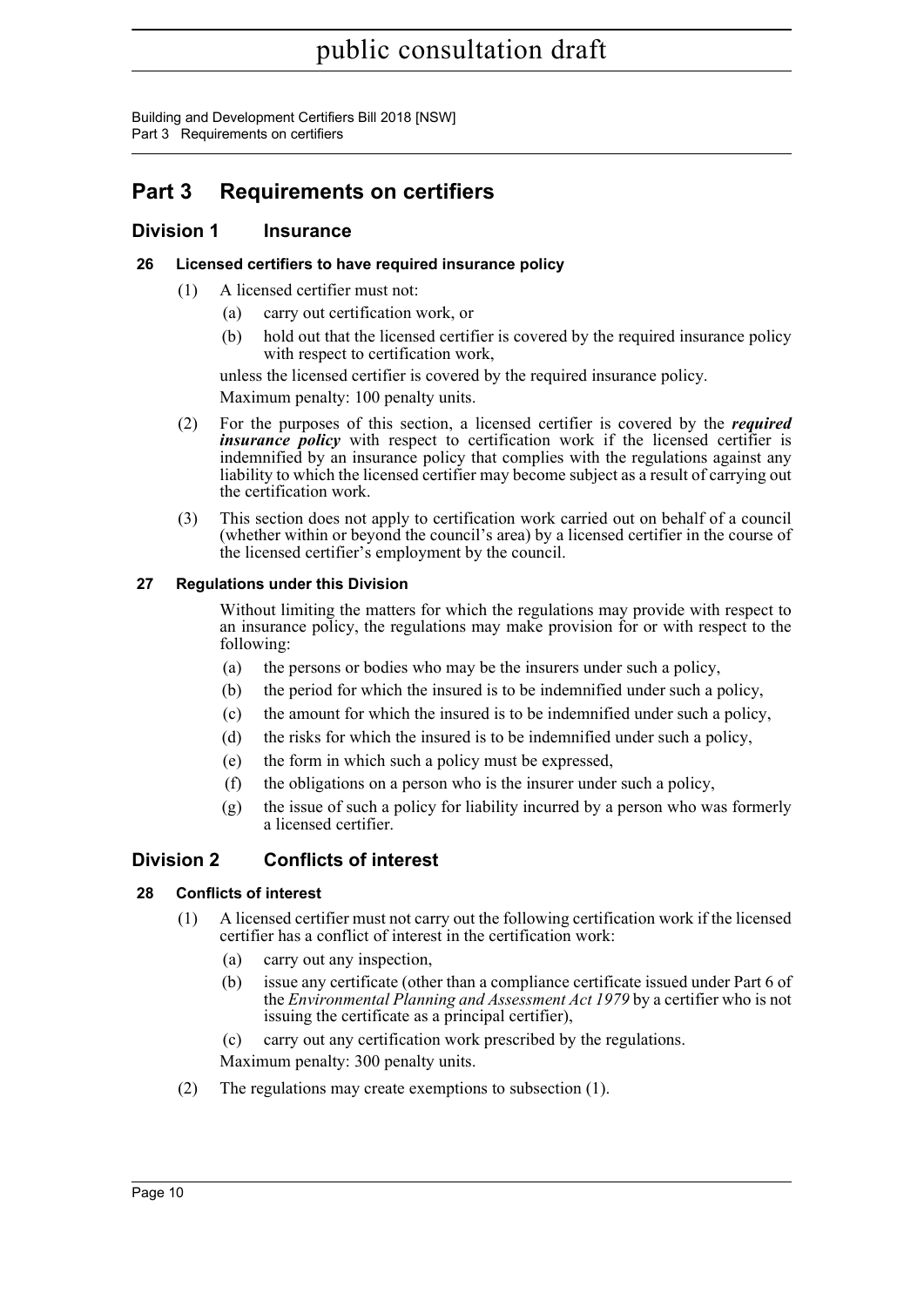Building and Development Certifiers Bill 2018 [NSW] Part 3 Requirements on certifiers

- (3) The Secretary may, on the written application of a licensed certifier, exempt the licensed certifier from subsection (1) with respect to specified certification work or a class of certification work.
- (4) An exemption under this section may be unconditional or subject to conditions.
- (5) A licensed certifier who has a conflict of interest in certification work does not commit an offence under this section if an exemption applies to the certification work and the licensed certifier carries out the certification work in accordance with any conditions to which that exemption is subject.

### <span id="page-25-0"></span>**29 Meaning of "conflict of interest"**

- (1) For the purposes of this Division, a licensed certifier has a conflict of interest in certification work if a reasonable person would conclude that the licensed certifier has a private interest that comes into conflict with, and may affect, the duty of a licensed certifier to act in the public interest when undertaking certification work.
- (2) Without limiting subsection (1), a licensed certifier has a private interest with respect to certification work if the licensed certifier is any of the following:
	- (a) a person who is obtaining the benefit of the certification work,
	- (b) a person who has a pecuniary interest in the development or building to which the certification work relates,

**Note.** The definition of *building* in the *Environmental Planning and Assessment Act 1979* (which because of section 4 (3) of this Act has the same meaning in this Act) includes part of a building, a structure (such as a swimming pool fence) or part of a structure.

- (c) a person who has worked on the construction or design of the development or building to which the certification work relates,
- (d) a person who has worked on a development application for the development or building to which the certification work relates,
- (e) if the certification work is to be carried out in the area of a council other than on behalf of the council—a person who is a councillor or an employee of the council,
- (f) a person who has a relationship (whether family, personal, employment, business or other) with a person referred to in paragraph  $(a)$ ,  $(b)$ ,  $(c)$ ,  $(d)$  or  $(e)$ ,
- (g) any circumstance prescribed by the regulations.

### <span id="page-25-1"></span>**30 Meaning of having a pecuniary interest**

- (1) For the purposes of this Division, a licensed certifier has a pecuniary interest in the development or building if there is a reasonable likelihood or expectation of appreciable financial gain or loss to the licensed certifier, or to a person with whom the licensed certifier has a relationship (whether family, personal, employment, business or other).
- (2) However, a licensed certifier does not have such a pecuniary interest if the interest is so remote or insignificant that it could not reasonably be regarded as likely to influence any decision the licensed certifier might make with respect to the certification work.

### <span id="page-25-2"></span>**Division 3 General requirements**

#### <span id="page-25-3"></span>**31 Requirements relating to contracts for certification work**

(1) It is a condition of a licence that a licensed certifier must not carry out certification work unless the work is carried out under a written contract that complies with any requirements that may be prescribed by the regulations.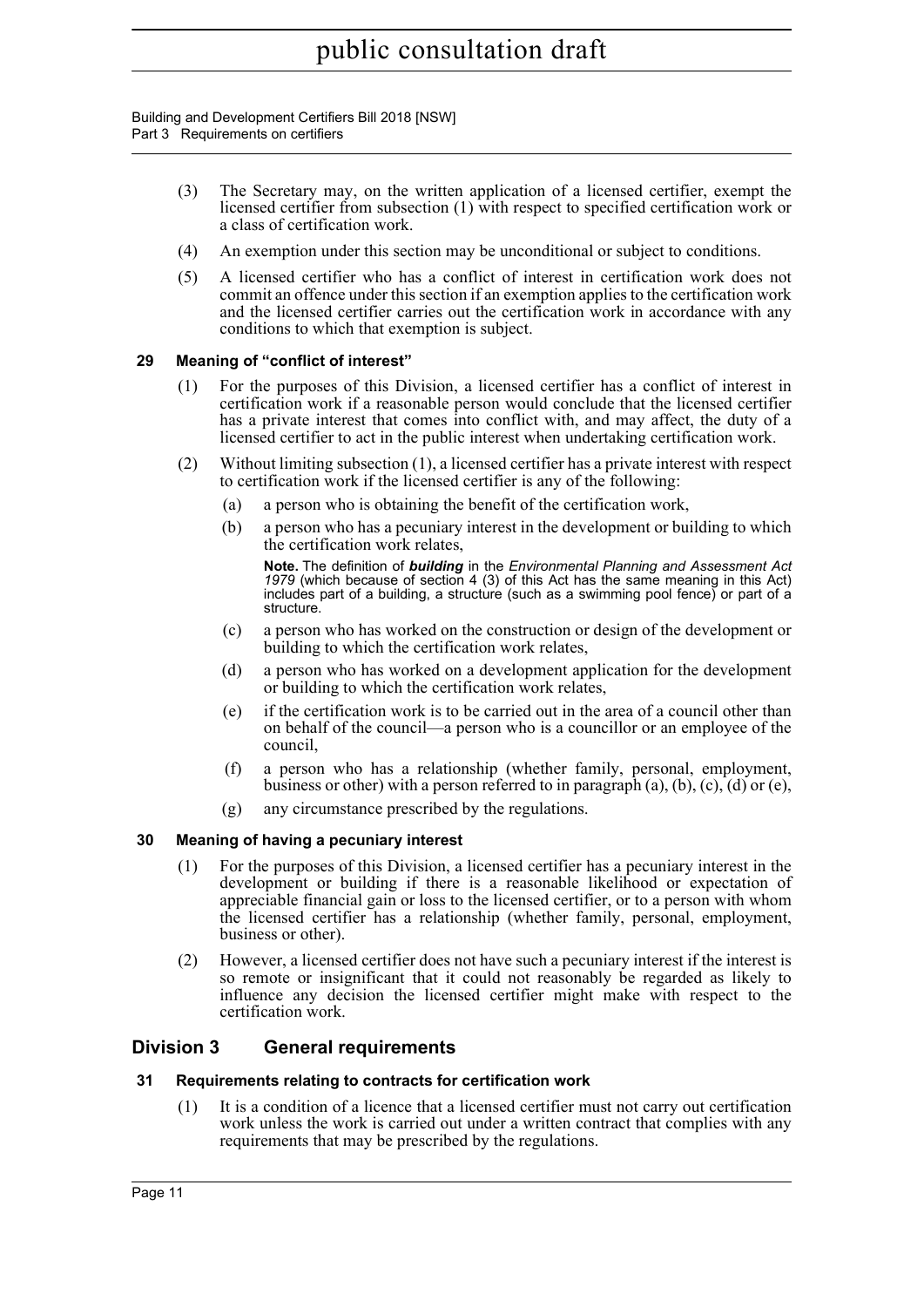Building and Development Certifiers Bill 2018 [NSW] Part 3 Requirements on certifiers

- (2) A contract under this section must be between the person who appoints a licensed certifier to carry out the certification work and the licensed certifier or the employer of the licensed certifier.
- (3) Without limiting subsection (1), the regulations may make provision for or with respect to the following:
	- (a) requiring contracts to contain provisions to the effect of those prescribed by the regulations,
	- (b) providing that contracts must not contain provisions to the effect of those prescribed by the regulations,
	- (c) requiring specified particulars or information to be included in contracts or to accompany contracts, for example, an information document published by the Secretary or another person or body,
	- (d) the time or times at which fees and charges under contracts are to be paid.

### <span id="page-26-0"></span>**32 Code of conduct**

- (1) The regulations may prescribe a code of conduct for licensed certifiers.
- (2) The code of conduct may specify requirements relating to the carrying out of certification work or the operation of a business that carries out certification work.
- (3) The regulations may create offences for failing to comply with the code of conduct or provisions of the code of conduct.

### <span id="page-26-1"></span>**33 Principal certifier to notify client of certain changes**

- (1) A person (other than a council) who is appointed as the principal certifier with respect to development must give notice, in accordance with this section, to the person who made the appointment, of:
	- (a) the suspension or cancellation of the person's licence, or
	- (b) any change in the licence (including its conditions) that would prevent the appointed person from exercising the person's functions as principal certifier for the development.

Maximum penalty: 50 penalty units.

(2) A person who is required to give a notice under this section must give the notice in writing within 7 days after the person becomes aware of the matters to which the notice relates.

### <span id="page-26-2"></span>**34 Licensed certifier to notify employer of certain changes**

- (1) A person who, in the course of the person's employment carries out certification work must give notice, in accordance with this section, to the person's employer, of:
	- (a) the suspension or cancellation of the person's licence, or
	- (b) any change in the licence (including its conditions) that would prevent the person from carrying out the certification work.

Maximum penalty: 50 penalty units.

(2) A person who is required to give a notice under this section must give the notice in writing within 7 days after the person becomes aware of the matters to which the notice relates.

### <span id="page-26-3"></span>**35 Licensed certifier to notify Secretary of certain events**

(1) A licensed certifier must notify the Secretary in writing of the following events within 7 days after becoming aware of the event: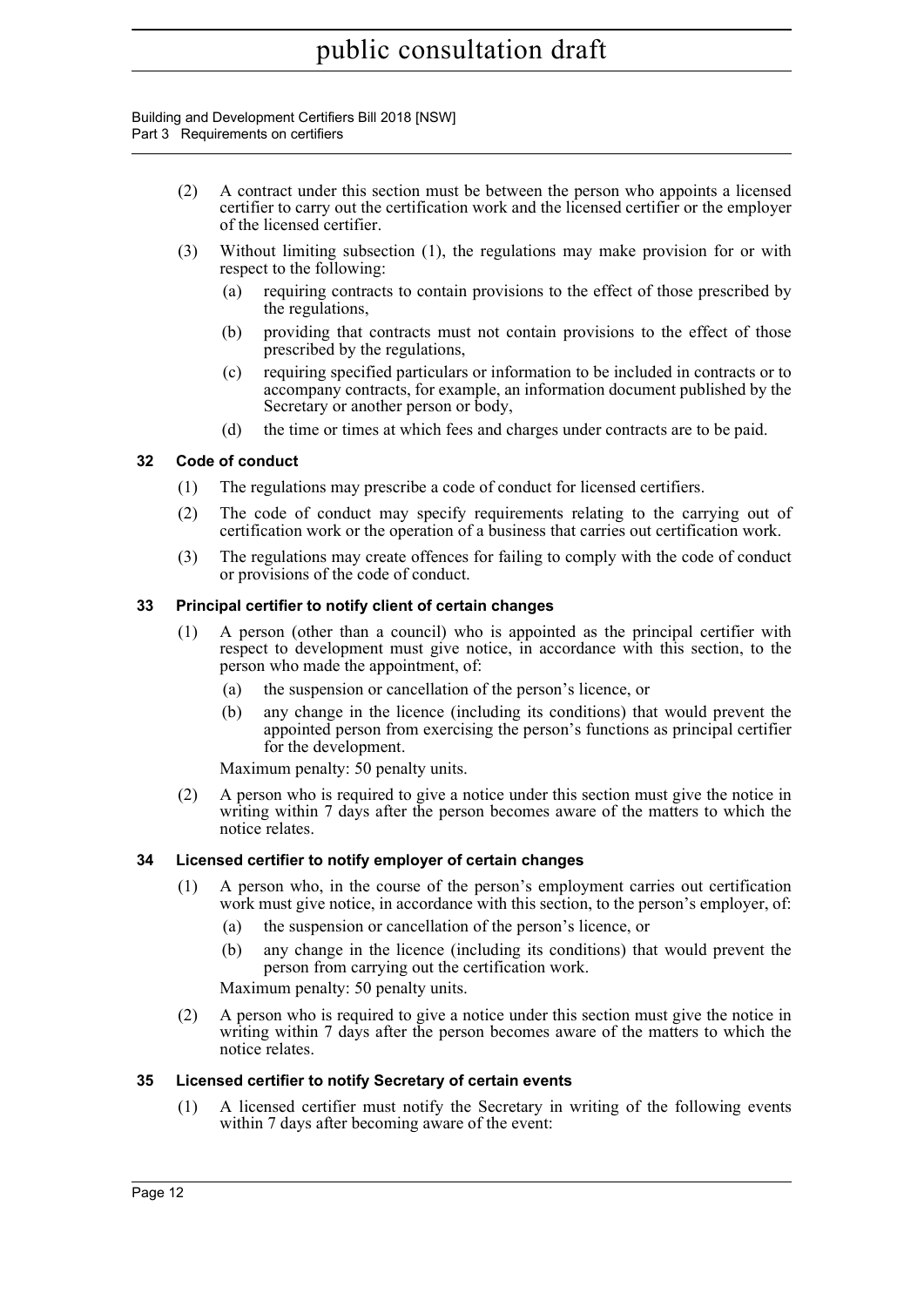Building and Development Certifiers Bill 2018 [NSW] Part 3 Requirements on certifiers

- (a) an equivalent authorisation held by the licensed certifier being suspended or cancelled (other than at the request of the licensed certifier),
- (b) proceedings being instituted against the licensed certifier (including, if the licensed certifier is a licensed body corporate, proceedings being instituted against a director of the body corporate) for a relevant offence,
- (c) the licensed certifier (including, if the licensed certifier is a licensed body corporate, a director of the body corporate) being found guilty of a relevant offence,
- (d) the licensed certifier (including, if the licensed certifier is a licensed body corporate, a director of the body corporate) being investigated in another Australian jurisdiction by a government agency or a body that issues an equivalent authorisation with respect to the carrying out of work authorised to be carried out under an equivalent authorisation or a failure to comply with an equivalent authorisation,
- (e) the licensed certifier (including, if the licensed certifier is a licensed body corporate, a director of the body corporate) becoming bankrupt or making a composition, arrangement or assignment for the benefit of creditors,
- (f) the licensed certifier no longer being covered by insurance that is required with respect to the carrying out of certification work by or on behalf of the licensed certifier,
- (g) if the licensed certifier is a licensed body corporate—the licensed body corporate becoming the subject of a winding up order or having a controller or administrator appointed,
- (h) if the licensed certifier is a licensed body corporate—the licensed body corporate having no director who holds a licence that would authorise the director to carry out the certification work authorised to be carried out by the licence of the body corporate,
- (i) any event prescribed by the regulations.

Maximum penalty: 50 penalty units.

(2) A licensed certifier must notify the Secretary in writing of any change required to the particulars recorded in the register with respect to the licensed certifier (other than an event that the Secretary has already been notified of) within 14 days of the licensed certifier becoming aware of the need for the change.

Maximum penalty: 10 penalty units.

### <span id="page-27-0"></span>**36 Return of licence**

- (1) The Secretary may at any time by notice in writing require a person whose licence has been suspended, varied or cancelled to return to the Secretary within a specified time any licence issued to the person.
- (2) The notice may be included as part of a statement of a decision by the Secretary to take disciplinary action against the person.
- (3) A person must comply with a notice under this section.

Maximum penalty: 40 penalty units in the case of a body corporate and 20 penalty units in any other case.

### <span id="page-27-1"></span>**37 Responsibilities of individuals acting on behalf of licensed body corporate or council**

A licensed director of a licensed body corporate or a licensed individual who carries out certification work on behalf of a licensed body corporate or a council: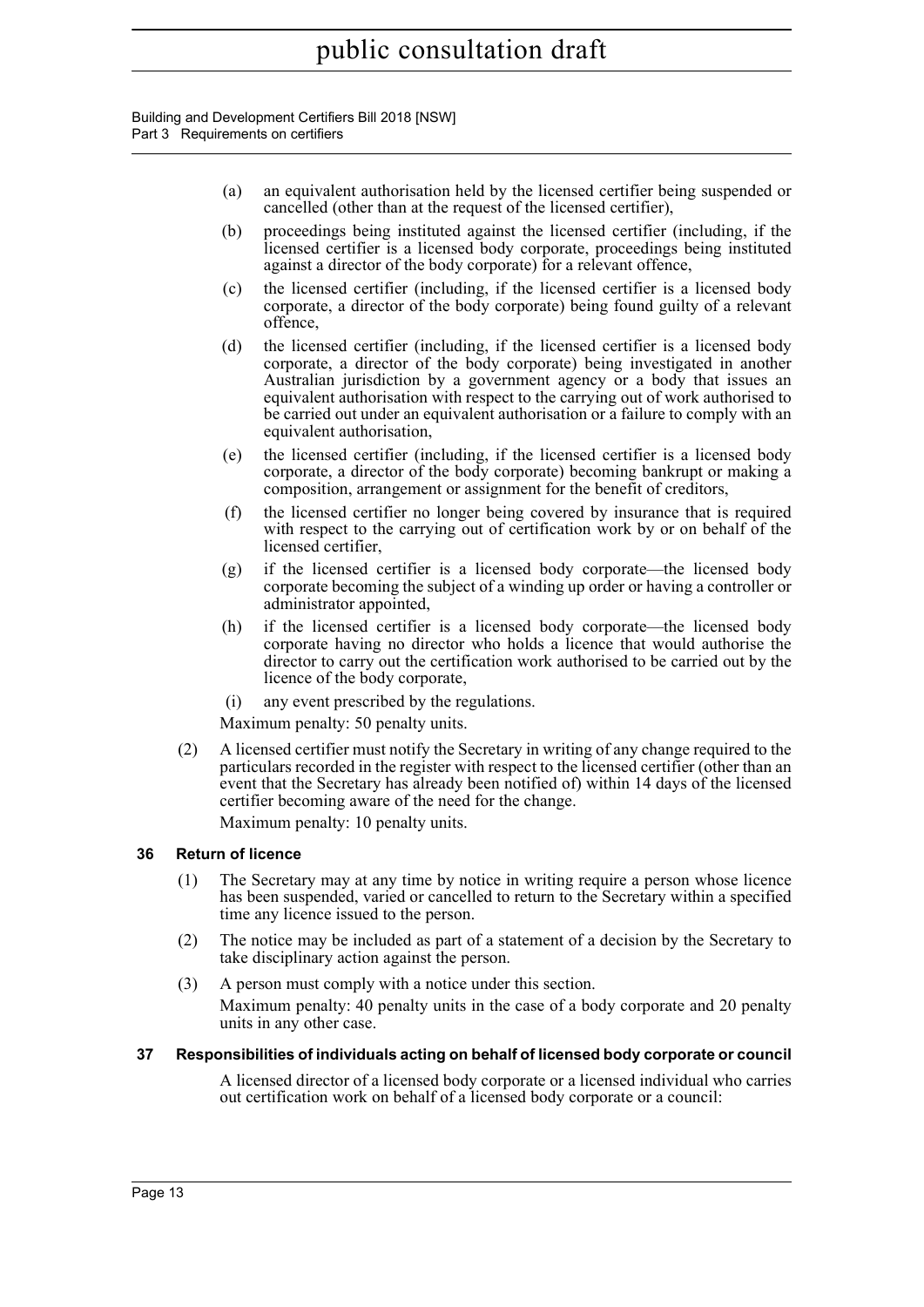Building and Development Certifiers Bill 2018 [NSW] Part 3 Requirements on certifiers

- (a) is not excused from compliance with any of the person's obligations under this or any other Act with respect to any certification work done by the person on behalf of or in the name of the body corporate or council, and
- (b) is subject to the same requirements with respect to the carrying out of the functions of a licensed certifier on behalf of the council or the licensed body corporate as if he or she were carrying out the work on his or her own behalf.

### <span id="page-28-0"></span>**Division 4 Additional requirements for licensed body corporate**

### <span id="page-28-1"></span>**38 Licensed directors must ensure certification work carried out lawfully**

Each licensed director of a licensed body corporate must ensure the following with respect to certification work carried out by or on behalf of the body corporate:

- (a) that the body corporate complies with the requirements of this and any other Act with respect to the carrying out of the certification work and that appropriate management systems are in place to ensure that the body corporate complies with those requirements,
- (b) that the certification work is allocated to, and carried out by a licensed individual whose licence authorises the individual to carry out that work,
- (c) that the person for whom the certification work is carried out is kept informed as to the identity of the licensed individual who is carrying out the certification work.

Maximum penalty: 300 penalty units.

### <span id="page-28-2"></span>**39 Licensed directors must report certain conduct**

Each licensed director of a licensed body corporate must report to the Secretary conduct by any of the following persons as soon as practicable after becoming aware of the conduct if the director suspects, or should reasonably suspect, that the conduct is a ground for taking disciplinary action against the person under Part 4:

- (a) the body corporate,
- (b) any other licensed director of the body corporate,
- (c) any licensed individual who is carrying out certification work on behalf of the body corporate.

Maximum penalty: 300 penalty units.

### <span id="page-28-3"></span>**40 Licensed body corporate must ensure certification work carried out by individual**

- (1) A licensed body corporate must ensure that any certification work that is carried out on behalf of the body corporate is carried out by is a licensed individual whose licence authorises the individual to carry out that work. Maximum penalty: 1,000 penalty units.
- (2) A reference in this section to certification work that is carried out on behalf of a body corporate includes a reference to certification work carried out on behalf of a council that has engaged the body corporate to carry out that work on its behalf.

### <span id="page-28-4"></span>**41 Licensed body corporate with insufficient licensed directors**

- (1) A licensed body corporate must not carry out any certification work during any period during which it does not have at least 1 suitably qualified director. Maximum penalty: 1,000 penalty units.
- (2) A licensed body corporate that has not had for a continuous period of 3 months at least 1 suitably qualified director must not carry out any certification work until: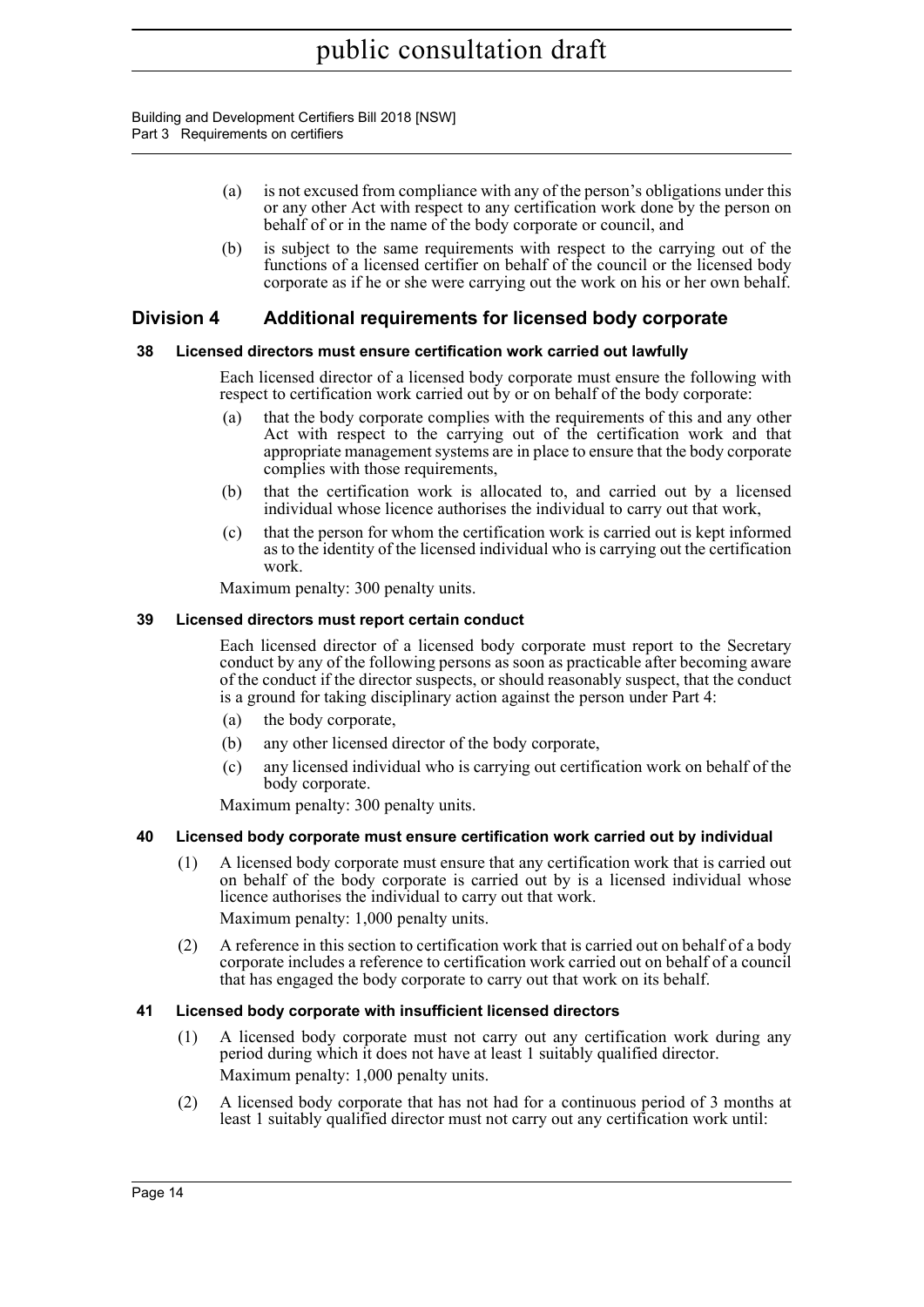Building and Development Certifiers Bill 2018 [NSW] Part 3 Requirements on certifiers

- (a) it has a suitably qualified director, and
- (b) it has notified the Secretary in writing that it now has a suitably qualified director.

Maximum penalty: 1,000 penalty units.

(3) In this section:

*suitably qualified director*, in relation to certification work, means a director who is a licensed individual whose licence authorises the individual to carry out that work.

### <span id="page-29-0"></span>**Division 5 Miscellaneous offences relating to certification**

### <span id="page-29-1"></span>**42 Improper influence with respect to carrying out certification work**

- (1) A licensed certifier must not, on an understanding that the licensed certifier will act otherwise than impartially in the carrying out of any certification work, seek or accept, or offer or agree to accept, any benefit of any kind, whether on the licensed certifier's own behalf or on behalf of any other person.
- (2) A person must not, on an understanding that a licensed certifier will act otherwise than impartially in the carrying out of any certification work, give, or offer or agree to give, any benefit of any kind, whether to the licensed certifier or to any other person.

Maximum penalty: 10,000 penalty units or imprisonment for 2 years, or both.

### <span id="page-29-2"></span>**43 Representing work is work requiring a licensed certifier**

A person must not, for the purposes of securing work for the person or for any other person, represent that work is work that can be carried out only by a licensed certifier unless the work is certification work.

Maximum penalty: 300 penalty units.

### <span id="page-29-3"></span>**44 Knowingly issuing a false certificate**

- (1) A licensed certifier must not issue any of the following certificates if the licensed certifier knows, or ought reasonably to have known, that the certificate is false or misleading in a material particular:
	- (a) a complying development certificate under the *Environmental Planning and Assessment Act 1979* or a certificate referred to in section 6.4 of that Act,
	- (b) a strata certificate within the meaning of the *Strata Schemes Development Act 2015*,
	- (c) a certificates of compliance under Division 5 of Part 2 of the *Swimming Pools Act 1992*.

Maximum penalty: 10,000 penalty units or imprisonment for 2 years, or both.

(2) A person cannot be prosecuted under this section in respect of a certificate if proceedings have been brought under section 4.31 or 6.32 of the *Environmental Planning and Assessment Act 1979* for an order declaring the certificate to be invalid and the Land and Environment Court has refused to make the order.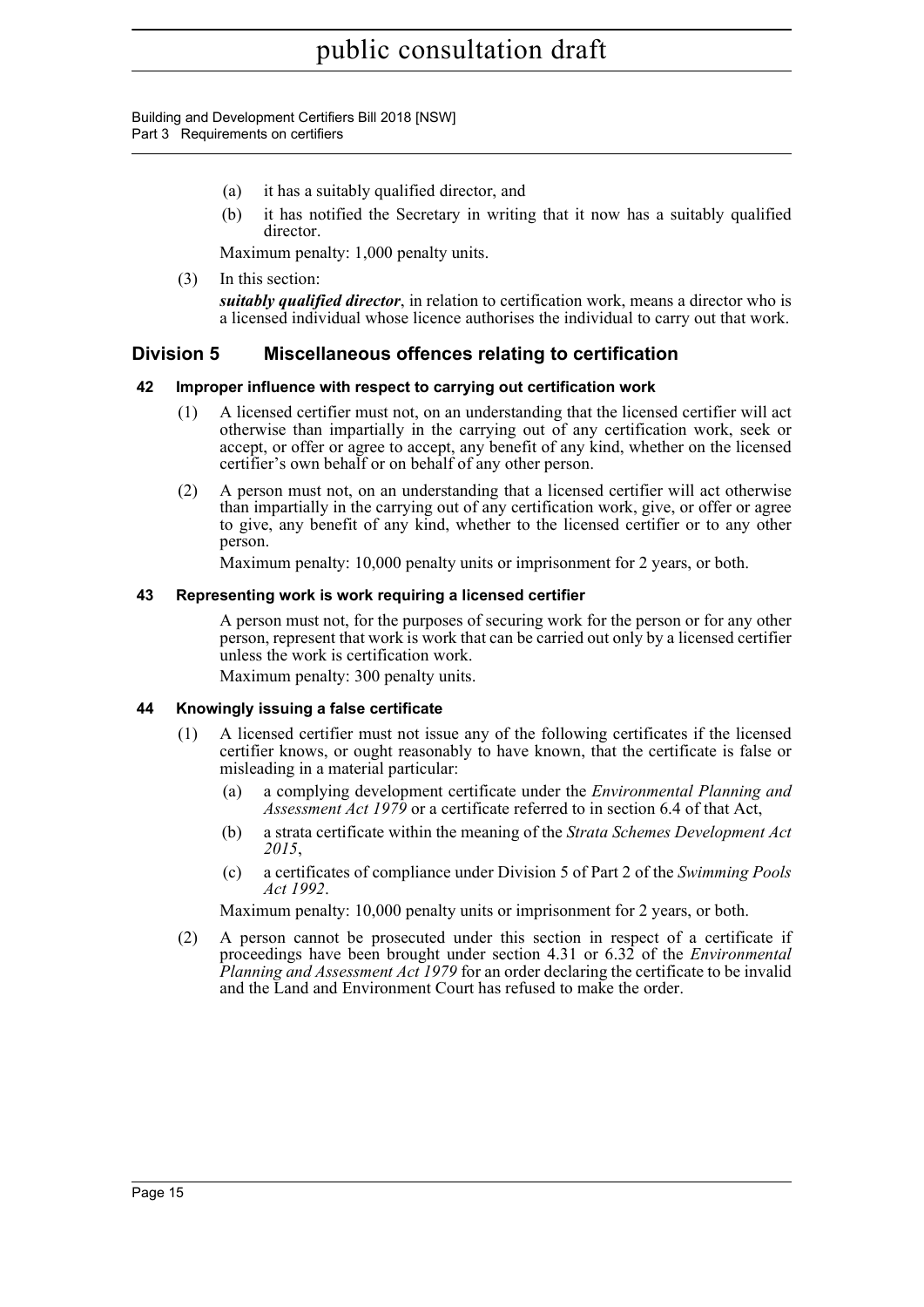Building and Development Certifiers Bill 2018 [NSW] Part 4 Disciplinary action against certifiers

## <span id="page-30-0"></span>**Part 4 Disciplinary action against certifiers**

### <span id="page-30-1"></span>**45 Grounds for taking disciplinary action**

The Secretary may take disciplinary action against a licensed certifier on any one or more of the following grounds:

- (a) the licensed certifier has engaged in conduct in connection with the carrying out of certification work that has fallen short of the standard of competence, diligence and integrity that a member of the public is entitled to expect of a reasonably competent licensed certifier,
- (b) the licensed certifier has contravened the certification legislation, whether or not the licensed certifier is prosecuted or convicted for the contravention,
- (c) the licensed certifier has contravened a law of this or any other Australian jurisdiction (whether or not the contravention is an offence and whether or not the licensed certifier is prosecuted or convicted for the contravention) with respect to any of the following:
	- (i) the carrying out of certification work or work authorised to be carried out under an equivalent authorisation,
	- (ii) a licence or an equivalent authorisation,
	- (iii) fraud or dishonesty,
- (d) the licensed certifier has failed to comply with a statutory or other duty, or a contractual obligation, imposed on the licensed certifier by or in accordance with a law of this or any other Australian jurisdiction with respect to the carrying out of certification work or work authorised to be carried out under an equivalent authorisation,
- (e) the licensed certifier has carried out of certification work in a partial manner or in a manner that is not in the public interest,
- (f) the licensed certifier has wilfully disregarded matters to which the licensed certifier is required to have regard in the carrying out of certification work,
- (g) the licensed certifier has failed to comply with a condition of the licence,
- (h) the licensed certifier has breached an undertaking given by the licensed certifier,
- (i) the licensed certifier has failed to comply with an order of the Secretary or the Tribunal,
- (j) the licensed certifier has failed to comply with a direction or requirement under Part 7,
- (k) the licensed certifier has wilfully misled or obstructed the Secretary or an authorised officer in the exercise of any function under this Act,
- (l) the licensed certifier has engaged in improper or unethical conduct that indicates that the licensed certifier is unfit to properly carry out certification work,
- (m) any other ground prescribed by the regulations.

#### <span id="page-30-2"></span>**46 Functions exercised on behalf of council or body corporate**

A reference in this Part (however expressed) to the carrying out of certification work or work authorised to be carried out under an equivalent authorisation by a licensed certifier includes a reference to the carrying out of certification work or work authorised to be carried out under an equivalent authorisation on behalf of a council (of this or any other Australian jurisdiction) or a body corporate that holds a licence or an equivalent authorisation.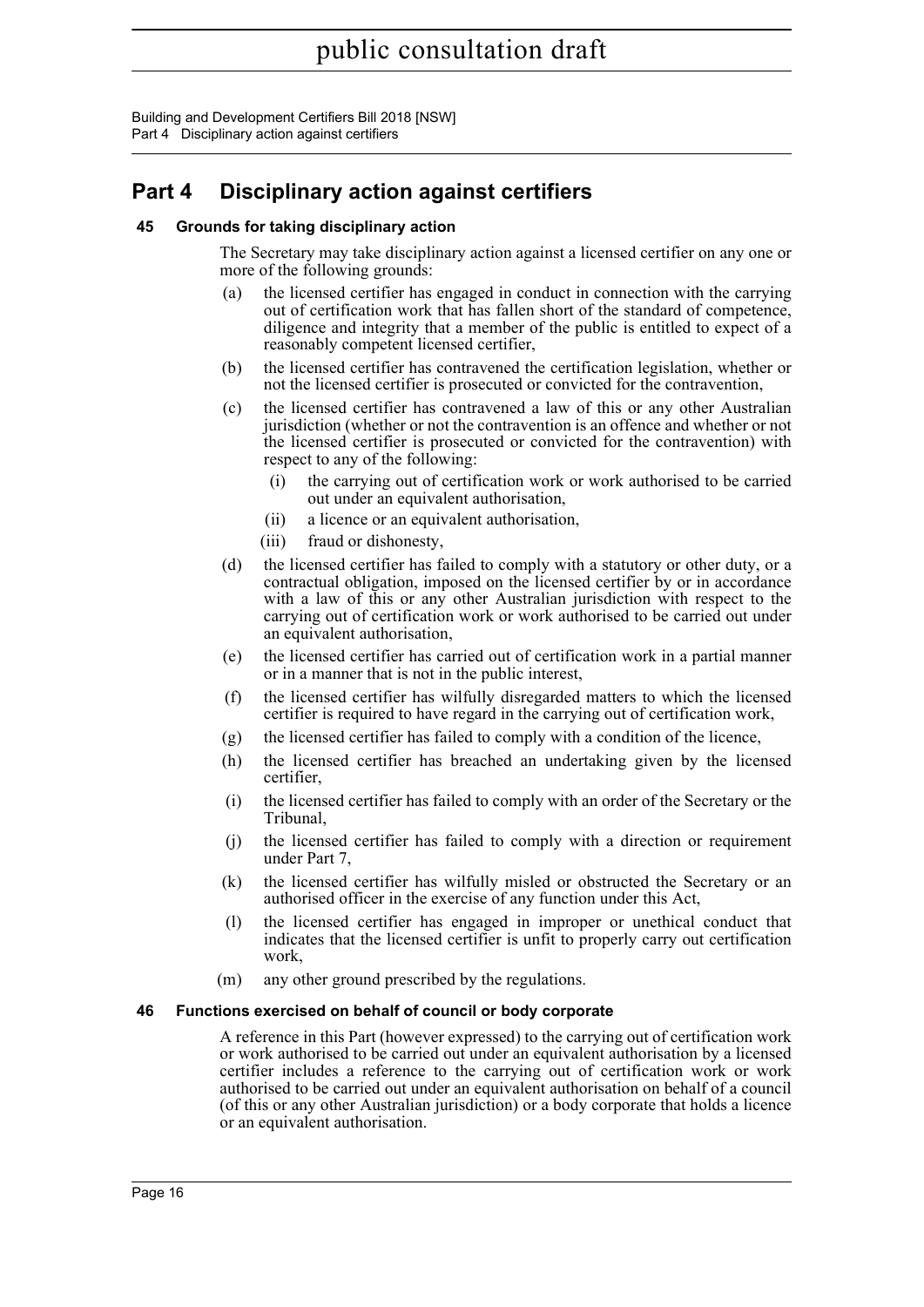Building and Development Certifiers Bill 2018 [NSW] Part 4 Disciplinary action against certifiers

### <span id="page-31-0"></span>**47 Notice to show cause**

- (1) This section applies if the Secretary is of the opinion that there may be grounds for taking disciplinary action under this Part against a licensed certifier.
- (2) The Secretary is to serve a notice in writing on the licensed certifier, inviting the holder to show cause why he, she or it should not be dealt with under this Part.
- (3) The notice must state the grounds on which the licensed certifier is required to show cause and must specify the period, being at least 14 days, during which it must be done.
- (4) A licensed certifier on whom a notice to show cause has been served may, within the period specified in the notice, make submissions to the Secretary, orally or in writing, and provide evidence with respect to the matters to which the notice relates.
- (5) The Secretary may conduct any inquiry or make any investigation with respect to the matters to which the notice relates and the submissions made, if any, and the evidence adduced, if any, by or on behalf of the licensed certifier with respect to those matters that the Secretary thinks fit.
- (6) The Secretary must, before determining whether or not to take disciplinary action under this Part against a person, take into consideration any submission made by the person in accordance with this section.
- (7) However, the Secretary may take immediate disciplinary action without taking any steps under this section if the Secretary is of the opinion that it is in the public interest to take immediate action.

### <span id="page-31-1"></span>**48 Disciplinary action that may be taken by Secretary**

- (1) The Secretary may, if satisfied that one or more of the grounds for taking disciplinary action against a licensed certifier has been established, do any one or more of the following:
	- (a) determine to take no further action against the licensed certifier,
	- (b) caution or reprimand the licensed certifier,
	- (c) make a determination requiring the licensed certifier to pay to the Secretary, as a penalty, an amount not exceeding \$110,000 (in the case of a body corporate) or \$55,000 (in the case of an individual) within a specified time,
	- (d) impose a condition on the licence of the licensed certifier, including a condition requiring the licensed certifier to undertake specified education or training relating to a particular type of work or business practice within a specified time,
	- (e) suspend or cancel the licence of the licensed certifier in accordance with Part 2,
	- (f) disqualify the licensed certifier, either temporarily or permanently, from holding a licence or a specified class of licence.
- (2) In determining the disciplinary action to take, the Secretary:
	- (a) must take into account any other disciplinary action taken against the person under this Part, and
	- (b) may take into account any written undertaking that the person proposes to give under Part 8.
- (3) The Secretary is to provide a written statement of a decision made under this section to the person concerned as soon as is reasonably practicable after the decision is made.
- (4) The statement of a decision must specify: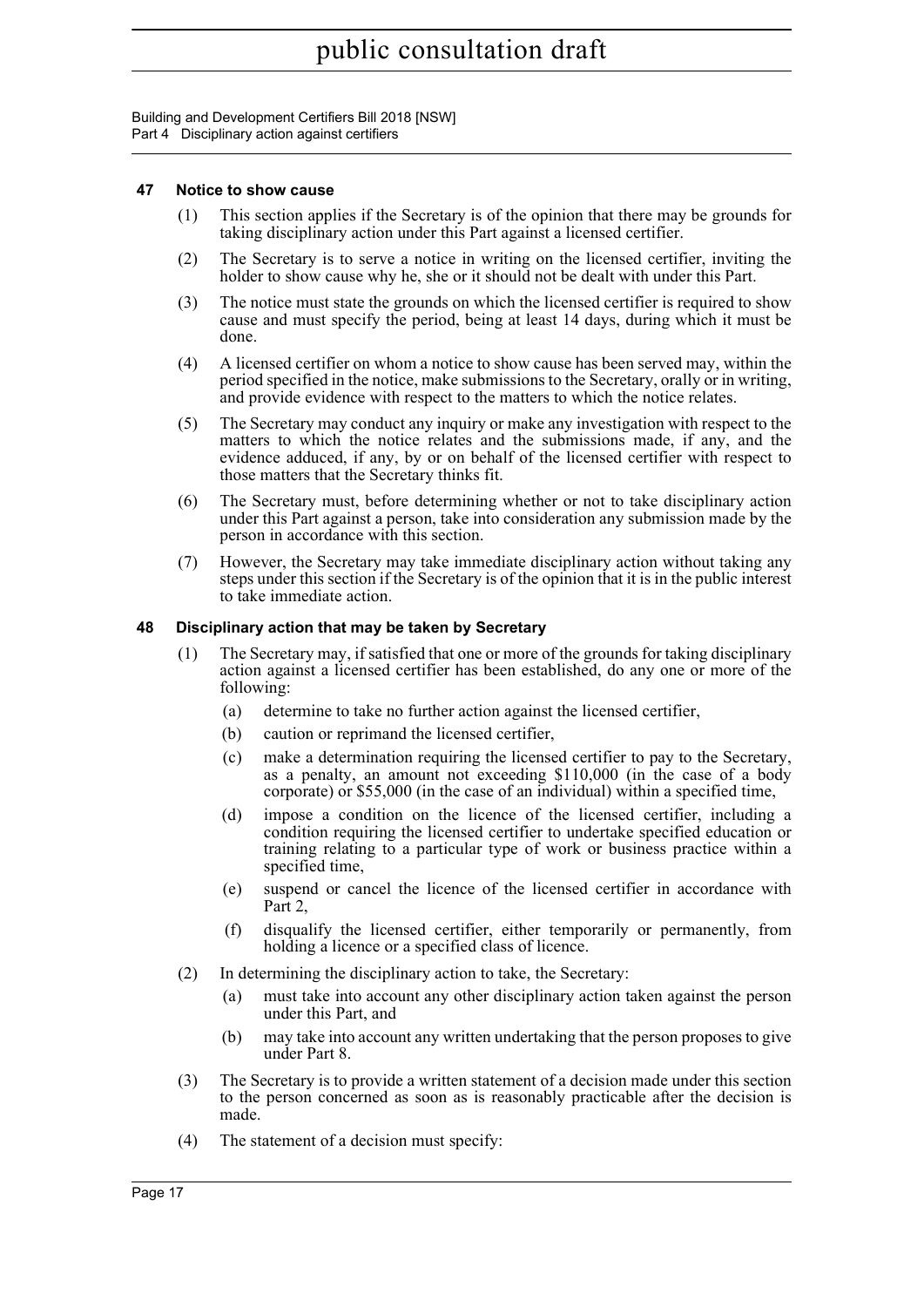Building and Development Certifiers Bill 2018 [NSW] Part 4 Disciplinary action against certifiers

- (a) the decision that has been made, and
- (b) if relevant, the date or time on which the decision takes affect, and
- (c) the grounds for the decision.

### <span id="page-32-0"></span>**49 Review by NCAT**

A person aggrieved by a decision of the Secretary to take disciplinary action under this Part may apply to the Tribunal for an administrative review under the *Administrative Decisions Review Act 1997* of the decision.

### <span id="page-32-1"></span>**50 Enforcement of monetary penalties and payment of costs**

- (1) When a decision of the Secretary to impose a monetary penalty has taken effect and the amount required to be paid has not been paid to the Secretary:
	- (a) any licence held by the person required to pay is taken to be suspended until that amount is paid to the Secretary, and
	- (b) that amount may be recovered by the Secretary as a debt in any court of competent jurisdiction.
- (2) The Secretary may agree in writing to extend the time for payment by a person of any amount referred to in subsection (1) and, in any such case, that subsection does not have effect with respect to the person during any such extension of time.
- (3) The Secretary's failure to enter into an agreement under this section cannot be reviewed by the Tribunal in an application for an administrative review made under this Act.

### <span id="page-32-2"></span>**51 Liability for offences not affected**

- (1) A decision to take disciplinary action against a person under this Part does not affect the liability of the person for any offence against a provision of this or any other Act or of a regulation made under this or any other Act.
- (2) The Secretary is not prevented from taking disciplinary action under this Part merely because the licensed certifier concerned is subject to criminal or civil proceedings that relate to the same matters or incident to which the disciplinary action relates.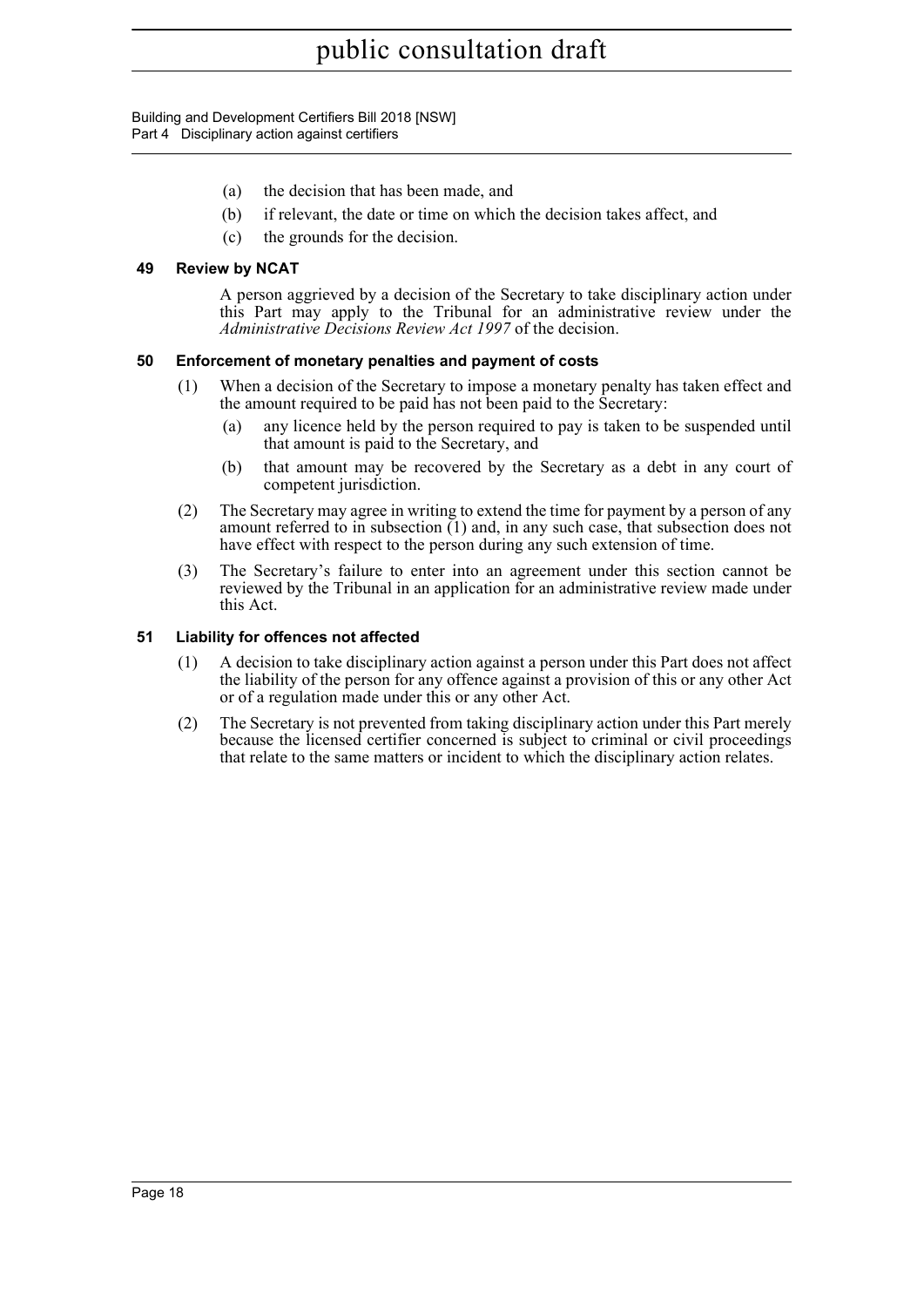Building and Development Certifiers Bill 2018 [NSW] Part 5 Accreditation of persons carrying out regulated work

## <span id="page-33-0"></span>**Part 5 Accreditation of persons carrying out regulated work**

### <span id="page-33-1"></span>**52 Meaning of "regulated work"**

In this Act, *regulated work* means the following:

- (a) the carrying out of work as an accredited practitioner under the *Environmental Planning and Assessment Act 1979*,
- (b) any other work declared by this or any other Act to be regulated work.

### <span id="page-33-2"></span>**53 Regulated work requires accreditation**

- (1) A person must not carry out regulated work unless the person holds an accreditation that authorises the person to carry out that regulated work or the person is otherwise lawfully authorised to carry out the regulated work.
- (2) A person must not falsely represent that the person:
	- (a) can carry out regulated work, or
	- (b) holds an accreditation of a particular class.

Maximum penalty: 1,000 penalty units (in the case of a body corporate) or 300 penalty units (in any other case).

### <span id="page-33-3"></span>**54 Accreditation of persons to carry out regulated work**

- (1) An accreditation authority may, by granting accreditation under this Part, authorise a person to carry out regulated work.
- (2) An accreditation authorises only the class of regulated work authorised by the class of accreditation granted.
- (3) An accreditation is subject to any conditions of the accreditation.
- (4) An accreditation is suspended during any period where:
	- (a) there is no regulating accreditation authority with respect to the accreditation, or
	- (b) there is a regulating accreditation authority with respect to the accreditation but the approval of the regulating accreditation authority is suspended.
- (5) The regulations may prescribe different classes of accreditation that authorise the carrying out of different classes of regulated work.

### <span id="page-33-4"></span>**55 Regulations may authorise licensed certifiers to carry out regulated work**

The regulations may authorise a licensed certifier who holds a particular class of licence to carry out regulated work or specified regulated work and in such a case the regulated work is taken to be certification work when carried out by a licensed certifier.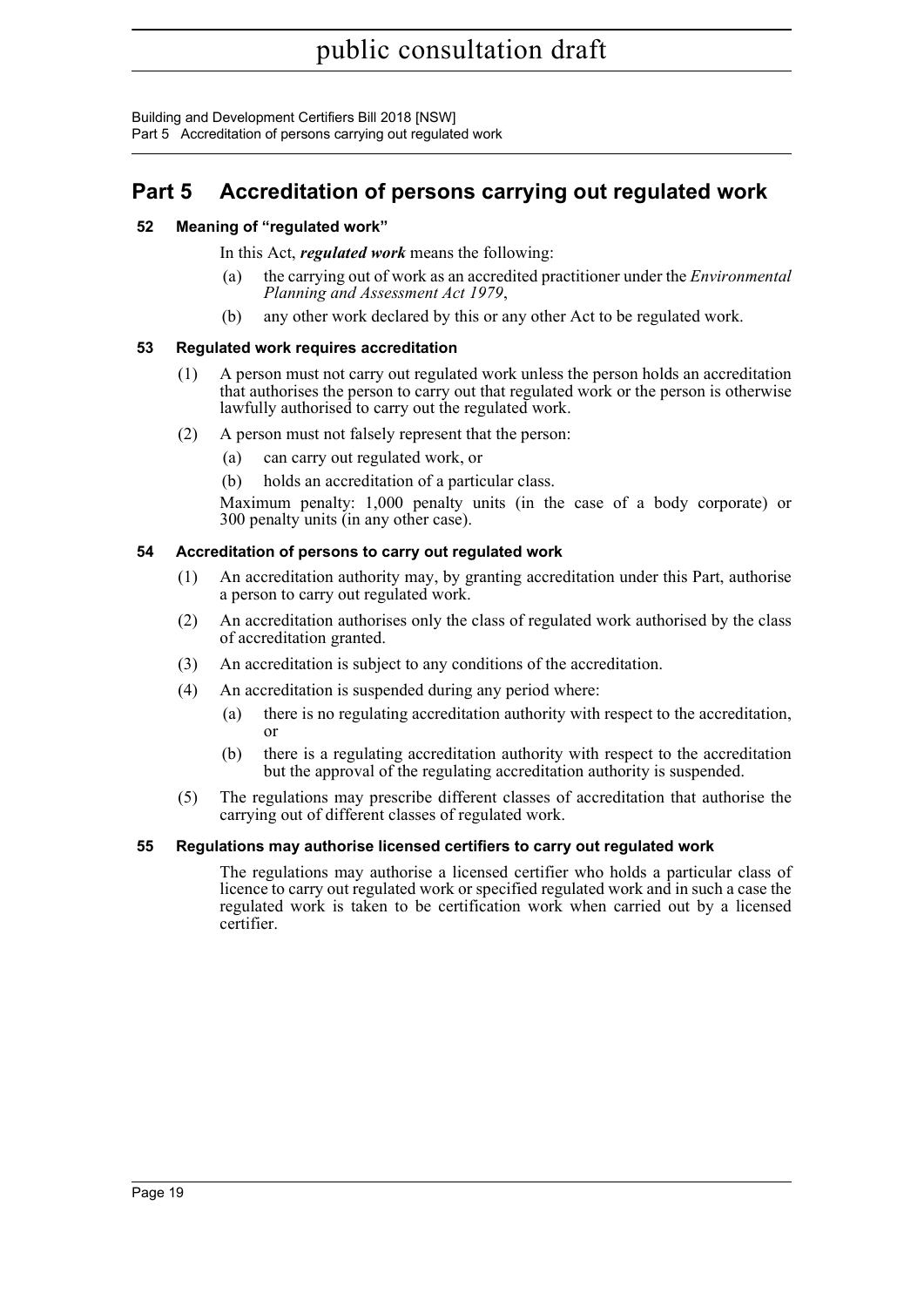## <span id="page-34-0"></span>**Part 6 Approval of accreditation authorities**

### <span id="page-34-1"></span>**Division 1 Accreditation authorities**

### <span id="page-34-2"></span>**56 Accreditation authority—meaning**

(1) For the purposes of this Act, an *accreditation authority* means a body corporate for the time being approved by the Secretary under this Part to exercise the functions of an accreditation authority.

**Note.** Section 109 provides that the Secretary may exercise the functions of an accreditation authority.

- (2) A reference in this Act to an accreditation authority, with respect to any function of an accreditation authority, includes a reference to a body corporate approved by the Secretary to exercise the functions of an accreditation authority only if the accreditation authority is approved to exercise the function concerned.
- (3) An accreditation authority that grants an accreditation to a person under this Act is the *regulating accreditation authority* with respect to that accreditation.
- (4) The Secretary may, in writing, direct an accreditation authority to be the regulating accreditation authority with respect to an existing accreditation on and from a specified day and on that day:
	- (a) the accreditation authority becomes the regulating accreditation authority with respect to that accreditation for the remaining period of that accreditation, and
	- (b) the accreditation authority that was the regulating accreditation authority with respect to that accreditation immediately before that day ceases to be the regulating accreditation authority.
- (5) A direction of the Secretary under this section may specify particular accreditations or all accreditations belonging to a particular class.

### <span id="page-34-3"></span>**57 Functions of an accreditation authority**

- (1) For the purposes of this Act, the *functions* of an accreditation authority are as follows:
	- (a) to accredit persons to carry out regulated work in accordance with the accreditation authority's approved accreditation scheme,
	- (b) with respect to the holders of accreditations for which the accreditation authority is the regulating accreditation authority to do the following in accordance with the accreditation authority's approved accreditation scheme:
		- (i) to ensure that those persons comply with the requirements of their accreditation, and
		- (ii) to investigate possible failures by those persons to comply with those requirements, and
		- (iii) to exercise disciplinary functions where a failure to comply is found, including if necessary, by suspending or cancelling a person's accreditation,
	- (c) any other function imposed on an accreditation authority by this or any other Act or prescribed by the regulations.
- (2) Subject to the regulations and the conditions or limitations of its approval as an accreditation authority, the manner in which an accreditation authority exercises its functions is to be determined by the accreditation authority.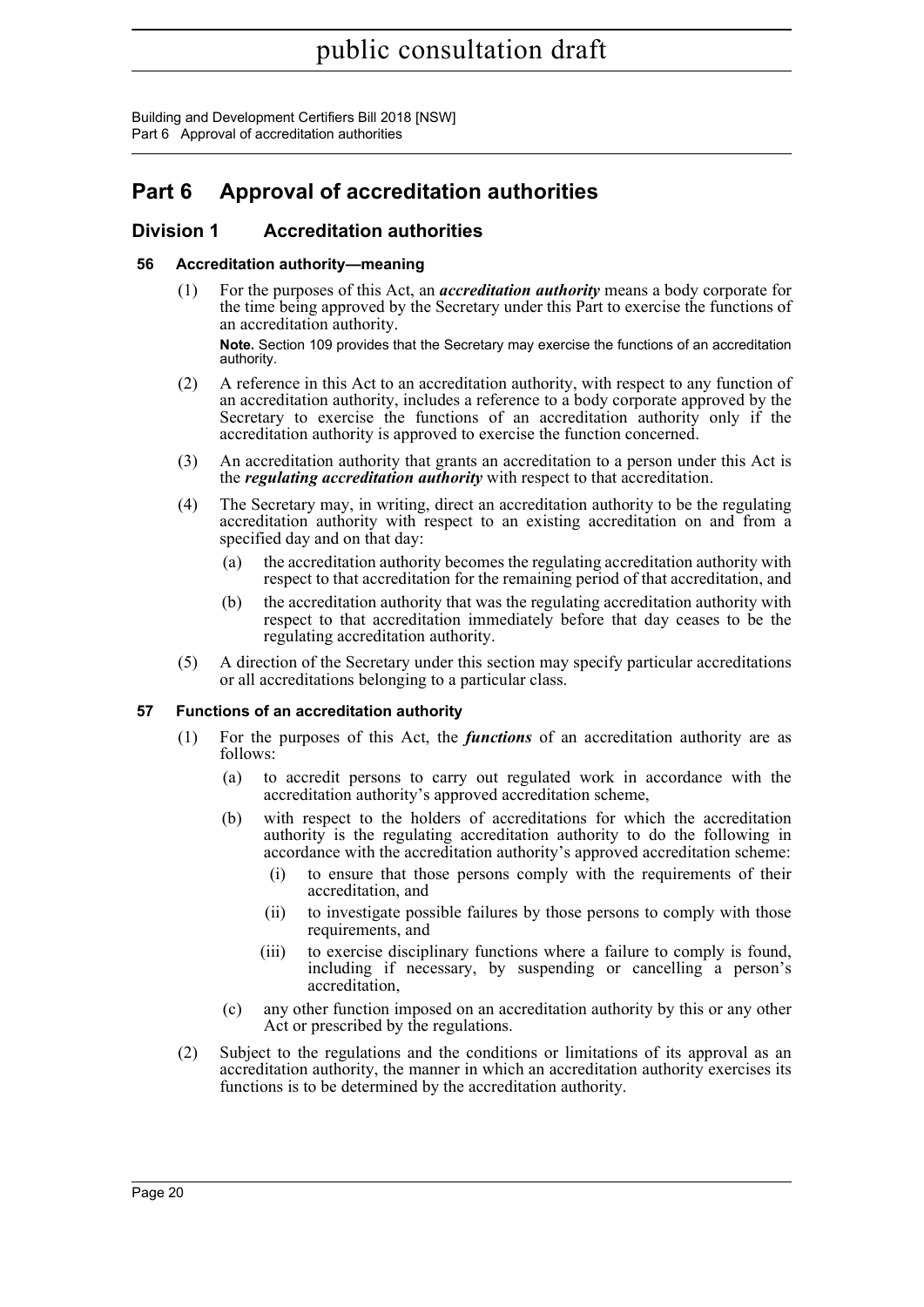### <span id="page-35-0"></span>**58 Person must be approved to exercise functions of accreditation authority**

- (1) A person must not exercise any function of an accreditation authority unless the person is an accreditation authority that is able to exercise that function.
- (2) A person must not falsely represent that the person can:
	- (a) grant an accreditation, or
	- (b) grant an accreditation of a particular class, or
	- (c) exercise any other function of an accreditation authority.
- (3) An accreditation authority must not falsely represent that an accreditation granted by the accreditation authority authorises the holder to carry out particular regulated work.

Maximum penalty: 1,000 penalty units (in the case of a body corporate) or 300 penalty units (in any other case).

### <span id="page-35-1"></span>**59 Approval of accreditation authority to exercise functions**

- (1) The Secretary may, by instrument in writing, approve any of the following bodies corporate to exercise the functions of an accreditation authority with respect to the accreditation of persons for the purposes of this Act:
	- (a) a company registered under the *Corporations Act 2001* of the Commonwealth,
	- (b) an association within the meaning of the *Associations Incorporation Act 2009* or an incorporated association created under the legislation of another Australian jurisdiction.
- (2) Approval may be unconditional, or subject to conditions or limitations.
- (3) In particular, an approval may be limited to issuing a specified class of accreditation.

### <span id="page-35-2"></span>**60 Effect of approval**

- (1) A body corporate that is approved to exercise the functions of an accreditation authority may exercise those functions in accordance with this Act.
- (2) Nothing in this Act authorises or requires an accreditation authority to act in contravention of the conditions or limitations of the accreditation authority's approval as an accreditation authority.

#### <span id="page-35-3"></span>**61 Accreditation authority approval guidelines**

- (1) The Secretary is required to adopt guidelines relating to the approval of bodies corporate as accreditation authorities for the purposes of this Act.
- (2) The guidelines may make provision for or with respect to the following matters:
	- (a) the suitability of a body corporate to be approved as an accreditation authority, including the qualifications, skills, knowledge and experience required,
	- (b) the insurance required to be held by an accreditation authority,
	- (c) the matters to be set out in an accreditation scheme,
	- (d) any other matters prescribed by the regulations.
- (3) The Secretary is to make the guidelines publicly available.
- (4) The Secretary may amend or replace the guidelines.
- (5) The Secretary may adopt different guidelines with respect to the approval of accreditation authorities that grant different classes of accreditation.
- (6) A reference in this Act to the accreditation authority approval guidelines with respect to the approval of a body corporate as an accreditation authority is, if the Secretary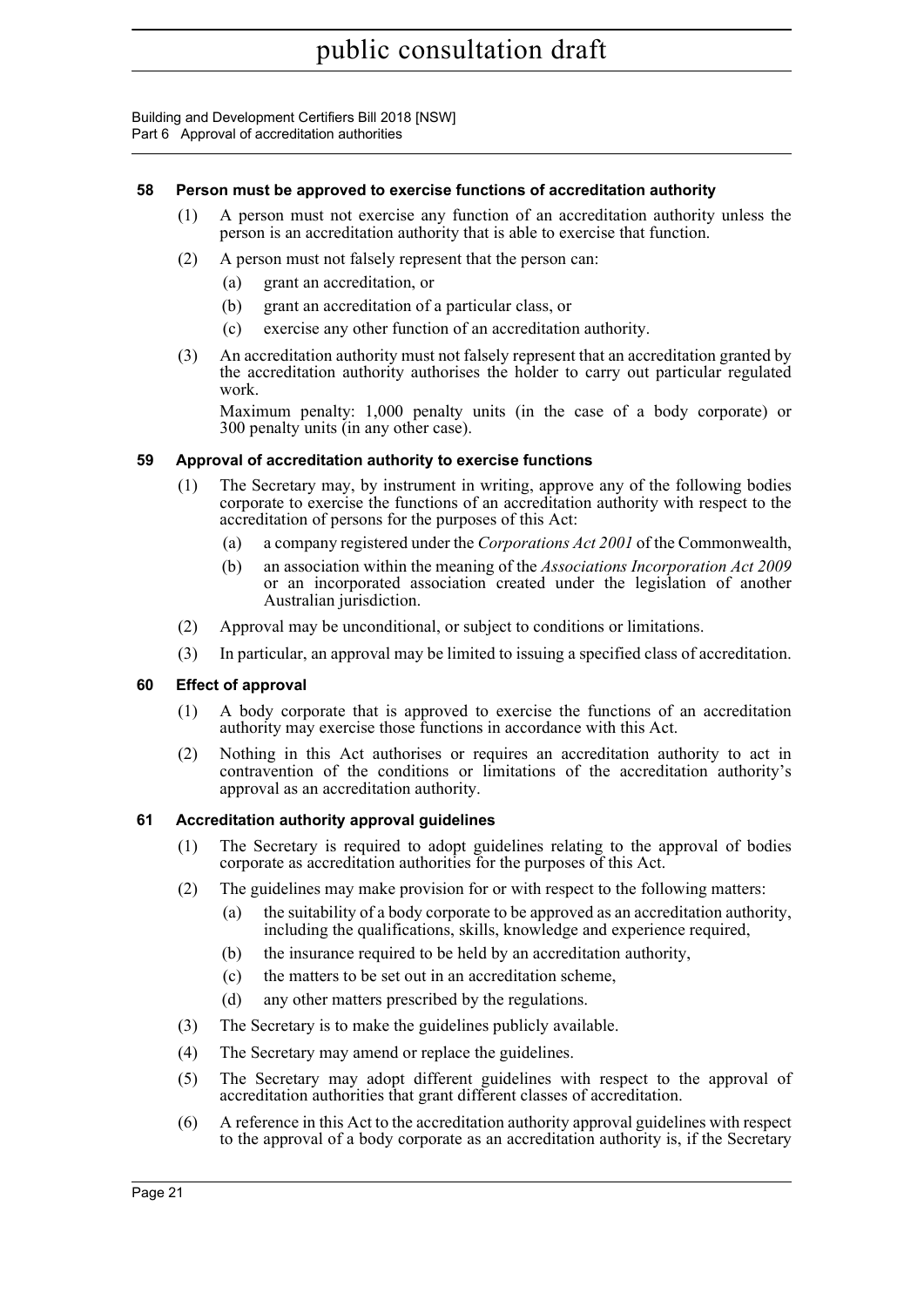Building and Development Certifiers Bill 2018 [NSW] Part 6 Approval of accreditation authorities

> has adopted different guidelines with respect to different classes of accreditation, the guidelines relevant to the class of accreditation that the body corporate would grant if it were to be approved.

### <span id="page-36-0"></span>**Division 2 Approval procedure**

### <span id="page-36-1"></span>**62 Application for approval**

- (1) A body corporate may apply to the Secretary for a grant of approval to exercise the functions of an accreditation authority.
- (2) An application must:
	- (a) be in a form approved by the Secretary, and
	- (b) set out the applicant's proposed accreditation scheme, and
	- (c) include or be accompanied by any information or evidence of a kind prescribed by the regulations, and
	- (d) include or be accompanied by any other information or evidence that the Secretary reasonably requires to assess the application.
- (3) The regulations may provide for a fee to be paid for an application for the grant of approval.
- (4) The Secretary may require the fee to accompany the application.
- (5) If an application for a grant of renewal of approval is duly made to the Secretary before the expiry of approval, approval is taken to continue in force until the Secretary notifies the applicant of a decision to grant or refuse the application.

### <span id="page-36-2"></span>**63 Grant or refusal of approval**

- (1) The Secretary may, on application, grant or refuse approval to exercise the functions of an accreditation authority.
- (2) On the granting of an approval, the applicant's proposed accreditation scheme becomes, for the purposes of this Act, the *accreditation scheme of the accreditation authority* and is taken to form part of the approval.
- (3) The Secretary may refuse approval to exercise the functions of an accreditation authority:
	- (a) if the application for approval does not comply with any requirement imposed by or under this Act, or
	- (b) if the Secretary is of the opinion that it is not in the public interest to approve the application, or
	- (c) if the Secretary is of the opinion that the applicant is not a suitable person to be approved as an accreditation authority, or
	- (d) if the Secretary is of the opinion that the proposed accreditation scheme does not comply with the requirements of this Act, the regulations or the accreditation authority approval guidelines, or
	- (e) if the Secretary is not satisfied that the applicant has met all the requirements for the grant of an approval set out in the accreditation authority approval guidelines, or
	- (f) on any other ground prescribed by the regulations.
- (4) A decision about the suitability of a person for approval may be made having regard to any of the following:
	- (a) any matter prescribed by the regulations,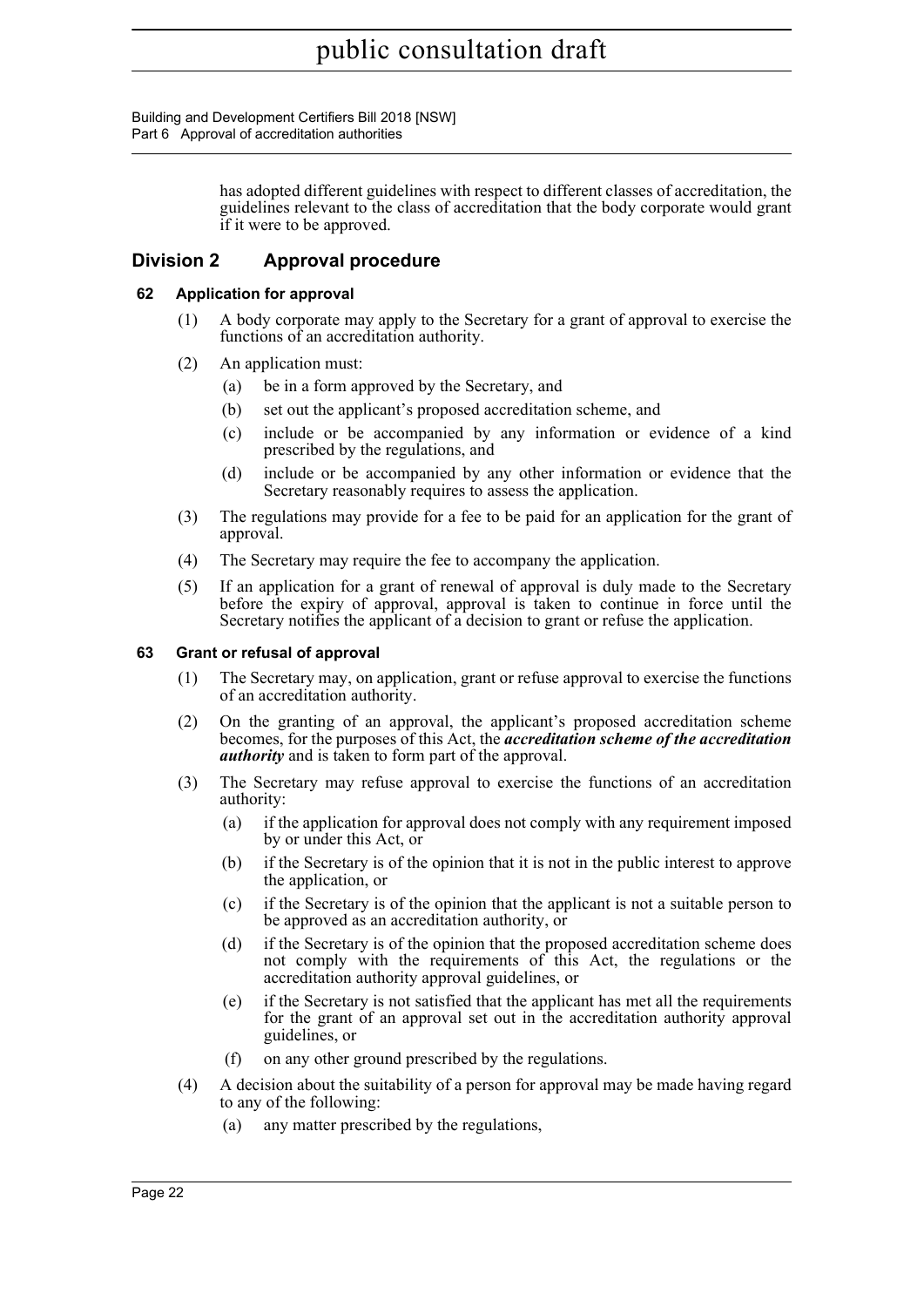- (b) any other circumstances that the Secretary considers relevant.
- (5) The Secretary is to give the applicant notice in writing of a decision to grant or refuse approval.
- (6) If the Secretary fails to give an applicant for approval notice of a decision to grant or refuse approval within the period prescribed by the regulations, the Secretary is taken to have refused approval.
- (7) The Secretary is to cause notice of any approval granted to be published in the Gazette.

### <span id="page-37-0"></span>**64 Duration of approval**

- (1) An approval to exercise the functions of an accreditation authority remains in force for a period of 1, 3 or 5 years as specified by the Secretary in the notice by which approval is granted, unless sooner cancelled.
- (2) Approval has no effect during any period in which the approval is suspended.

### <span id="page-37-1"></span>**65 Variation of approval**

- (1) The Secretary may, at any time, by notice in writing to a person who has been approved to exercise the functions of an accreditation authority, vary the approval of the person (including the accreditation scheme or any conditions of approval imposed by the Secretary).
- (2) A variation includes the imposition of new conditions on an approval, the substitution of a condition, or the omission or amendment of a condition.
- (3) The regulations may make further provision for the variation of approval, including:
	- (a) applications for variation, and
	- (b) fees for applications for variation.

### <span id="page-37-2"></span>**Division 3 Conditions of approval**

### <span id="page-37-3"></span>**66 Conditions of approval**

- (1) An approval to exercise the functions of an accreditation authority is subject to the following conditions:
	- (a) any conditions prescribed this Act or the regulations,
	- (b) any conditions imposed by the Secretary.
- (2) The Secretary may impose conditions on an approval:
	- (a) at the time of the grant of the approval, or
	- (b) at any other time by variation to the approval.

#### <span id="page-37-4"></span>**67 Condition that functions are exercised in accordance with approved accreditation scheme**

It is a condition of approval as an accreditation authority that the functions of the accreditation authority will be exercised only in accordance with the accreditation scheme of the accreditation authority.

#### <span id="page-37-5"></span>**68 Condition that functions are exercised only by individuals notified to Secretary**

It is a condition of approval as an accreditation authority that the functions of the accreditation authority will be exercised only by individuals who are notified to the Secretary as individuals who are to exercise those functions for the accreditation authority.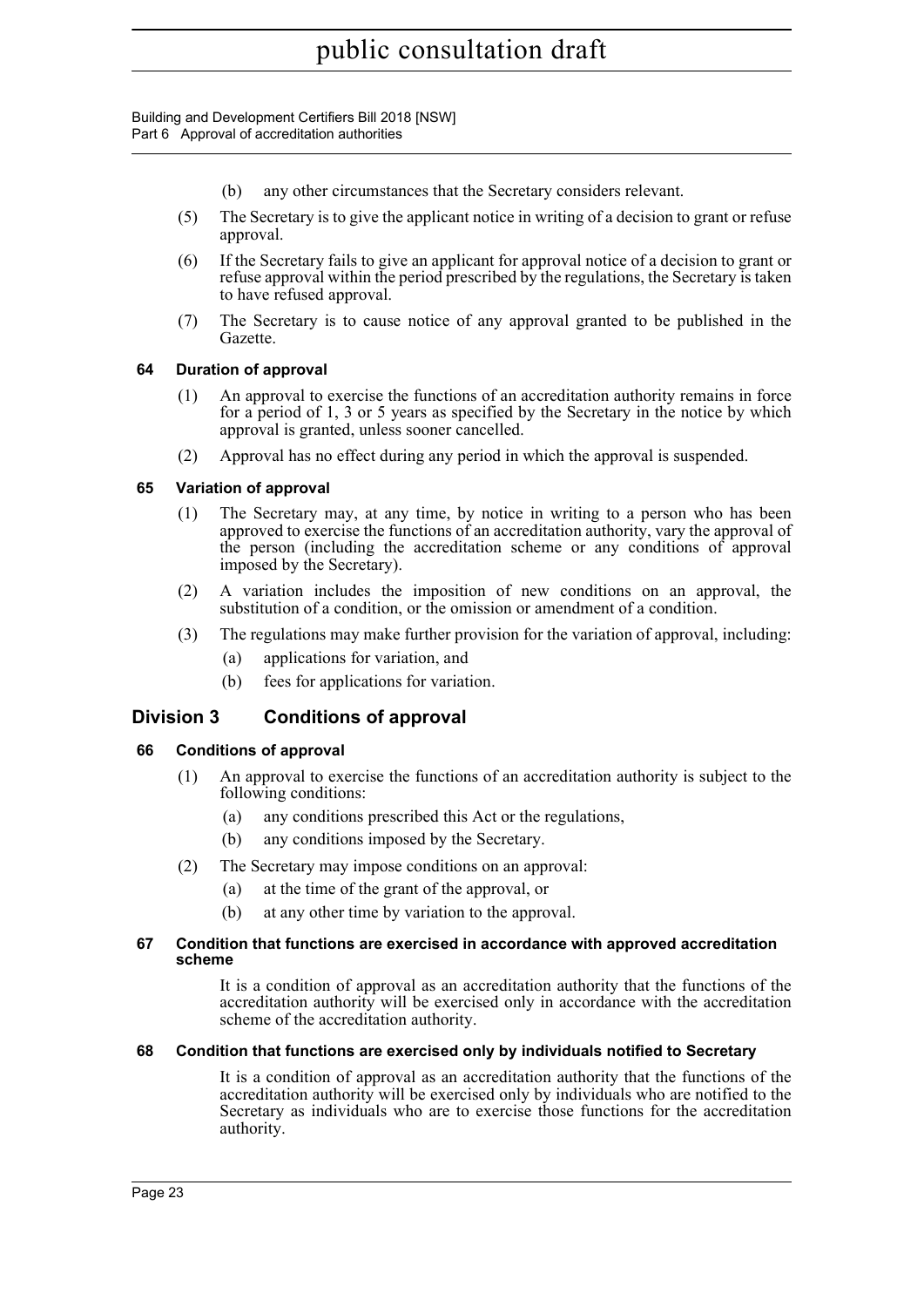### <span id="page-38-0"></span>**69 Condition that functions be exercised in the public interest**

It is a condition of approval as an accreditation authority that the accreditation authority must act in the public interest in the exercise of its functions.

### <span id="page-38-1"></span>**70 Condition requiring provision of information to the Secretary**

- (1) It is a condition of approval as an accreditation authority that the accreditation authority must, when requested in writing by the Secretary to do so, provide the Secretary with any information relating to the exercise of its functions as an accreditation authority as the Secretary may require.
- (2) The information must, if the Secretary specifies a time within which it must be provided, be provided within that time.
- (3) The regulations may make further provision with respect to the provision of information under this section.
- (4) An accreditation authority that fails to comply with the condition set out in this section is guilty of an offence. Maximum penalty: 50 penalty units.

<span id="page-38-2"></span>**71 Condition relating to independent audits**

- (1) It is a condition of approval as an accreditation authority that the accreditation authority must, when requested in writing by the Secretary to do so, engage an auditor (approved by the Secretary) to conduct an audit of the accreditation authority's exercise of its functions or such of its functions as may be specified by the Secretary.
- (2) The audit must, if the Secretary specifies a time within which it must be completed, be completed within that time and a copy the report of the audit must be provided to the Secretary as soon as practicable.
- (3) The regulations may make further provision with respect to audits under this section.

#### <span id="page-38-3"></span>**72 Condition relating to investigations and audits conducted by Secretary**

It is a condition of approval as an accreditation authority that the accreditation authority must provide reasonable assistance to the Secretary with respect to any investigation or audit of the accreditation authority by the Secretary.

### <span id="page-38-4"></span>**73 Condition requiring publication of information**

- (1) It is a condition of approval as an accreditation authority that the accreditation authority must, when requested in writing by the Secretary to do so, make available to the public information relating to the exercise of its functions as an accreditation authority (including identifying information about the holders of accreditation) as may be specified by the Secretary.
- (2) The information must, if the Secretary specifies a manner in which it must be made available, be made available in that manner.
- (3) The regulations may make further provision with respect to making information available under this section.
- (4) An accreditation authority that fails to comply with the condition set out in this section is guilty of an offence.

Maximum penalty: 100 penalty units.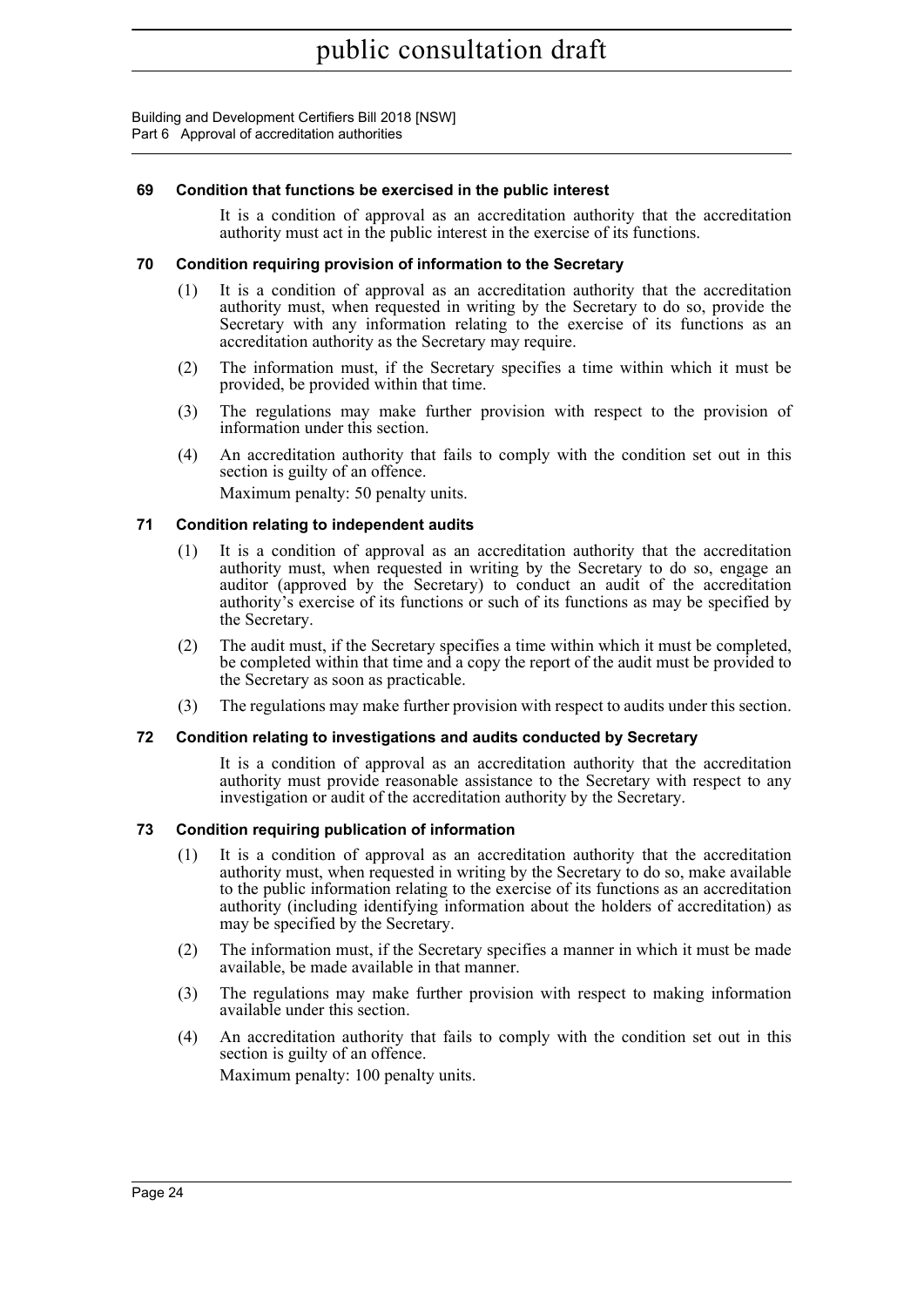### <span id="page-39-0"></span>**74 Condition requiring the keeping of records**

- (1) It is a condition of approval as an accreditation authority that the accreditation authority must, keep such records as are prescribed by the regulations.
- (2) The regulations made under this section may prescribe the manner and form in which the records are to be kept and the time for which those records must be retained.
- (3) A requirement to retain records continue to apply to a body corporate even if the body corporate ceases to be an accreditation authority.
- (4) An accreditation authority or former accreditation authority that fails to comply with a condition or requirement set out in this section is guilty of an offence. Maximum penalty: 100 penalty units.

### <span id="page-39-1"></span>**Division 4 Suspension or cancellation of approval**

### <span id="page-39-2"></span>**75 Grounds for suspension or cancellation of approval**

- (1) Each of the following constitutes grounds for suspending or cancelling approval to exercise the functions of an accreditation authority:
	- (a) the Secretary is of the opinion that the accreditation authority has contravened a requirement imposed by or under this Act,
	- (b) the Secretary is of the opinion that the accreditation authority is no longer a suitable person to be approved to exercise the functions of an accreditation authority,
	- (c) the Secretary is of the opinion that the accreditation should not have been granted an approval because the Secretary has received information about the accreditation authority and is of the opinion that, had the information been received at the time when the application for approval or renewal of the approval was made, the Secretary would have refused the application,
	- (d) the Secretary is of the opinion that the accreditation authority is no longer exercising the functions of an accreditation authority,
	- (e) any other grounds prescribed by the regulations.
- (2) A decision about the suitability of a person for approval may be made having regard to any of the following:
	- (a) the fact that the accreditation authority has been found guilty of an offence under this Act or the regulations, or an offence under any other Act or law,
	- (b) any matter prescribed by the regulations,
	- (c) any other circumstances that the Secretary considers relevant.
- (3) In this Division:

*accreditation authority* includes a former accreditation authority.

#### <span id="page-39-3"></span>**76 Suspension of approval**

- (1) The Secretary may, by notice in writing to an accreditation authority, suspend approval to exercise the functions of an accreditation authority if there are grounds for the suspension of approval.
- (2) Notice of the suspension must specify:
	- (a) the date or time from which suspension takes effect, and
	- (b) the period of suspension, and
	- (c) the grounds for the suspension.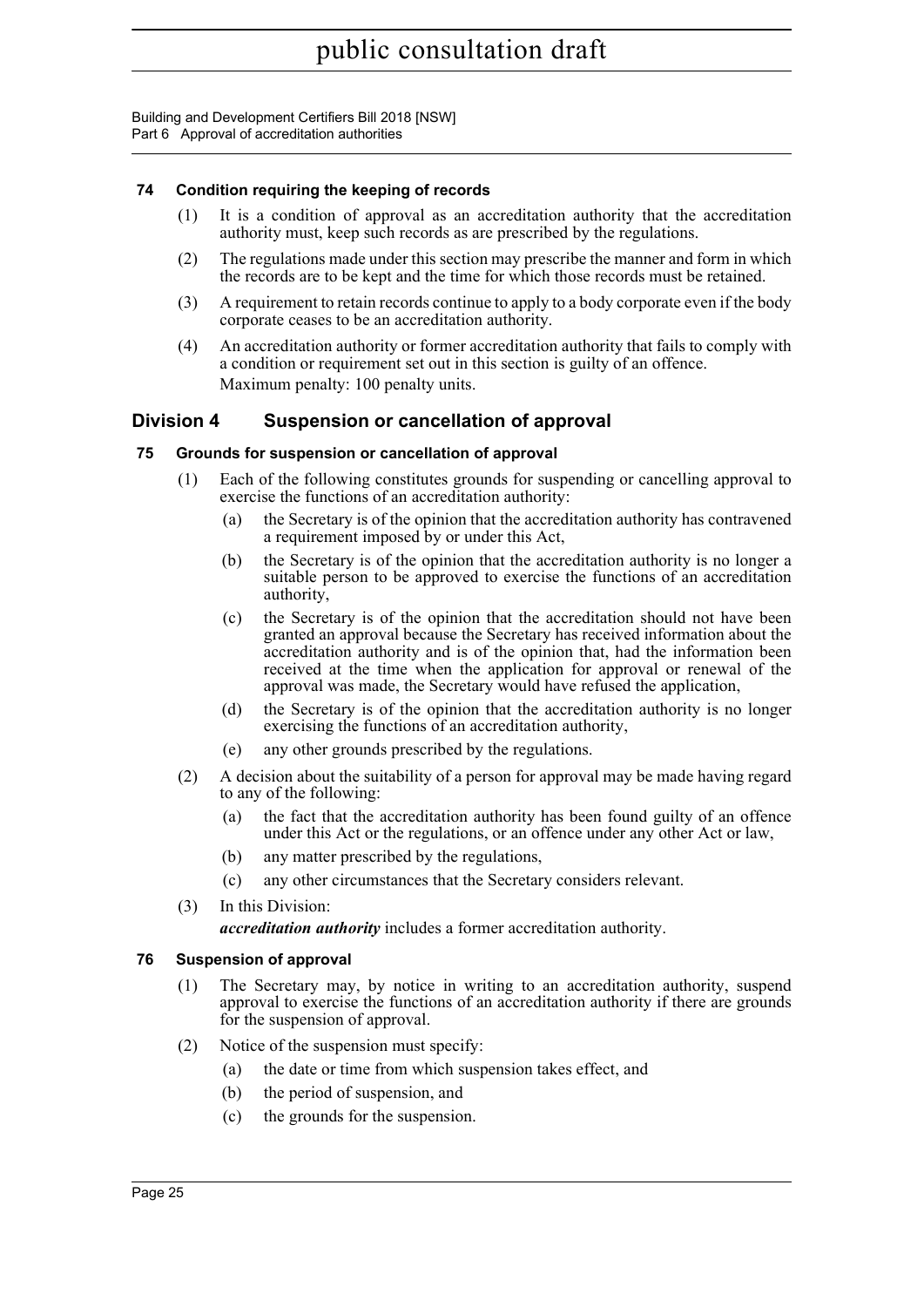### <span id="page-40-0"></span>**77 Cancellation of approval**

- (1) The Secretary may, by notice in writing to an accreditation authority, cancel approval to exercise the functions of an accreditation authority if:
	- (a) the Secretary is satisfied that there are grounds for the cancellation of approval, or
	- (b) the accreditation authority applies for cancellation of approval.
- (2) Notice of the cancellation must specify:
	- (a) the date or time from which cancellation takes effect, and
	- (b) the grounds for the cancellation.

### <span id="page-40-1"></span>**78 Suspension or cancellation may be subject to conditions**

- (1) An approval to exercise the functions of an accreditation authority may be suspended or cancelled unconditionally or subject to such conditions as the Secretary imposes.
- (2) Those conditions may include (but are not limited to) any conditions to which the approval was subject immediately before it was suspended or cancelled.
- (3) The Secretary may, by notice in writing given to the former accreditation authority, attach new conditions to, or vary or revoke any existing conditions of, the suspension or cancellation of the approval.

### <span id="page-40-2"></span>**Division 5 Miscellaneous**

### <span id="page-40-3"></span>**79 Requirements for an accreditation scheme**

- (1) An accreditation scheme for an accreditation authority must set out the following:
	- (a) the procedures that the accreditation authority will follow with respect to the receipt of applications for accreditation, the assessment of those applications and the granting or refusal of accreditation,
	- (b) the fees (if any) that the accreditation authority will charge,
	- (c) the process by which aggrieved persons can seek a review of decisions of the accreditation authority,
	- (d) the procedures that the accreditation authority will follow with respect to the handling of complaints made against the holders of accreditations for which the accreditation authority is the regulating accreditation authority,
	- (e) the procedures that the accreditation authority will follow with respect to investigating potential misconduct by any such holder and the disciplinary action that will be taken by the accreditation authority if misconduct is found,
	- (f) any matter required to be set out in the accreditation scheme by the regulations or the accreditation scheme approval guidelines.
- (2) An accreditation scheme must provide for the following:
	- (a) a merit based assessment process for the accreditation of persons,
	- (b) a process by which an aggrieved person can obtain an independent review of a decision of the accreditation authority to refuse to grant accreditation, suspend or cancel accreditation, take disciplinary action or impose a restriction on accreditation,
	- (c) any matter prescribed by the regulations.

### <span id="page-40-4"></span>**80 Offence of contravening condition**

An accreditation authority or former accreditation authority who contravenes any of the following is guilty of an offence: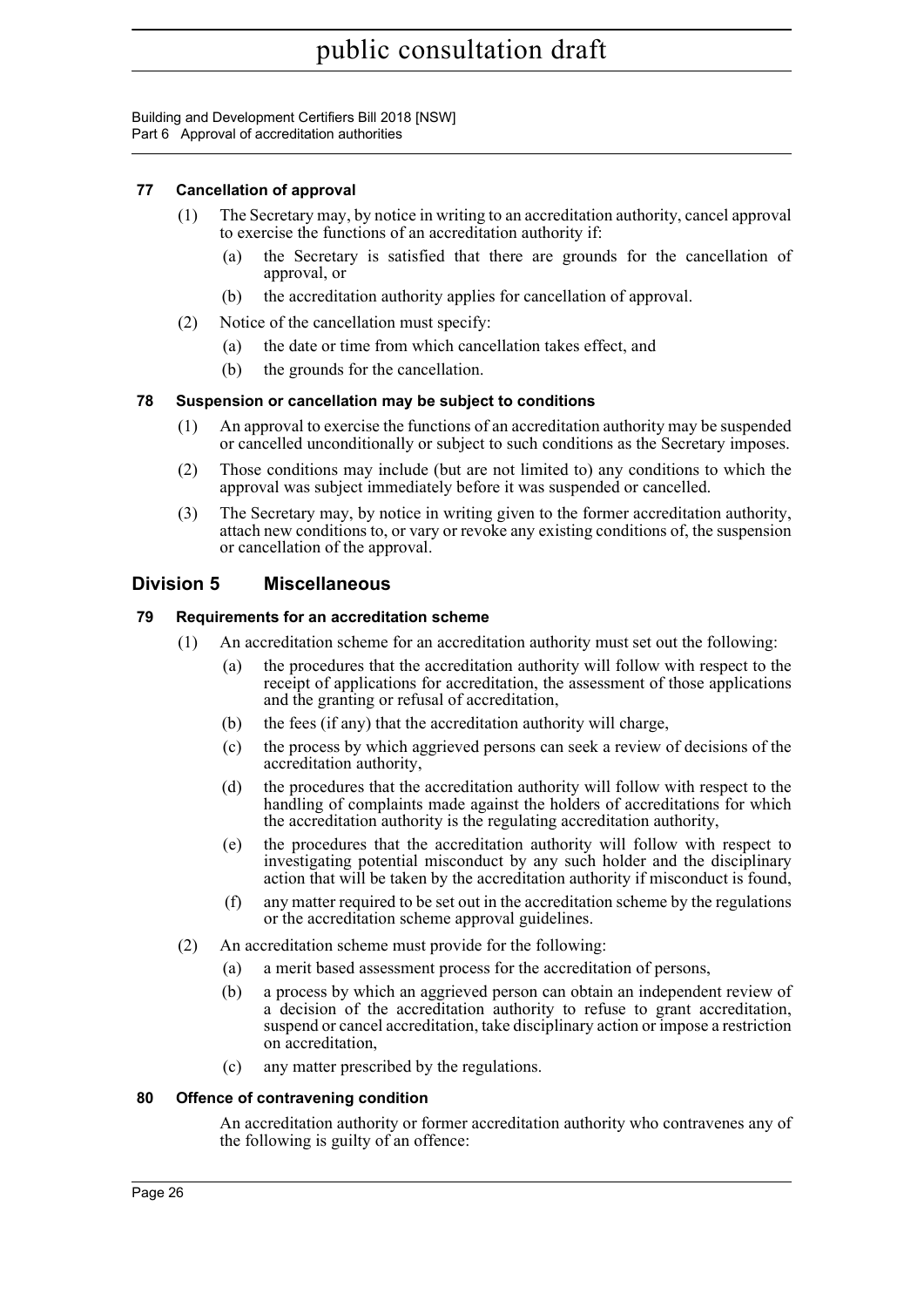- (a) a condition of its approval (other than a condition for which a different maximum penalty is prescribed),
- (b) a condition of a suspension or cancellation of its approval.

Maximum penalty: 2,000 penalty units.

### <span id="page-41-0"></span>**81 Offence of carrying out accreditation authority functions during suspension**

A body corporate that holds an approval that is suspended must not purport to grant an accreditation.

Maximum penalty: 1,000 penalty units.

### <span id="page-41-1"></span>**82 Surrender of approval**

- (1) An accreditation authority may apply to the Secretary for a cancellation of an approval.
- (2) An application must:
	- (a) be in a form approved by the Secretary, and
	- (b) include or be accompanied by any information or evidence required by the Secretary to assess the application.
- (3) The regulations may provide for a fee to be paid for an application for the cancellation or suspension of an approval.
- (4) The Secretary may require the fee to accompany the application.
- (5) An approval must not be cancelled by the Secretary under this section until at least 180 days after the application is made.

### <span id="page-41-2"></span>**83 Review by NCAT**

A person aggrieved by any of the following decisions may apply to the Tribunal for an administrative review under the *Administrative Decisions Review Act 1997* of the decision:

- (a) a decision of the Secretary to refuse to grant approval as an accreditation authority,
- (b) a decision of the Secretary to suspend or cancel approval as an accreditation authority,
- (c) a decision of the Secretary to impose any condition on the grant of approval as an accreditation authority, or on the suspension or cancellation of an approval,
- (d) a decision of the Secretary to vary approval as an accreditation authority,
- (e) a decision of the Secretary to refuse an application by an accreditation authority for the cancellation or suspension of the accreditation authority's approval.

### <span id="page-41-3"></span>**84 Disclosure of information**

An accreditation authority is authorised to disclose to the Secretary any information (including personal information within the meaning of the *Privacy and Personal Information Protection Act 1998*) obtained by the accreditation authority in the exercise of its functions under this Act.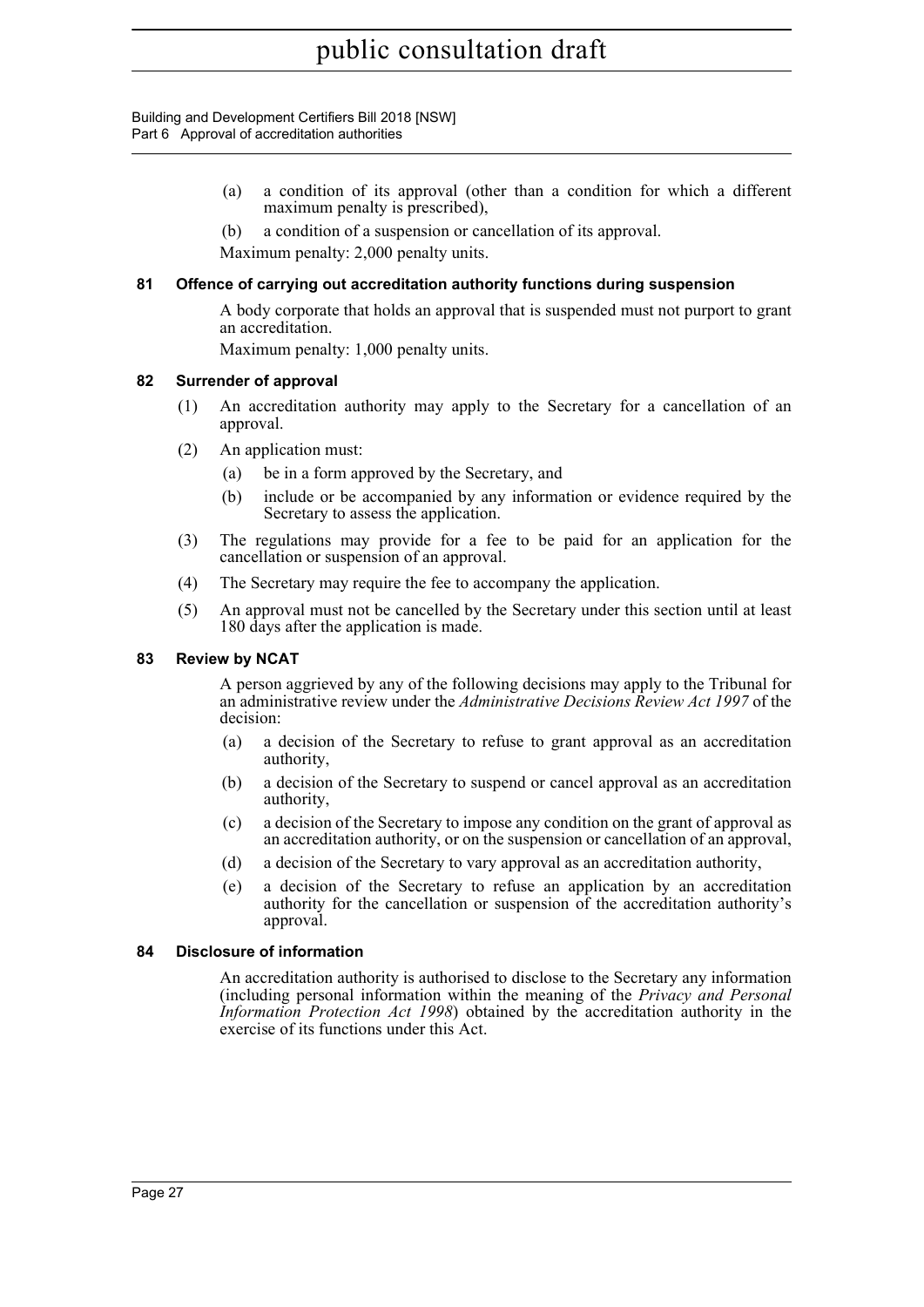Building and Development Certifiers Bill 2018 [NSW] Part 7 Powers of authorised officers

## <span id="page-42-0"></span>**Part 7 Powers of authorised officers**

### <span id="page-42-1"></span>**Division 1 Preliminary**

### <span id="page-42-2"></span>**85 Definitions**

In this Part:

*authorised officer* means a person appointed under Division 2 or a police officer. *motor vehicle* has the same meaning as in the *Road Transport Act 2013*. *occupier* of premises means the person who has the management or control of the premises.

*premises* includes:

- (a) a building or structure, or
- (b) land or a place (whether enclosed or built on or not), or
- (c) a mobile plant, vehicle, vessel or aircraft.

*records* includes plans, specifications, maps, reports, books and other documents (whether in writing, in electronic form or otherwise).

*specify* an act, matter or thing, includes:

- (a) describe the act, matter or thing, and
- (b) specify a class of acts, matters or things.

*vessel* means any kind of vessel used in navigation.

### <span id="page-42-3"></span>**86 Purposes for which functions under Part may be exercised**

- (1) An authorised officer may exercise the functions conferred by this Part for any of the following purposes:
	- (a) for the purpose of investigating, monitoring and enforcing compliance with the requirements imposed by or under this Act,
	- (b) for the purpose of obtaining information or records for purposes connected with the administration of this Act,
	- (c) for the purpose of enforcing, administering or executing this Act.
- (2) In this Part, a reference to an *authorised purpose* is a reference to any purpose referred to in subsection (1).

### <span id="page-42-4"></span>**Division 2 Authorised officers**

### <span id="page-42-5"></span>**87 Appointment of authorised officers**

The Secretary may appoint any of the following persons as an authorised officer for the purposes of this Part:

- (a) an employee of the Department,
- (b) a person who is an investigator within the meaning of the *Fair Trading Act 1987*,
- (c) a person belonging to a class of persons prescribed by the regulations.

### <span id="page-42-6"></span>**88 Scope of authority**

- (1) An authorisation of a person as an authorised officer may be given generally, or subject to conditions, limitations or restrictions or only for limited purposes.
- (2) If such authorisation is given subject to conditions, limitations or restrictions or only for limited purposes, nothing in this Act authorises or requires the authorised officer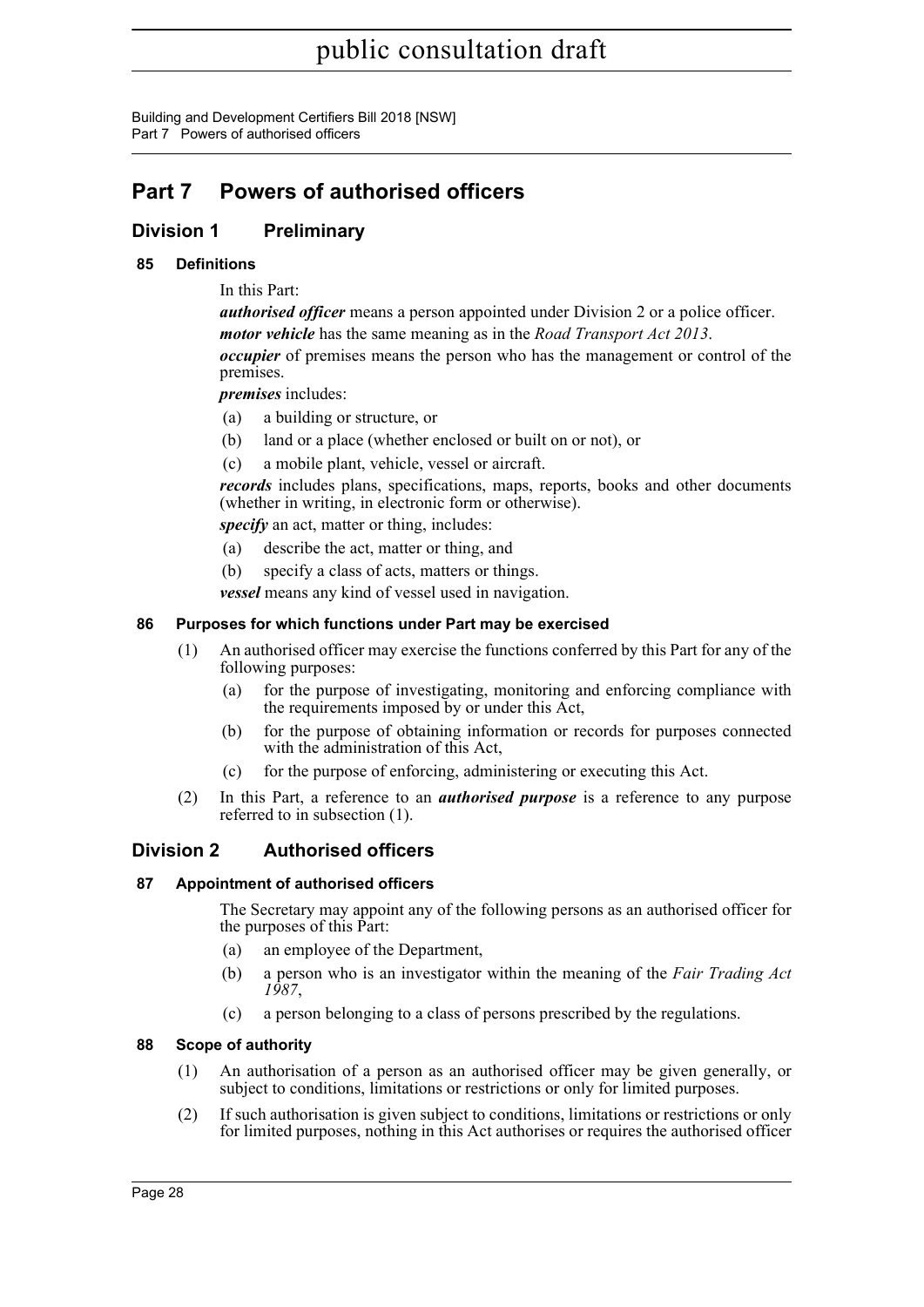Building and Development Certifiers Bill 2018 [NSW] Part 7 Powers of authorised officers

> to act in contravention of the conditions, limitations or restrictions or for other purposes.

### <span id="page-43-0"></span>**89 Identification**

- (1) Every authorised officer who is not a police officer is to be provided with an identification card as an authorised officer by the Secretary.
- (2) The Secretary may determine not to issue an identification card to an investigator within the meaning of the *Fair Trading Act 1987* who is appointed as an authorised officer and in such a case the person's certificate of identification as an investigator is taken to be the person's identification card as an authorised officer.
- (3) In the course of exercising the functions of an authorised officer under this Act, the officer must, if requested to do so by any person affected by the exercise of any such function, produce to the person the officer's identification card as an authorised officer or, in the case of a police officer, the officer's police identification.

### <span id="page-43-1"></span>**Division 3 Information gathering powers**

### <span id="page-43-2"></span>**90 Exercise in conjunction with other powers**

A power conferred by this Division may be exercised whether or not a power of entry under Division 4 is being exercised.

### <span id="page-43-3"></span>**91 Powers of authorised officers to require information and records**

- (1) An authorised officer may, by notice in writing given to a person, direct the person to furnish to the officer such information or records (or both) as he or she may require for an authorised purpose.
- (2) A notice under this Division must specify the manner in which information or records are required to be furnished and a reasonable time by which the information or records are required to be furnished.
- (3) A notice under this Division may only require a person to furnish existing records that are in the person's possession or that are within the person's power to obtain lawfully.
- (4) The person to whom any record is furnished under this Division may take copies of it.
- (5) If any record directed to be furnished under this Division is in electronic, mechanical or other form, the record must be furnished in written form, unless the notice otherwise provides.

### <span id="page-43-4"></span>**92 Power of authorised officers to require answers**

- (1) An authorised officer may direct a person whom the authorised officer suspects on reasonable grounds to have knowledge of matters with respect to which information is reasonably required for an authorised purpose to answer questions with respect to those matters.
- (2) An authorised officer may, by notice in writing, direct a person to attend at a specified place and time to answer questions under this section if attendance at that place is reasonably required in order that the questions can be properly put and answered.
- (3) The place and time at which a person may be directed to attend under subsection (2) is to be a place and time nominated by the authorised officer that is reasonable in the circumstances.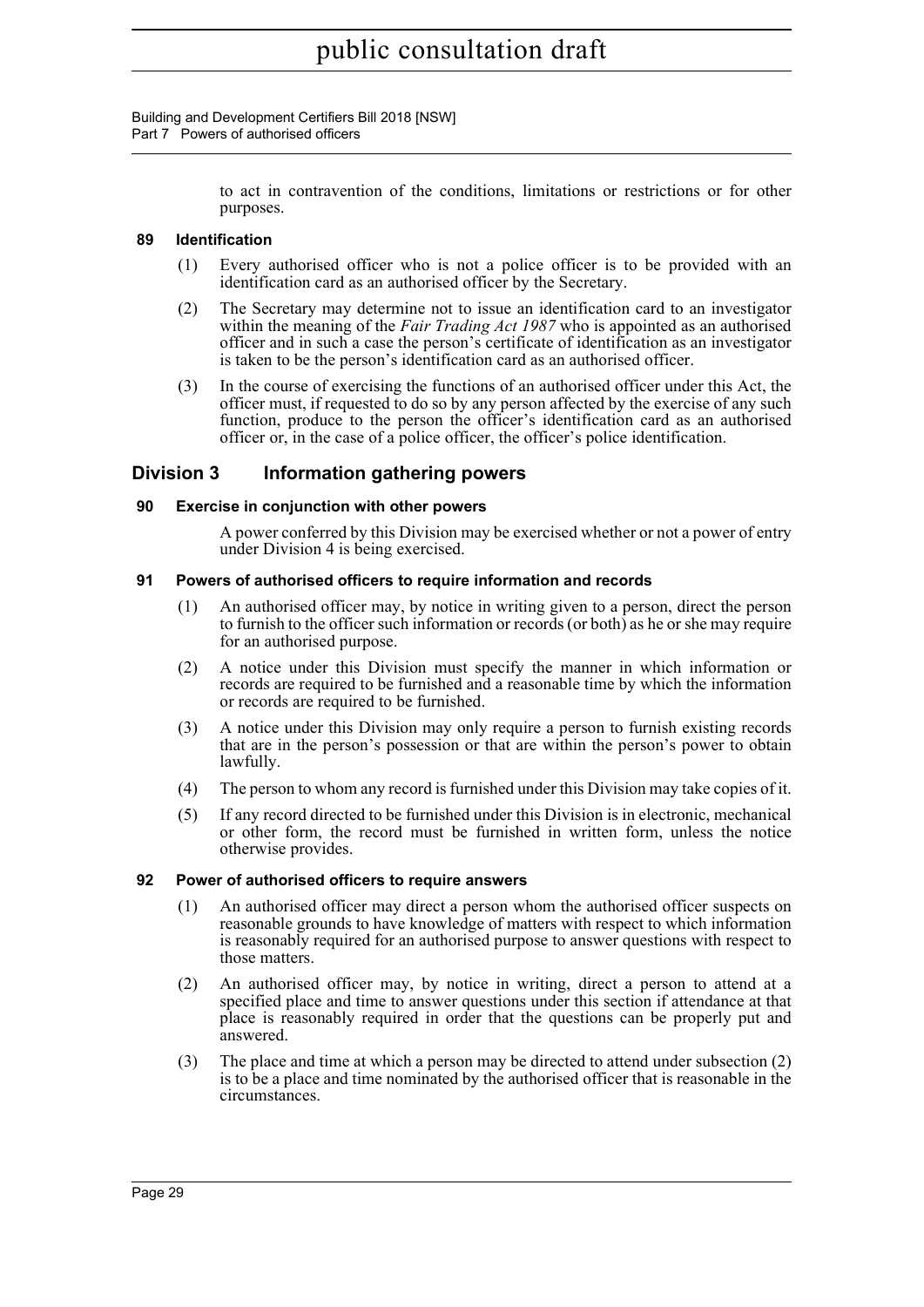Building and Development Certifiers Bill 2018 [NSW] Part 7 Powers of authorised officers

### <span id="page-44-0"></span>**93 Recording of evidence**

- (1) An authorised officer may cause any questions and answers to questions given under this Division to be recorded if the officer has informed the person who is to be questioned that the record is to be made.
- (2) A record may be made using sound recording apparatus or audio visual apparatus, or any other method determined by the authorised officer.
- (3) A copy of any such record must be provided by the authorised officer to the person who is questioned as soon as practicable after it is made.
- (4) A record may be made under this section despite the provisions of any other law.

### <span id="page-44-1"></span>**Division 4 Entry to premises**

### <span id="page-44-2"></span>**94 Powers of authorised officers to enter premises**

- (1) An authorised officer may enter any premises at any reasonable hour in the daytime or at any hour during which business is in progress or is usually carried on at the premises.
- (2) A power to enter premises conferred by this Act authorises entry by foot, vehicle, vessel or aircraft or by any other means.
- (3) Entry to any premises may be effected with or without the authority of a search warrant.
- (4) When exercising a power of entry under this Part, an authorised officer may be accompanied by such assistants as the authorised officer considers necessary.

### <span id="page-44-3"></span>**95 Entry into residential premises only with permission or warrant**

This Division does not empower an authorised officer to enter any part of premises used only for residential purposes without the permission of the occupier or the authority of a search warrant.

### <span id="page-44-4"></span>**96 Search warrants**

- (1) An authorised officer under this Act may apply to an issuing officer for the issue of a search warrant if the authorised officer believes on reasonable grounds that:
	- (a) a requirement imposed by or under this Act is being or has been contravened at any premises, or
	- (b) there is, in or on any premises, matter or a thing that is connected with an offence under this Act or the regulations.
- (2) An issuing officer to whom such an application is made may, if satisfied that there are reasonable grounds for doing so, issue a search warrant authorising an authorised officer named in the warrant:
	- (a) to enter the premises, and
	- (b) to exercise any function of an authorised officer under this Part.
- (3) Division 4 of Part 5 of the *Law Enforcement (Powers and Responsibilities) Act 2002* applies to a search warrant issued under this section.
- (4) Without limiting the generality of section 71 of the *Law Enforcement (Powers and Responsibilities) Act 2002*, a police officer:
	- (a) may accompany an authorised officer executing a search warrant issued under this section, and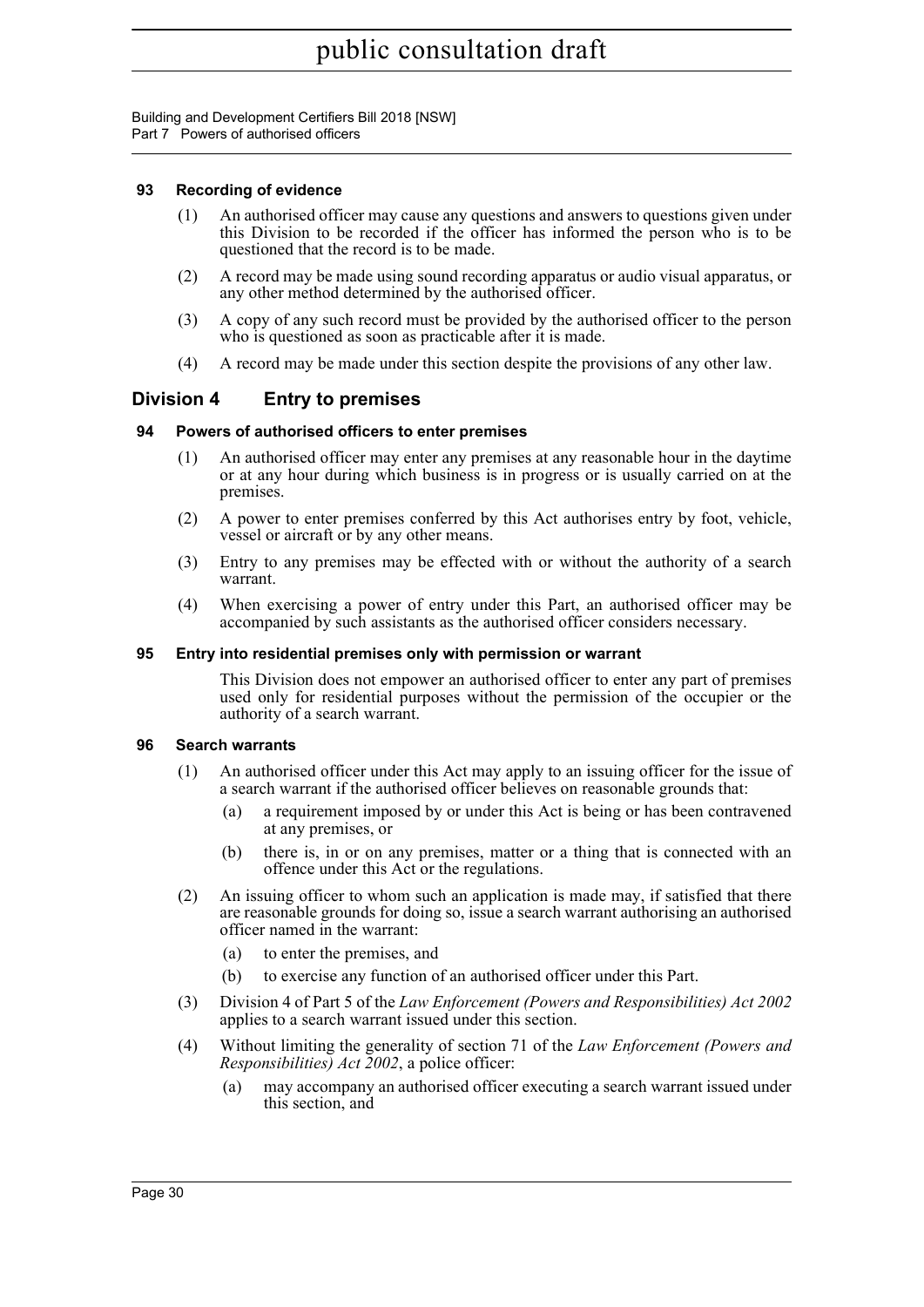Building and Development Certifiers Bill 2018 [NSW] Part 7 Powers of authorised officers

- (b) may take all reasonable steps to assist the authorised officer in the exercise of the officer's functions under this section.
- (5) In this section:

*issuing officer* means an authorised officer within the meaning of the *Law Enforcement (Powers and Responsibilities) Act 2002*.

### <span id="page-45-0"></span>**97 Requiring assistance**

- (1) An authorised officer may direct the owner or occupier of premises, or any person in or on premises (other than a public place), to provide any reasonable assistance that the authorised officer specifies for the purposes of exercising the authorised officer's functions under this Division with respect to those premises.
- (2) The direction may be given orally to the person or by notice in writing served on the person.

### <span id="page-45-1"></span>**98 Powers that may be exercised on premises**

- (1) An authorised officer may, at any premises lawfully entered, do anything that in the opinion of the authorised officer is necessary to be done for an authorised purpose, including (but not limited to) the things specified in subsection (2).
- (2) An authorised officer may do any or all of the following:
	- (a) examine and inspect any thing,
	- (b) take and remove samples of a thing,
	- (c) direct a reasonably qualified person to open, cut into or pull down any work if the authorised officer has reason to believe or suspect that the work or something contained in the work is in contravention of the certification legislation,
	- (d) make any examinations, inquiries, measurements or tests that the authorised officer considers necessary,
	- (e) take any photographs or other recordings that the authorised officer considers necessary,
	- (f) direct a person to produce records for inspection,
	- (g) examine and inspect any records,
	- (h) copy any records,
	- (i) seize any thing that the authorised officer has reasonable grounds for believing is connected with an offence against the certification legislation,
	- (j) move any seized thing from the place where it is seized or leave it at the place where it is seized and take reasonable action to restrict access to the thing,
	- (k) direct the occupier of the premises where a thing is seized to retain it at those premises or at another place under the control of the occupier,
	- (l) do anything else authorised by or under this Act.
- (3) The power to examine and inspect any thing includes a power to use reasonable force to break open or otherwise access anything such as a floor or wall containing the thing.
- (4) The power to seize any thing connected with an offence includes a power to seize:
	- (a) a thing with respect to which the offence has been committed, and
	- (b) a thing that will afford evidence of the commission of the offence, and
	- (c) a thing that was used for the purpose of committing the offence.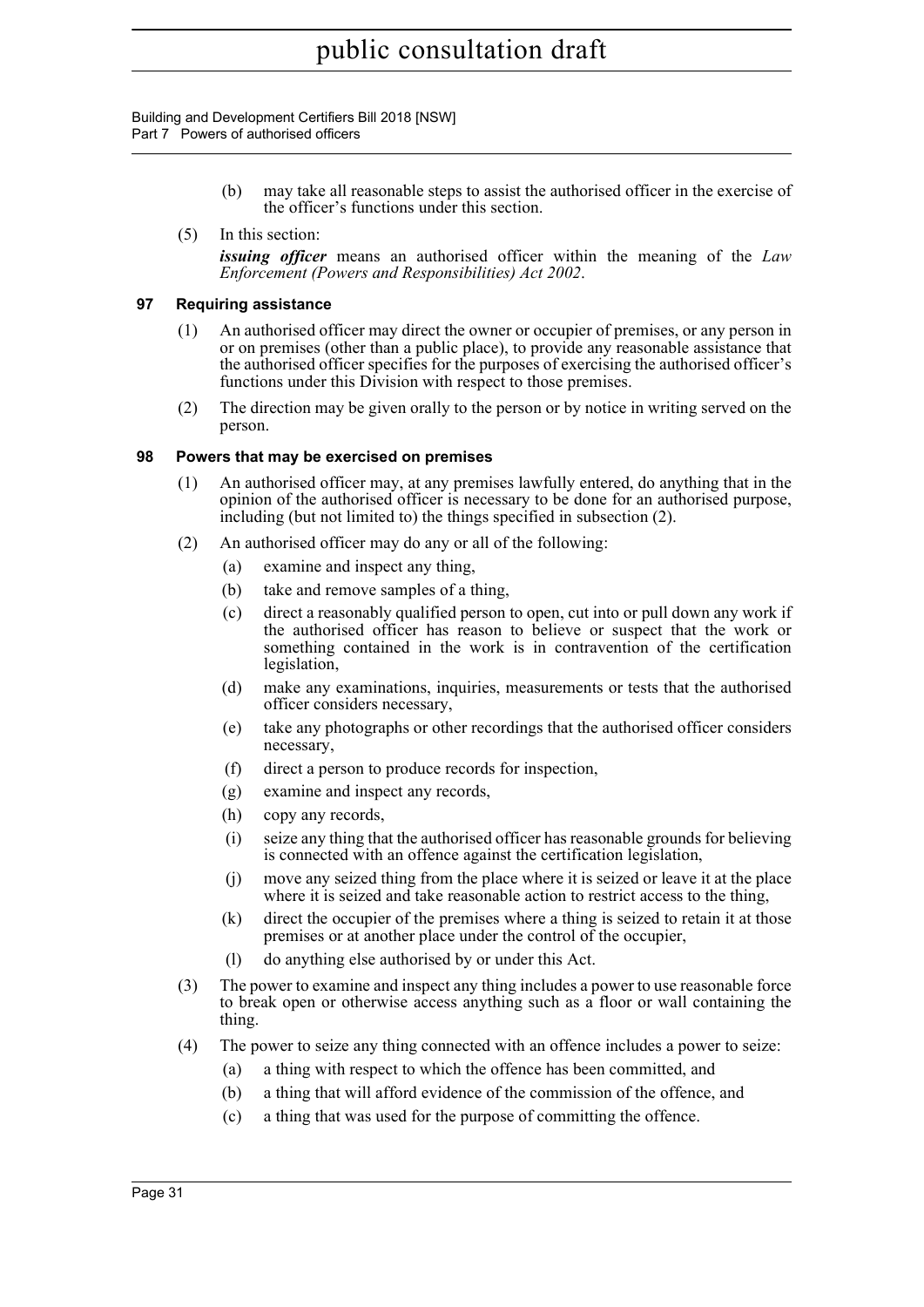Building and Development Certifiers Bill 2018 [NSW] Part 7 Powers of authorised officers

- (5) The power to do a thing under this section includes a power to arrange for that thing to be done.
- (6) A power to do something under this section with respect to a thing may be exercised without the consent of the owner of the thing.
- (7) In this section, a reference to an offence includes a reference to an offence that there are reasonable grounds for believing has been committed.

### <span id="page-46-0"></span>**Division 5 Miscellaneous**

### <span id="page-46-1"></span>**99 Taking possession of records to be used as evidence**

- (1) If an authorised officer takes possession of any records under this Part for the purpose of obtaining evidence or protecting evidence from destruction, they may be retained by the Secretary until the completion of any proceedings (including proceedings on appeal) in which they may be evidence.
- (2) The person from whom the records are taken must be provided, within a reasonable time after the records are taken, with a copy of the records certified by an authorised officer as a true copy.
- (3) A copy of records provided under this section is, as evidence, of equal validity to the records of which it is certified to be a copy.

#### <span id="page-46-2"></span>**100 Obstruction of authorised officers**

A person must not obstruct, hinder or interfere with an authorised officer in the exercise of the authorised officer's functions under this Part.

Maximum penalty: 1,000 penalty units (in the case of a body corporate) or 200 penalty units (in any other case).

### <span id="page-46-3"></span>**101 Failure to comply with direction**

A person must not, without reasonable excuse, fail to comply with a direction of an authorised officer made in accordance with this Part.

Maximum penalty: 1,000 penalty units (in the case of a body corporate) or 200 penalty units (in any other case).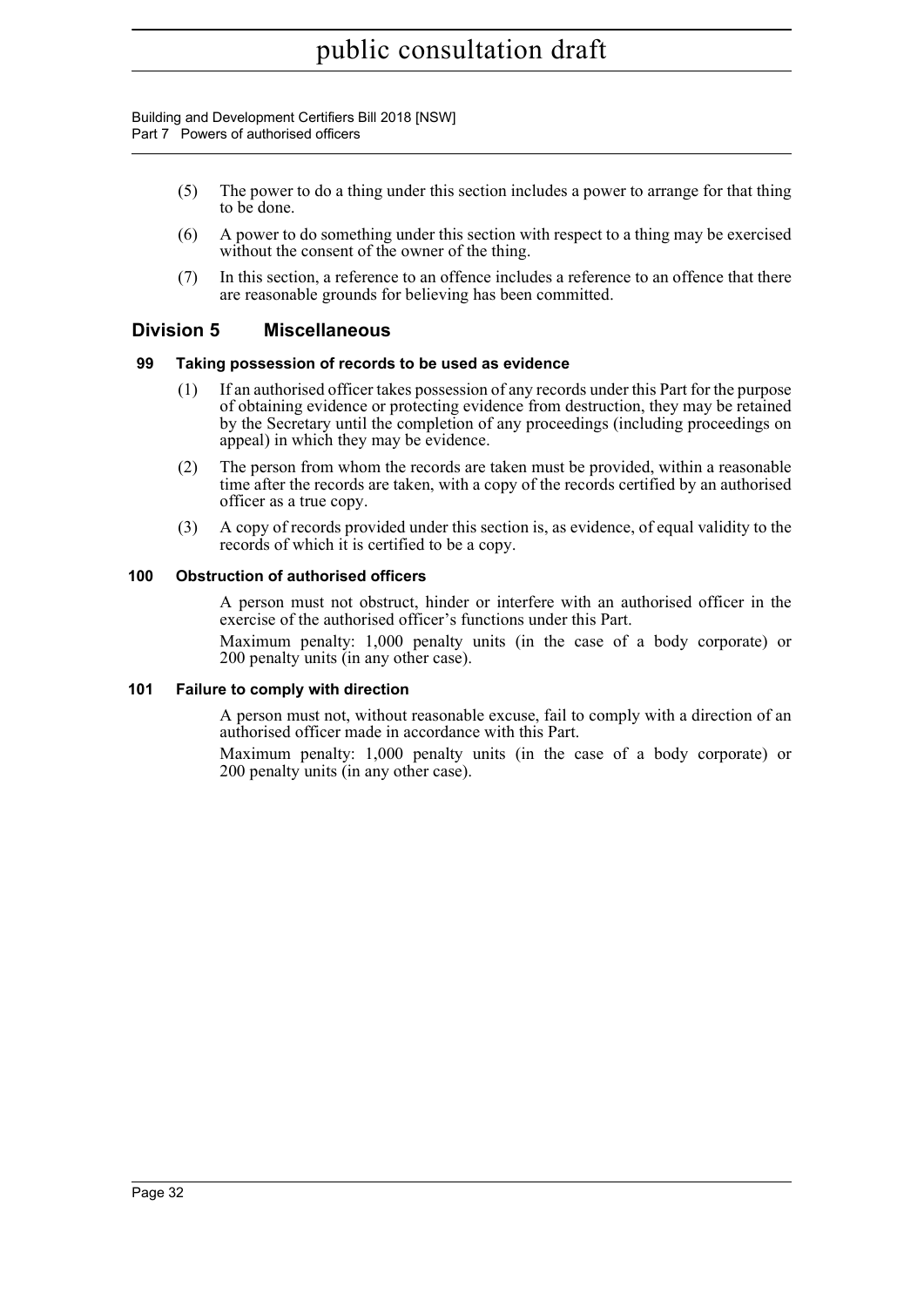Building and Development Certifiers Bill 2018 [NSW] Part 8 Other functions of the Secretary

## <span id="page-47-0"></span>**Part 8 Other functions of the Secretary**

### <span id="page-47-1"></span>**102 Register of licences and approvals**

- (1) The Secretary is to maintain a register of the particulars of licences and approvals as are required to be kept in the register by the regulations.
- (2) The register is to be in the form determined by the Secretary and is to be freely available on the internet for inspection by the public.
- (3) Without limiting the particulars that may be prescribed by the regulations with respect to the register, the regulations may require that the register include any of the following particulars with respect to a licence or approval:
	- (a) details of the licence or approval including details of the holder of the licence or approval,
	- (b) the results of any relevant disciplinary determination,
	- (c) the results of any prosecutions under this Act,
	- (d) details of any penalty notices issued,
	- (e) any instance of non-compliance with an order of the Secretary or the Tribunal to do work or to pay money,
	- (f) details of the warning notices published under this Part,
	- (g) details of any conditions or restrictions on the licence or approval,
	- (h) details of any cancellation or suspension of the licence or approval.
- (4) The Secretary may remove any particular from, or otherwise amend, the register if the particular is in the opinion of the Secretary, false, erroneous, misleading or unfairly prejudicial to the interests of the holder of the licence or approval concerned.

### <span id="page-47-2"></span>**103 Warning notices**

- (1) The Secretary may authorise publication of a notice (a *warning notice*) warning persons of particular risks involved in dealing with:
	- (a) a specified licensed certifier, former licensed certifier, accreditation authority or former accreditation authority, or
	- (b) any other person that the Secretary reasonably believes may have breached this Act or the regulations.
- (2) The Secretary may authorise publication of a warning notice in any one or more of the following ways:
	- (a) to any person making inquiries to the Secretary about the person concerned,
	- (b) by advertisement by the use of any medium,
	- (c) to any media representatives.
- (3) Publication of a warning notice may be authorised whether or not a complaint has been made. However, the Secretary must conduct an investigation before authorising the publication.
- (4) Before authorising publication of a warning notice, the Secretary must give the person concerned an opportunity for a period of not less than 48 hours to make representations to the Secretary about publication of such a notice, unless:
	- (a) the Secretary, after making reasonable efforts to do so, is not able to contact the person promptly and advise the person of that opportunity, or
	- (b) the person refuses to make any representations.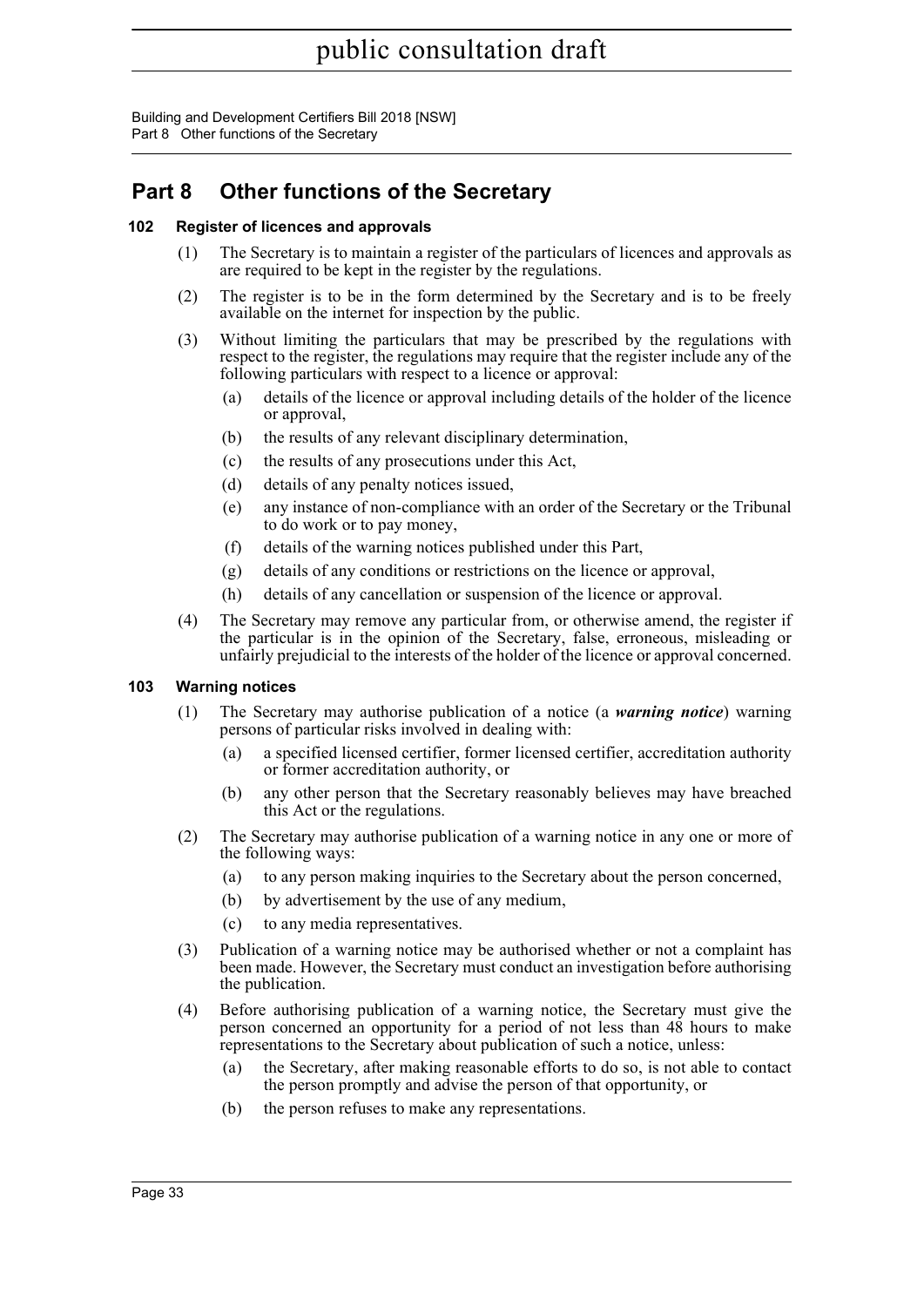Building and Development Certifiers Bill 2018 [NSW] Part 8 Other functions of the Secretary

- (5) However, no opportunity to make representations is required to be given if, in the opinion of the Secretary, there is an immediate risk to the public.
- $(6)$  No liability is incurred by a person for publishing in good faith:
	- (a) a warning notice under this section, or
	- (b) a fair report or summary of a warning notice.

### <span id="page-48-0"></span>**104 Undertakings**

The Secretary may accept a written undertaking from a licensed certifier as to the manner in which the licensed certifier will carry out certification work or conduct the licensed certifier's business as a licensed certifier (or both).

**Note.** Part 4 provides that a breach of such an undertaking is grounds for taking disciplinary action against a licensed certifier.

### <span id="page-48-1"></span>**105 Applying for injunctions**

- (1) On the application of the Secretary, the Supreme Court may grant an injunction restraining a threatened or apprehended contravention, or the continuation of a contravention, of a provision of this Act or the regulations.
- (2) An injunction may be granted without the Secretary being required to show a likelihood of damage.
- (3) If in the opinion of the Court it is desirable to do so, the Court may grant an interim injunction pending determination of the application.
- (4) When the Secretary makes an application for the grant of an injunction under this section, the Court is not to require the Secretary or any other person, as a condition of granting an interim injunction, to give an undertaking as to damages.

### <span id="page-48-2"></span>**106 Complaints, Investigations and audits of certifiers and accreditation authorities**

- (1) The Secretary may, whether or not the Secretary has received a complaint, investigate:
	- (a) any licensed certifier, former licensed certifier, accreditation authority or former accreditation authority, or
	- (b) the carrying out of any certification work or the exercise of any function of an accreditation authority, or
	- (c) any other matter that may constitute a breach of this Act or the regulations.
- (2) The Secretary may require that a complaint made to the Secretary about any matter referred to in subsection  $(1)(a)$ –(c) be in a form approved by the Secretary. However, the Secretary is not required to investigate a matter even if a complaint is made in the approved form.
- (3) The Secretary may conduct an audit of a licensed certifier or an accreditation authority at any time.
- (4) This section does not limit any other power that the Secretary may have under this or any other Act or law to receive a complaint, investigate a matter or conduct an audit.

### <span id="page-48-3"></span>**107 Investigation of councils acting as certifier**

- (1) The Secretary may investigate the work and activities of a council in its capacity as a certifier.
- (2) The Secretary may make a decision to undertake an investigation under this section on its own motion or following a complaint relating to the council concerned in its capacity as a certifier.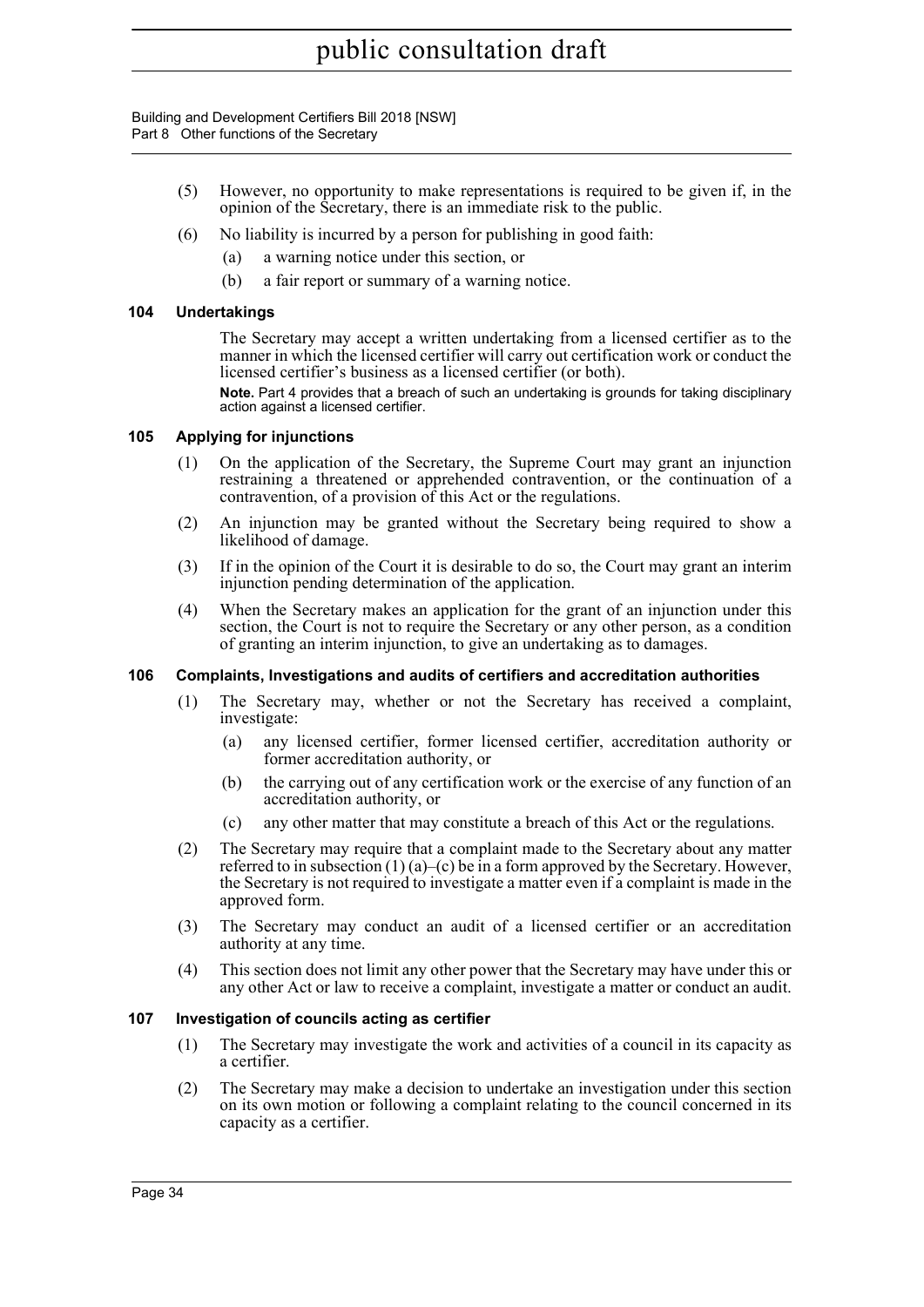Building and Development Certifiers Bill 2018 [NSW] Part 8 Other functions of the Secretary

- (3) The Secretary must prepare a report of the results of any such investigation and send a copy of the report to the Chief Executive of the Office of Local Government and to the council.
- (4) A report furnished to the council under this section must be presented at the next meeting of the council after the report is received.
- (5) Within 40 days after it receives a report under this section, a council must give written notice to the Chief Executive of the Office of Local Government and to the Secretary of the things done or proposed to be done to give effect to any recommendations contained in the report and may make submissions with respect to any matter contained in the report.
- (6) The Secretary must take into account any submissions received in accordance with subsection  $(5)$  and may revise its report.
- (7) If the Secretary revises its report, the Secretary must send a copy of the revised report to the Chief Executive of the Office of Local Government and to the council.
- (8) The Secretary is to make a copy of its report in its final form publicly available.
- (9) Nothing in this section prevents the Secretary from taking disciplinary action under Part 4 against a licensed certifier if the Secretary is satisfied, as a result of an investigation under this section, that there may be grounds for doing so.

### <span id="page-49-0"></span>**108 Exchange of information**

- (1) The Secretary may enter into an arrangement with a relevant agency for the purpose of sharing or exchanging information held by the Secretary or the agency.
- (2) The information to which an arrangement may relate is limited to information that is reasonably necessary to:
	- (a) assist in the exercise of the functions of the Secretary, or
	- (b) assist in the exercise of a relevant function by the relevant agency.
- (3) Under an arrangement, each party to the arrangement is authorised:
	- (a) to disclose information to another party to the arrangement, and
	- (b) to request and receive information held by another party to the arrangement.
- (4) This section does not:
	- (a) require the Secretary to provide information to a relevant agency only in accordance with an arrangement under this section if that information can otherwise be lawfully provided, or
	- (b) limit the operation of any other Act or law under which a relevant agency is authorised or required to request and receive, or disclose, information to another person or body.
- (5) The authority to request and receive, or to disclose, information under this section is subject to the *Privacy and Personal Information Protection Act 1998* and the *Health Records and Information Privacy Act 2002*.
- (6) In this section:

### *relevant agency* means:

- (a) a council, or
- (b) an agency of this or any other Australian jurisdiction that exercises, under legislation, a relevant function, or
- (c) an insurer that provides insurance required by this Act, or
- (d) any other person or body prescribed by the regulations.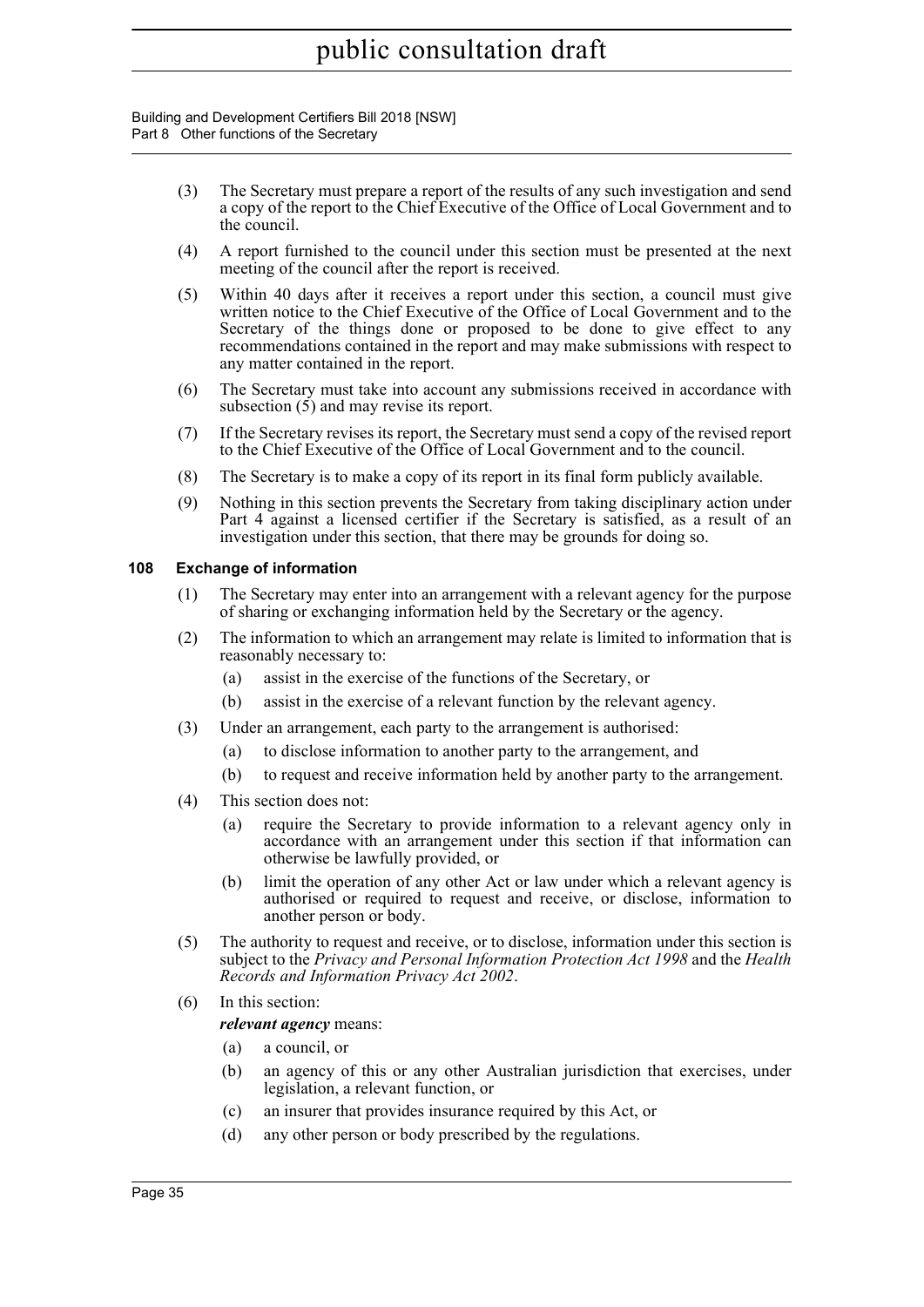Building and Development Certifiers Bill 2018 [NSW] Part 8 Other functions of the Secretary

*relevant function* means a function in connection with:

- (a) a licence, an approval or an equivalent authorisation, or
- (b) the regulation of certification work or work authorised to be carried out under an equivalent authorisation, or
- (c) insurance required by or under this Act or required by law with respect to an equivalent authorisation, or
- (d) any other function prescribed by the regulations.

### <span id="page-50-0"></span>**109 Secretary may exercise functions of an accreditation authority**

- (1) The Secretary may exercise the functions of an accreditation authority.
- (2) Before exercising any such function the Secretary is to adopt an accreditation scheme that complies with section 79 and is to exercise those functions in accordance with that scheme.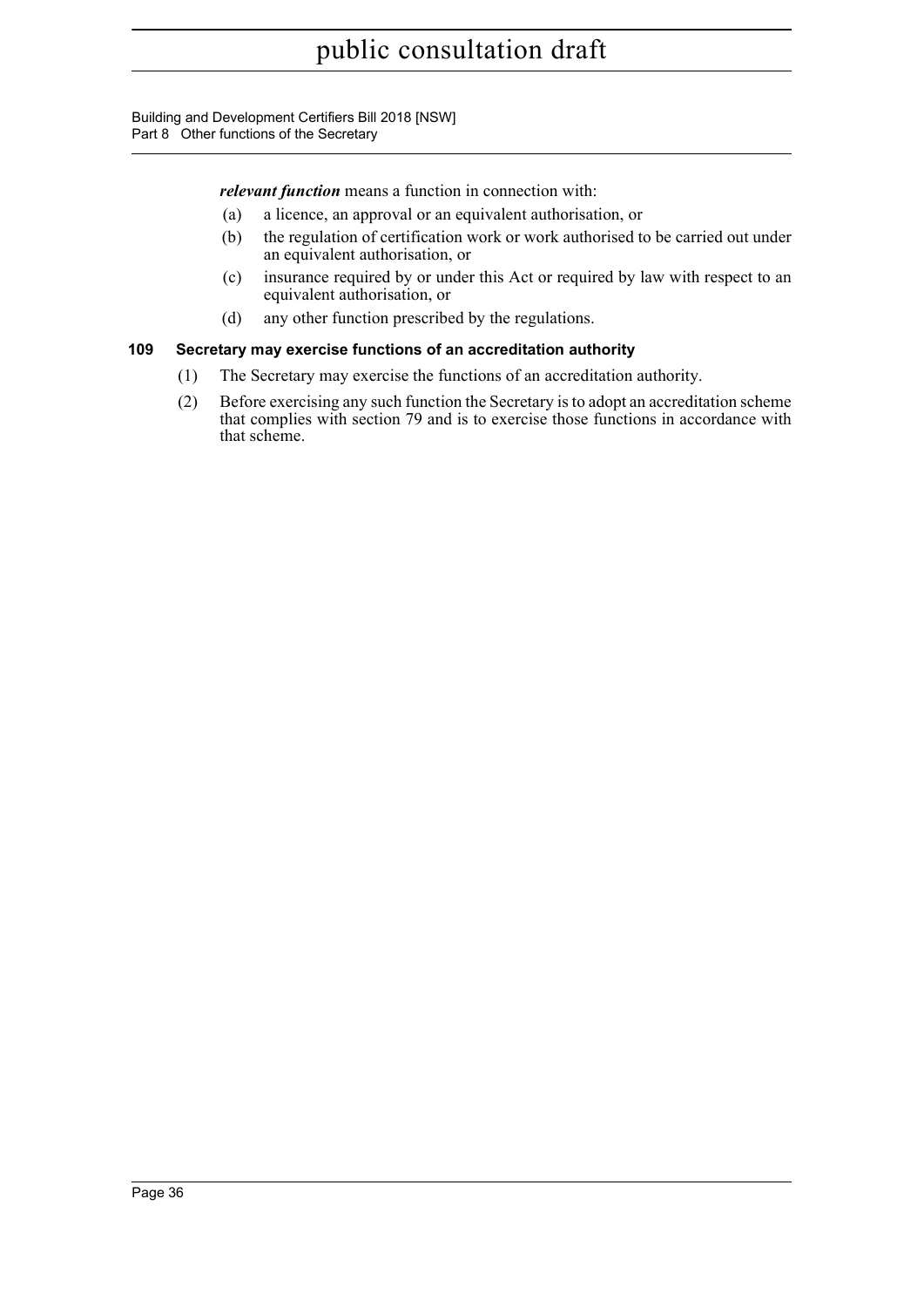Building and Development Certifiers Bill 2018 [NSW] Part 9 Miscellaneous

## <span id="page-51-0"></span>**Part 9 Miscellaneous**

### <span id="page-51-1"></span>**110 Disclosure and misuse of information**

- (1) A person must not disclose any information obtained in connection with the administration or execution of this Act unless that disclosure is made:
	- (a) with the consent of the person from whom the information was obtained, or
	- (b) in connection with the administration or execution of this Act, or
	- (c) for the purposes of any disciplinary or legal proceedings arising out of this Act or of any report of any such proceedings, or
	- (d) in accordance with a requirement imposed under the *Ombudsman Act 1974*, or
	- (e) with other lawful excuse.
- (2) A person acting in the administration or execution of this Act must not use, either directly or indirectly, information acquired by the person in that capacity, being information that is not generally known but if generally known might reasonably be expected to affect materially the market value or price of any land, for the purpose of gaining either directly or indirectly an advantage for the person, or a person with whom the person is associated.
- (3) A person acting in the administration or execution of this Act, and being in a position to do so, must not, for the purpose of gaining either directly or indirectly an advantage for himself or herself, or a person with whom the person is associated, influence:
	- (a) the determination of a development application, or
	- (b) the carrying out of any certification work, or
	- (c) the giving of a development control order under Division 9.3 of the *Environmental Planning and Assessment Act 1979*.
- (4) In this section, a person is associated with another person if the person is the spouse, de facto partner, sibling, parent or child of the other person. Maximum penalty: 50 penalty units.

### <span id="page-51-2"></span>**111 Responsibilities of councils carrying out certain prescribed certification work**

(1) A council must ensure that any certification work of a class prescribed by the regulations that is carried out on behalf of the council is carried out by a licensed individual whose licence authorises the individual to carry out that certification work.

Maximum penalty: 1,000 penalty units.

- (2) A council is taken to satisfy subsection (1) if it engages a licensed body corporate to carry out the certification work.
- (3) The Secretary may, with the approval of the Minister, exempt a council by notice in writing given to the council from the requirements of subsection (1).
- (4) The approval of the Minister:
	- (a) may be given with respect to a particular case or a class of cases, and
	- (b) may be subject to conditions, and
	- (c) may be amended from time to time.
- (5) Any exemption given under this section:
	- (a) may be limited in time or subject to conditions, or both, and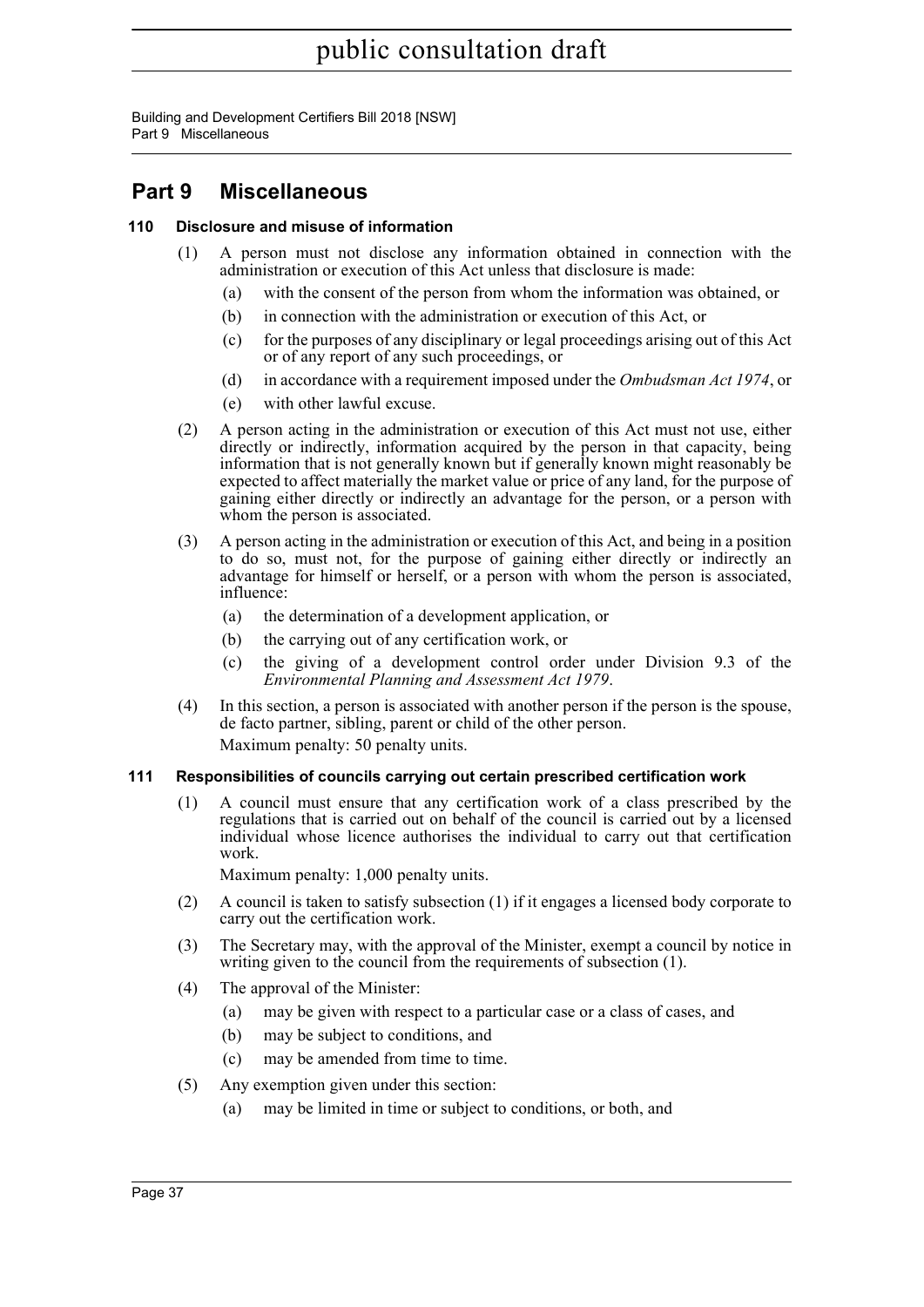Building and Development Certifiers Bill 2018 [NSW] Part 9 Miscellaneous

> (b) may be revoked by the Secretary by notice in writing given to the council and must be revoked if the relevant approval of the Minister is no longer in force.

### <span id="page-52-0"></span>**112 Delegation**

The Secretary may delegate the exercise of any function of the Secretary under this Act (other than this power of delegation):

- (a) to any person employed in the Department, or
- (b) to any person, or any class of persons, authorised for the purposes of this section by the regulations.

### <span id="page-52-1"></span>**113 Personal liability**

- (1) A matter or thing done or omitted to be done by the following persons does not, if the matter or thing was done or omitted to be done in good faith for the purpose of exercising a function under this Act, subject the person to any action, liability, claim or demand:
	- (a) the Secretary,
	- (b) an authorised officer,
	- (c) a person acting under the direction of the Secretary or authorised officer.
- (2) However, any such liability attaches instead to the Crown.

### <span id="page-52-2"></span>**114 Offences by bodies corporate**

- (1) If a body corporate contravenes, whether by act or omission, any provision of this Act or the regulations, each person who is a director of the body corporate or who is concerned in the management of the body corporate is taken to have contravened the same provision if the person knowingly authorised or permitted the contravention.
- (2) A person may be proceeded against and convicted under a provision pursuant to subsection (1) whether or not the body corporate has been proceeded against or been convicted under that provision.
- (3) Nothing in this section affects any liability imposed on a body corporate for an offence committed by the body corporate against this Act or the regulations.

### <span id="page-52-3"></span>**115 Service of documents**

- (1) A document that is authorised or required by this Act or the regulations to be served on any person may be served by any of the following methods:
	- (a) in the case of an individual—by personal delivery to the person,
	- (b) by post to the address specified by the person for the service of documents of that kind,
	- (c) in the case of an individual who has not specified such an address—by post to the residential or business address of the person last known to the person serving the document,
	- (d) in the case of a body corporate—by post to the registered office or any other office of the body corporate or by leaving it at any such office with a person apparently over the age of 16 years,
	- (e) by email to an email address specified by the person for the service of documents of that kind,
	- (f) by any other method authorised by the regulations for the service of documents of that kind.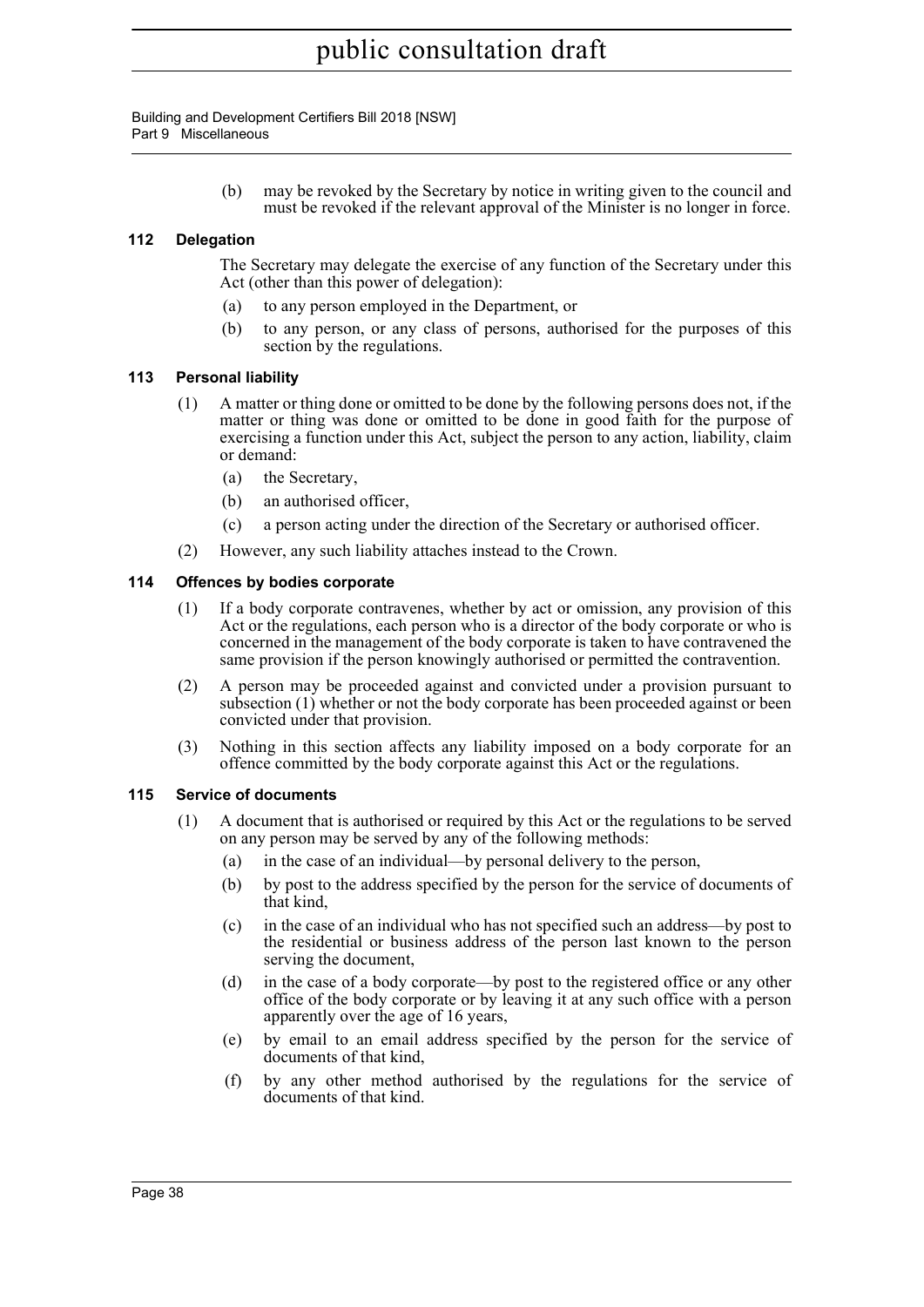Building and Development Certifiers Bill 2018 [NSW] Part 9 Miscellaneous

- (2) Nothing in this section affects the operation of any provision of a law or of the rules of a court authorising a document to be served on a person by any other method.
- (3) In this section, *serve* includes give or send.

### <span id="page-53-0"></span>**116 Certificate evidence of certain matters**

- (1) A document signed by the Secretary (or by an officer prescribed by the regulations) and certifying any one or more of the relevant matters specified in subsection (2) is admissible in criminal or civil proceedings under this Act and (in the absence of evidence to the contrary) is evidence of the matters so certified.
- (2) The relevant matters are as follows:
	- (a) that a specified person was or was not, at a specified time or during a specified period, a licensed certifier,
	- (b) that a licence held by a specified person was or was not, at a specified time or during a specified period, subject to a specified condition or was or was not suspended,
	- (c) that a specified person was or was not, at a specified time or during a specified period, an accreditation authority,
	- (d) that an approval held by a specified person was or was not, at a specified time or during a specified period, subject to a specified condition or was or was not suspended,
	- (e) that a specified person was or was not, at a specified time or during a specified period, an authorised officer,
	- (f) that any particular or other matter was or was not, at a specified time or during a specified period, included on the register,
	- (g) any other matter prescribed by the regulations.

### <span id="page-53-1"></span>**117 Penalty notices**

- (1) A penalty notice officer may issue a penalty notice to a person if it appears to the officer that the person has committed a penalty notice offence.
- (2) A penalty notice offence is an offence against this Act or the regulations that is prescribed by the regulations as a penalty notice offence.
- (3) The *Fines Act 1996* applies to a penalty notice issued under this section. **Note.** The *Fines Act 1996* provides that, if a person issued with a penalty notice does not wish to have the matter determined by a court, the person may pay the amount specified in the notice and is not liable to any further proceedings for the alleged offence.
- (4) However, section 22A (1) of the *Fines Act 1996* does not apply in relation to disciplinary action under this Act.
- (5) The amount payable under a penalty notice issued under this section is the amount prescribed for the alleged offence by the regulations (not exceeding the maximum amount of penalty that could be imposed for the offence by a court).
- (6) This section does not limit the operation of any other provision of, or made under, this or any other Act relating to proceedings that may be taken in respect of offences.
- (7) In this section, *penalty notice officer* means a member of staff of the Department designated by the Secretary as a penalty notice officer for the purposes of this section.

### <span id="page-53-2"></span>**118 Proceedings for offences**

(1) Proceedings for an offence against this Act may be taken before the Local Court or before the Land and Environment Court in its summary jurisdiction.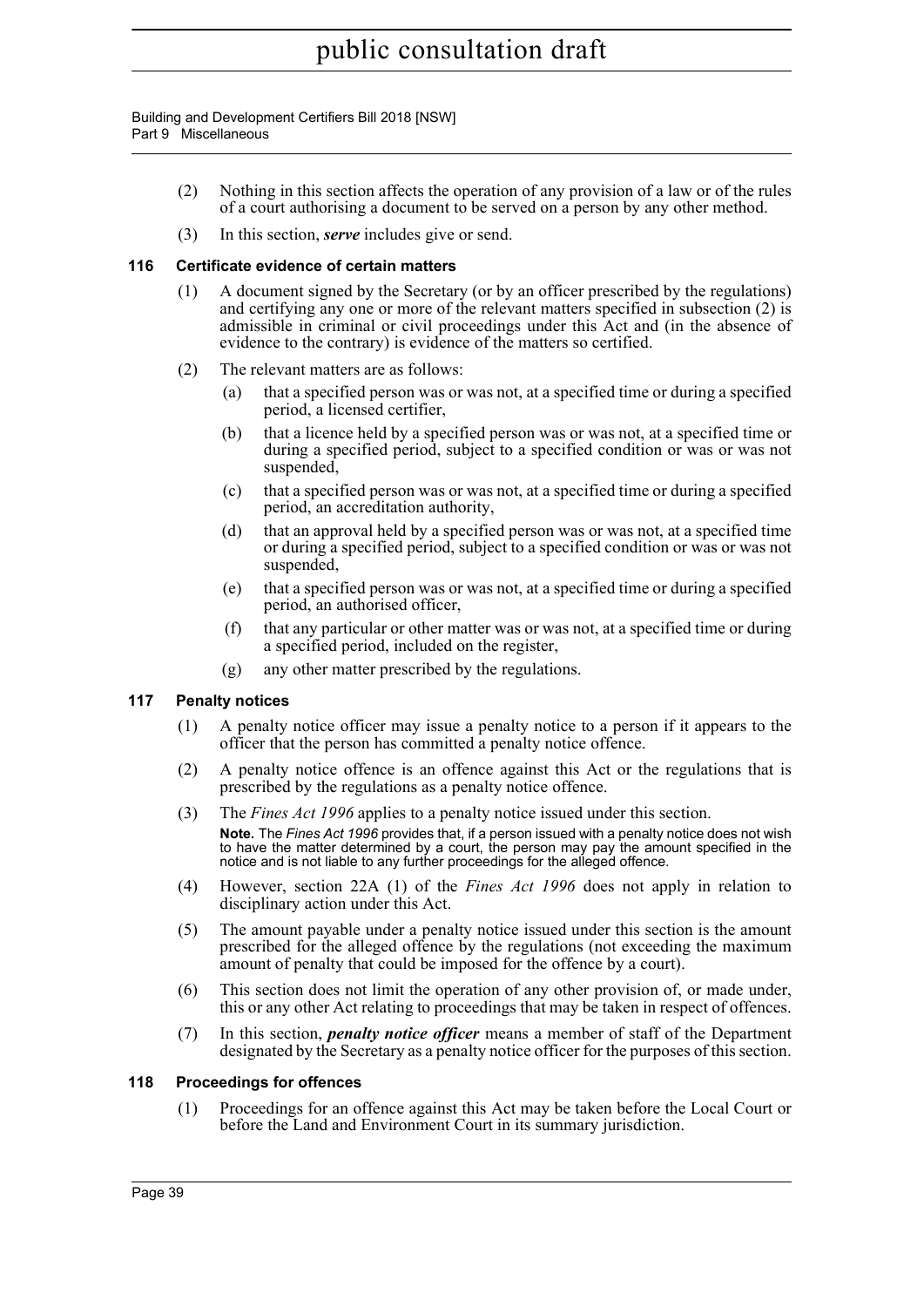Building and Development Certifiers Bill 2018 [NSW] Part 9 Miscellaneous

- (2) Proceedings for an offence against the regulations may be taken before the Local Court.
- (3) If proceedings in respect of an offence against this Act are brought in the Local Court, the maximum monetary penalty that the court may impose in respect of the offence is, despite any other provisions of this Act, 1,000 penalty units or the maximum monetary penalty provided by this Act in respect of the offence, whichever is the lesser.
- (4) If proceedings in respect of an offence against this Act are brought in the Land and Environment Court in its summary jurisdiction, that Court may impose a penalty not exceeding the maximum penalty provided by this Act in respect of the offence.
- (5) Despite the *Criminal Procedure Act 1986* or any other Act, proceedings for an offence against this Act or the regulations may be commenced not later than 3 years after the date alleged to be the date on which the offence was committed.

### <span id="page-54-0"></span>**119 Regulations**

- (1) The Governor may make regulations, not inconsistent with this Act, for or with respect to any matter that by this Act is required or permitted to be prescribed or that is necessary or convenient to be prescribed for carrying out or giving effect to this Act.
- (2) Without limiting subsection (1), the regulations may make provision with respect to the following:
	- (a) the qualifications, skills and experience required to hold a licence or approval, including the approval of courses of training and the approval of persons to conduct the training or to assess persons undergoing the training,
	- (b) the insurance required to be held in order to exercise functions under this Act,
	- (c) the keeping of records and the provision of information to the Secretary by licensed certifiers and councils with respect to certification work (including information about individuals carrying out certification work on behalf of the licensed certifier or council),
	- (d) the keeping of records and the provision of information to the Secretary by accreditation authorities with respect to the exercise of their functions (including information about individuals exercising functions on behalf of the accreditation authority),
	- (e) the fees payable under this Act or the regulations and the refund, reduction or waiver of any such fees.
- (3) A regulation may apply, adopt or incorporate any publication as in force at a particular time or as in force from time to time.
- (4) The regulations may exempt specified persons or bodies or classes of persons or bodies, or specified certification work or classes of certification work, or specified licences or approvals or classes of licences or approvals, from any specified provision of this Act.
- (5) A regulation may create an offence punishable by a penalty not exceeding 200 penalty units in the case of a body corporate or 100 penalty units in any other case.

### <span id="page-54-1"></span>**120 Repeal**

- The following are repealed:
- (a) *Building Professionals Act 2005*,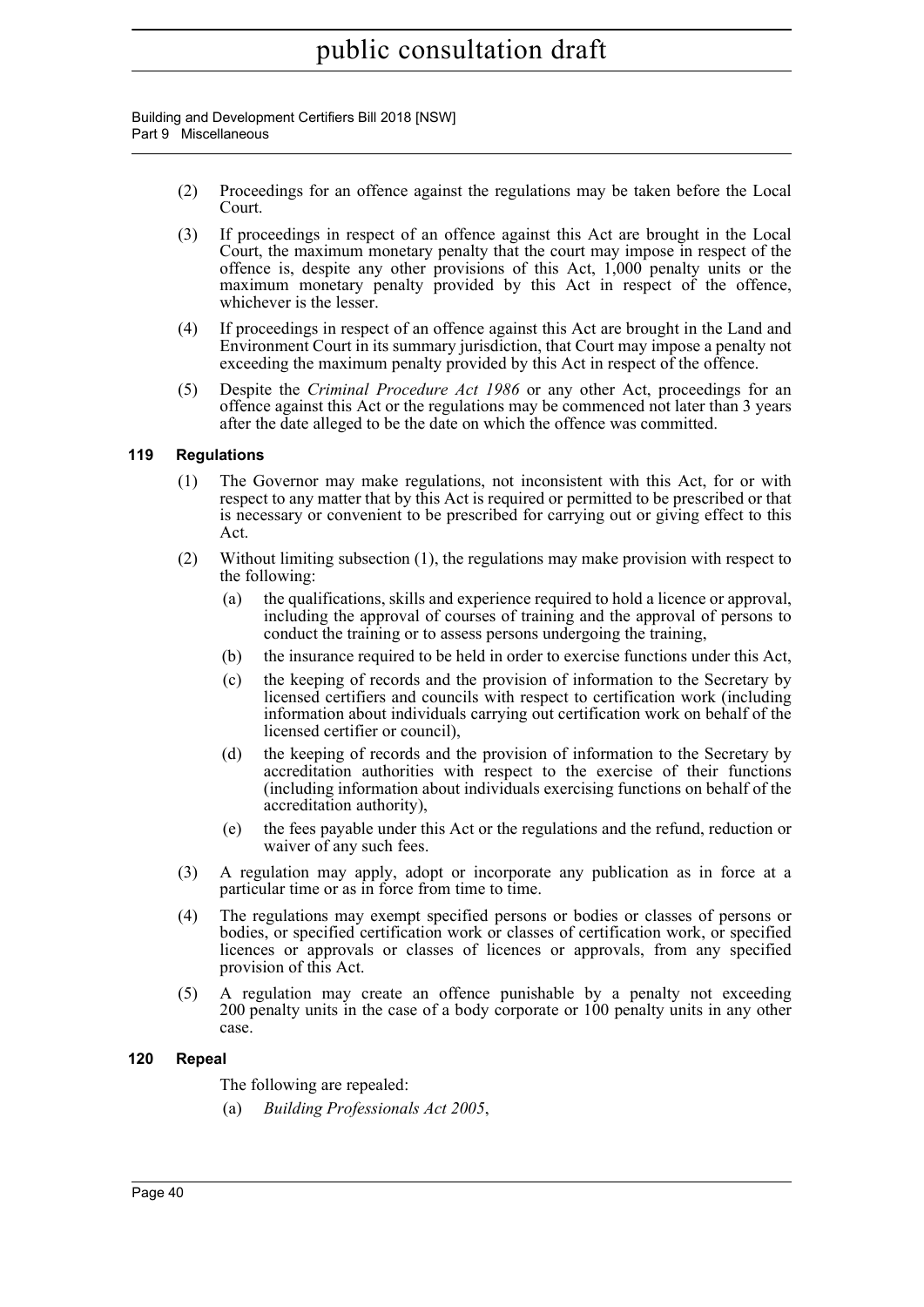Building and Development Certifiers Bill 2018 [NSW] Part 9 Miscellaneous

- (b) *Building Professionals Amendment Act 2008*,
- (c) *Building Professionals Regulation 2007*.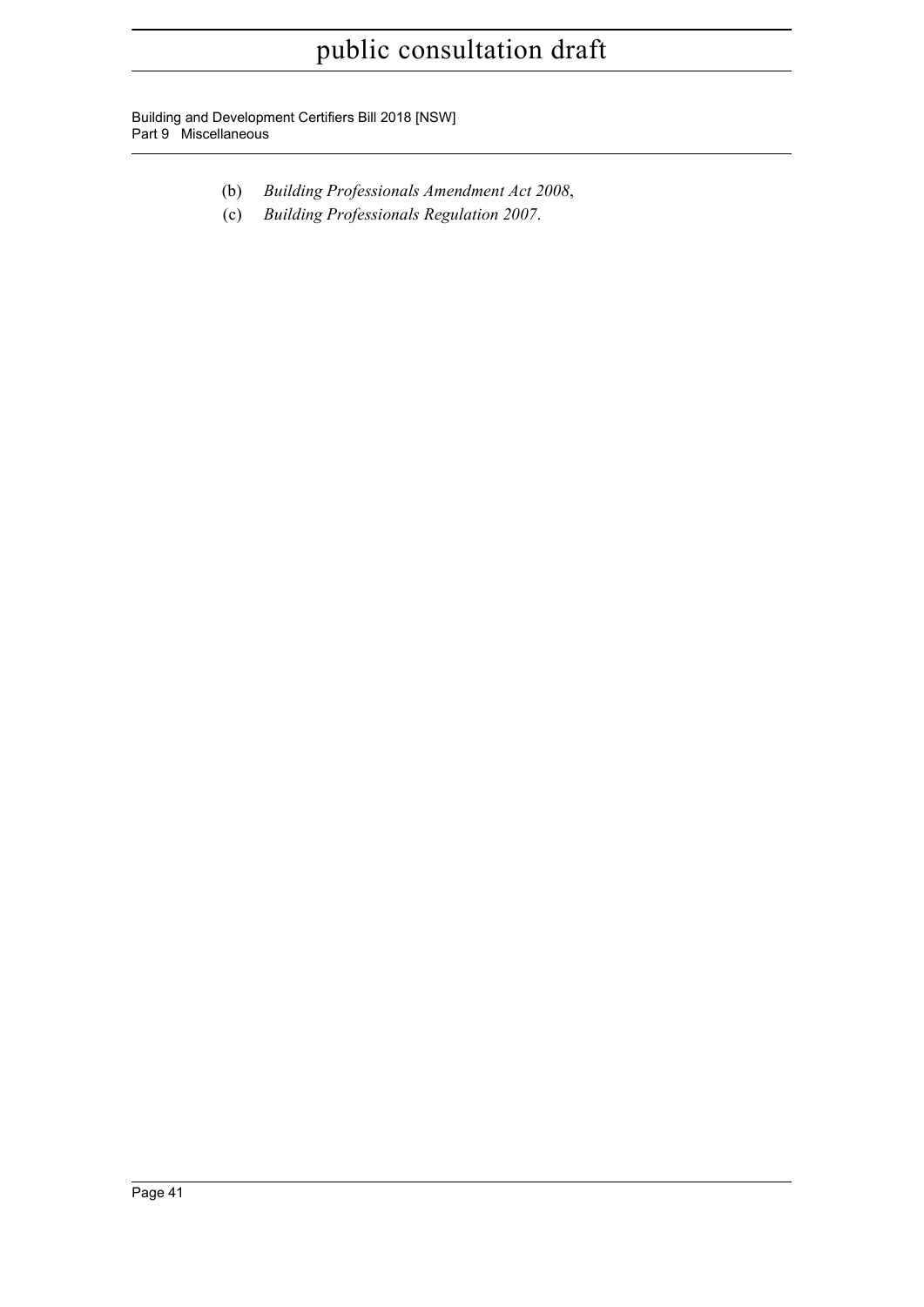Building and Development Certifiers Bill 2018 [NSW] Schedule 1 Savings, transitional and other provisions

## <span id="page-56-0"></span>**Schedule 1 Savings, transitional and other provisions**

### **Part 1 General**

### **1 Regulations**

- (1) The regulations may contain provisions of a savings or transitional nature consequent on the enactment of this Act or any Act that amends this Act.
- (2) Any such provision:
	- (a) may, if the regulations so provide, take effect from the date of assent to the Act concerned or a later date, and
	- (b) has effect despite anything to the contrary in this Schedule.
- (3) To the extent to which any such provision takes effect from a date that is earlier than the date of its publication on the NSW legislation website, the provision does not operate so as:
	- (a) to affect, in a manner prejudicial to any person (other than the State or an authority of the State), the rights of that person existing before the date of its publication, or
	- (b) to impose liabilities on any person (other than the State or an authority of the State) in respect of anything done or omitted to be done before the date of its publication.
- (4) Without limiting subclauses (1) and (2), regulations made for the purposes of this clause may amend this Schedule to provide for additional or different savings and transitional provisions instead of including the provisions in the regulations.

## **Part 2 Provisions consequent on enactment of this Act**

### **2 Definitions**

In this Part:

*existing certificate of accreditation* means a certificate of accreditation under the former Act.

*former Act* means the *Building Professionals Act 2005*. *repeal day* means the day on which this the former Act is repealed.

### **3 Saving of existing certificates of accreditation**

- (1) Subject to the regulations, an existing certificate of accreditation that is in force immediately before the repeal day:
	- (a) is taken to be a licence of the corresponding class (as prescribed by the regulations) granted under this Act, and
	- (b) continues, unless it is sooner surrendered by the holder or suspended or revoked under this Act, in force for the unexpired portion of its term, and
	- (c) cannot be renewed.
- (2) The conditions to which an existing certificate of accreditation are subject are, subject to the regulations, taken to be conditions imposed by an accreditation authority under this Act and any such condition may be varied or revoked in accordance with this Act.
- (3) An existing certificate of accreditation that, on the repeal day, is suspended is taken to be in force for the purposes of subclause (1) but the suspension continues for the unexpired portion of its term.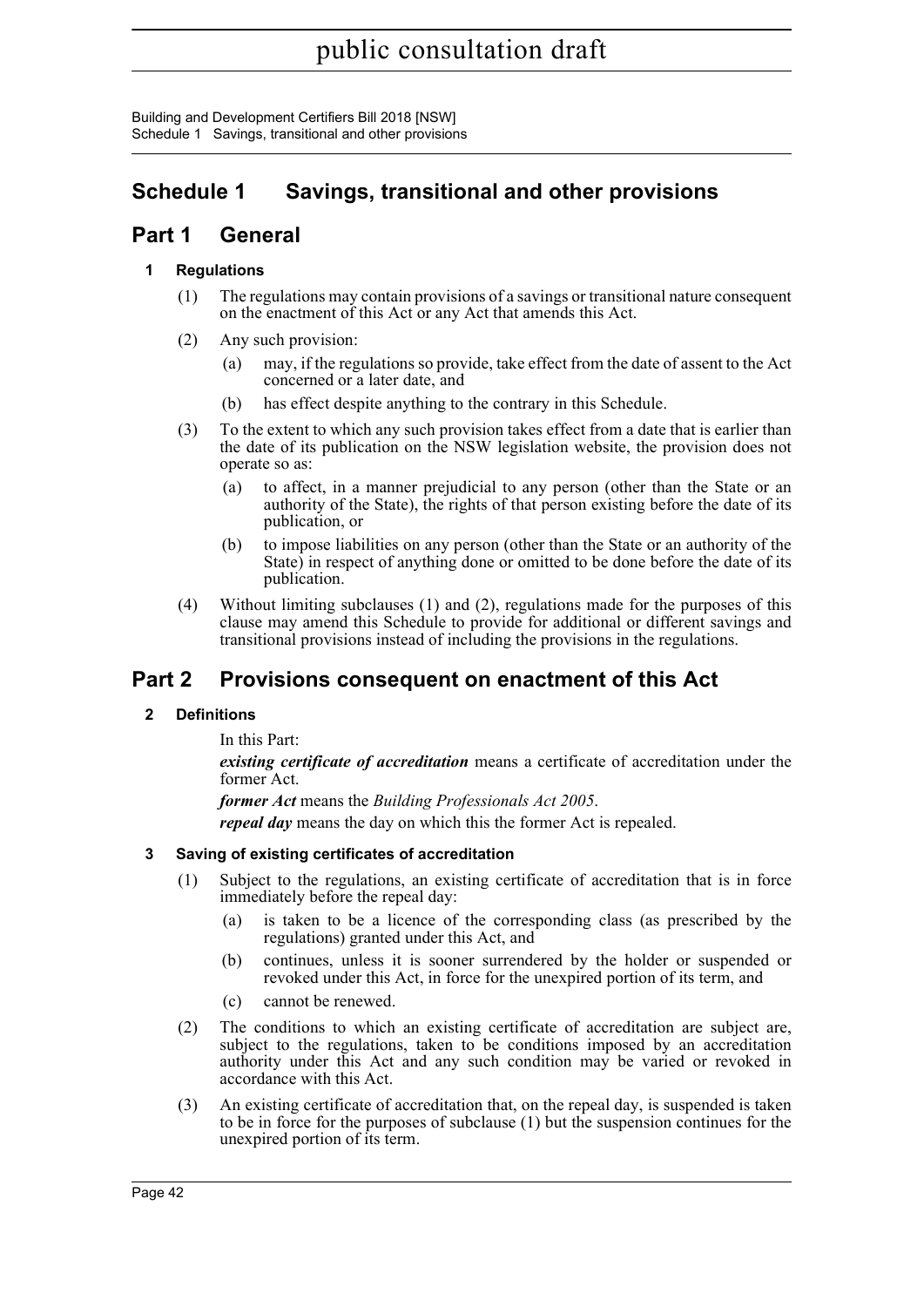Building and Development Certifiers Bill 2018 [NSW] Schedule 1 Savings, transitional and other provisions

### **4 Pending applications**

- (1) An application for an existing certificate of accreditation that was made under the former Act and that was not determined before the repeal day is taken to be an application for a licence of the corresponding class (as determined under clause 3) made to the Secretary under this Act and is to be dealt with accordingly subject to the other provisions of this clause.
- (2) Any fee paid under the former Act with respect to the application for the existing certificate of accreditation is taken to have been paid towards the application that is taken to have been made under this Act and any difference between the fee paid and the appropriate fee required to be paid under this Act is to be addressed by requiring the applicant to pay the balance of any underpayment or refunding to the applicant the balance of any overpayment.

### **5 Appeals and reviews**

- (1) Any appeal made, or review commenced, with respect to an existing certificate of accreditation (or an application for an existing certificate of accreditation) that has not been determined before the repeal day is to be determined as if the former Act and the *Building Professionals Regulation 2007* had not been repealed.
- (2) In such a case, clause 3 applies to the existing certificate of accreditation as in force following any such review.

### **6 Offences under Building Professionals Act 2005 are relevant offences**

In this Act, a reference to a *relevant offence* is taken to include a reference to an offence against the former Act or the regulations made under that Act.

### **7 Disciplinary action**

- (1) Conduct of an accredited certifier occurring before the repeal day that is unsatisfactory professional conduct or professional misconduct under the former Act is a ground for taking disciplinary action under Part 4 of this Act.
- (2) Any complaint made to the Building Professionals Board under the former Act that has not been finally resolved by the repeal day is taken to be a complaint made to the Secretary under Part 4 of this Act and may be dealt with accordingly.
- (3) With respect to a matter that, because of this clause, Part 4 of this Act applies, the Secretary may rely on any step taken by the Building Professionals Board under the former Act as if it were an equivalent step taken by the Secretary under Part 4 of this Act.

### **8 Dissolution of Building Professionals Board**

- (1) The Building Professionals Board is dissolved on the repeal of section 75 of the former Act.
- (2) On the dissolution of the Building Professionals Board, the assets, rights and liabilities of the Building Professionals Board immediately before its dissolution become the assets, rights and liabilities of the Crown.
- (3) The persons who were members of the Building Professionals Board immediately before its dissolution cease to be members and are not entitled to any remuneration or compensation because of the loss of that office.
- (4) In this clause:

*assets* means any legal or equitable estate or interest (whether present or future, whether vested or contingent and whether personal or assignable) in real or personal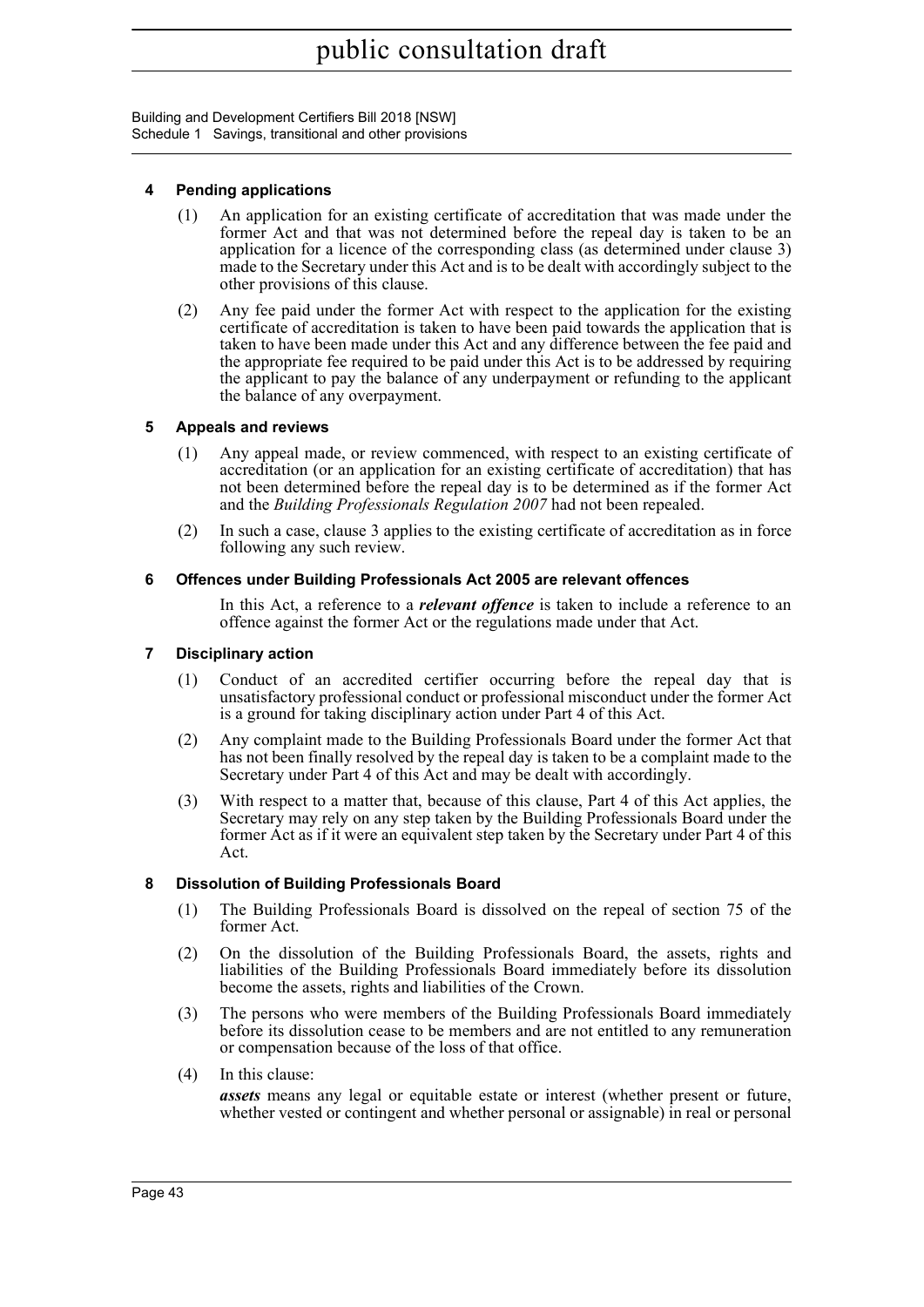Building and Development Certifiers Bill 2018 [NSW] Schedule 1 Savings, transitional and other provisions

> property of any description (including money), and includes securities, choses in action and documents.

> *liabilities* means any liabilities, debts or obligations (whether present or future, whether vested or contingent and whether personal or assignable).

> *rights* means any rights, powers, privileges or immunities (whether present or future, whether vested or contingent and whether personal or assignable).

### **9 Investigations into councils**

Any investigation commenced by the Building Professionals Board under section 45 of the former Act but not finalised on the dissolution of the Board is taken to have been an investigation commenced by the Secretary under section 107 of this Act and may be carried on by the Secretary.

### **10 Requirement that certification work be carried out under written contract**

Section 31 does not apply to a licensed certifier with respect to certification work if the licensed certifier (or the licensed certifier's employer) was appointed to carry out the certification work before the commencement of that section.

### **11 Principal certifier to notify client of certain changes**

Section 33 applies to a person whether or not the person was appointed as a principal certifier before the commencement of that section.

### **12 Abolition of Building Professionals Board Fund**

- (1) The Building Professionals Board Fund (the *former fund*) under the former Act is abolished on the repeal of section 81 of the former Act.
- (2) Any balance standing to the credit of the former fund is to be transferred to the Secretary.
- (3) Any money that was payable into the former fund immediately before its abolition is to be paid to the Secretary.
- (4) Section 110 applies to any amount paid to the Secretary under this clause in the same way as that section applies to amounts paid to the Secretary under section 4.64 of the *Environmental Planning and Assessment Act 1979*.

### **13 Licensed body corporate with insufficient licensed directors**

- (1) The Secretary may grant an exemption to a licensed body corporate from the requirements of section 41 (1) if satisfied that the body corporate is taking steps to comply with that provision.
- (2) Each exemption granted under this section remains in force for 6 months or such shorter period as the Secretary may determine.
- (3) More than 1 exemption may be granted to a licensed body corporate under this clause.

### **14 Existing competent fire safety practitioners**

(1) A person who immediately before the repeal of clause 167A of the *Environmental Planning and Assessment Regulation 2000* was recognised by the Secretary as a competent fire safety practitioner for the purposes of one or more provisions of that Regulation is taken to hold an accreditation under this Act that authorises the person to carry out the regulated work under the provisions of that Regulation to which the recognition related.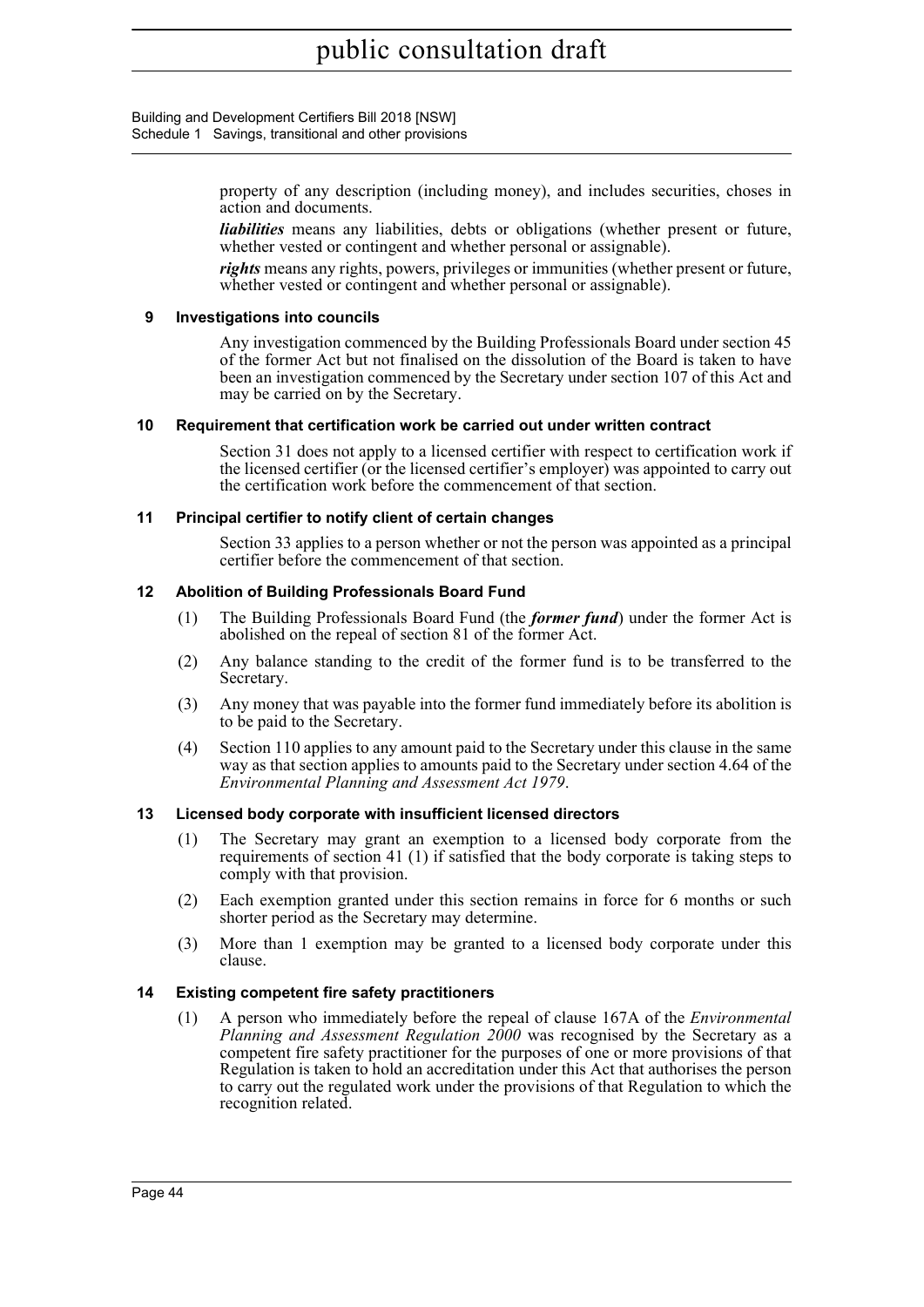#### Building and Development Certifiers Bill 2018 [NSW] Schedule 1 Savings, transitional and other provisions

- (2) The accreditation remains in force for the period for which the recognition would have remained in force had clause 167A of that Regulation not been repealed, or for 5 years from that repeal (whichever is the shorter period) but may be cancelled or suspended in accordance with this Act before the end of that period.
- (3) The Secretary is taken to be the regulating accreditation authority in respect of any such accreditation until such time as the Secretary gives a direction under section 56 (4) with respect to the accreditation.
- (4) For the purposes of this clause, the Secretary may exercise any function of an accreditation authority even if the Secretary has not adopted an accreditation scheme.
- (5) Any reference to a competent fire safety practitioner is taken to include a reference to an accredited practitioner (fire safety) within the meaning of the *Environmental Planning and Assessment Regulation 2000*).

### **15 Fast track initial approval for existing training organisations**

- (1) The Secretary may grant an approval as an accreditation authority to a body corporate that trained a person who is taken (under clause 14) to hold an accreditation.
- (2) Part 6 of this Act (other than sections 62 and 63) applies to an approval granted under this clause.
- (3) In determining to grant an approval under this clause the Secretary only needs to be satisfied that the body corporate provided training that enabled a person to be recognised by the Secretary as a competent fire safety practitioner.
- (4) The fact that a body corporate is not a body corporate of kind referred to in section 59 (1) does not prevent an approval being granted under this clause.
- (5) An approval granted under this clause cannot be renewed under this clause and must instead be renewed under Part 6 of this Act.

#### **16 References to matters in the Building Professionals Act 2005**

(1) In any Act or instrument a reference to a term (within the meaning of the former Act) set out in the table to this clause is taken to include a reference to the corresponding term within the meaning of this Act:

| Term under former Act               | Corresponding term under this Act |
|-------------------------------------|-----------------------------------|
| accredited body corporate           | licensed body corporate           |
| accredited certifier                | licensed certifier                |
| <b>Building Professionals Board</b> | the Secretary                     |

(2) In any Act or instrument a reference to accreditation of a particular class is taken to include a reference to a licence of the corresponding class (as determined under clause 3).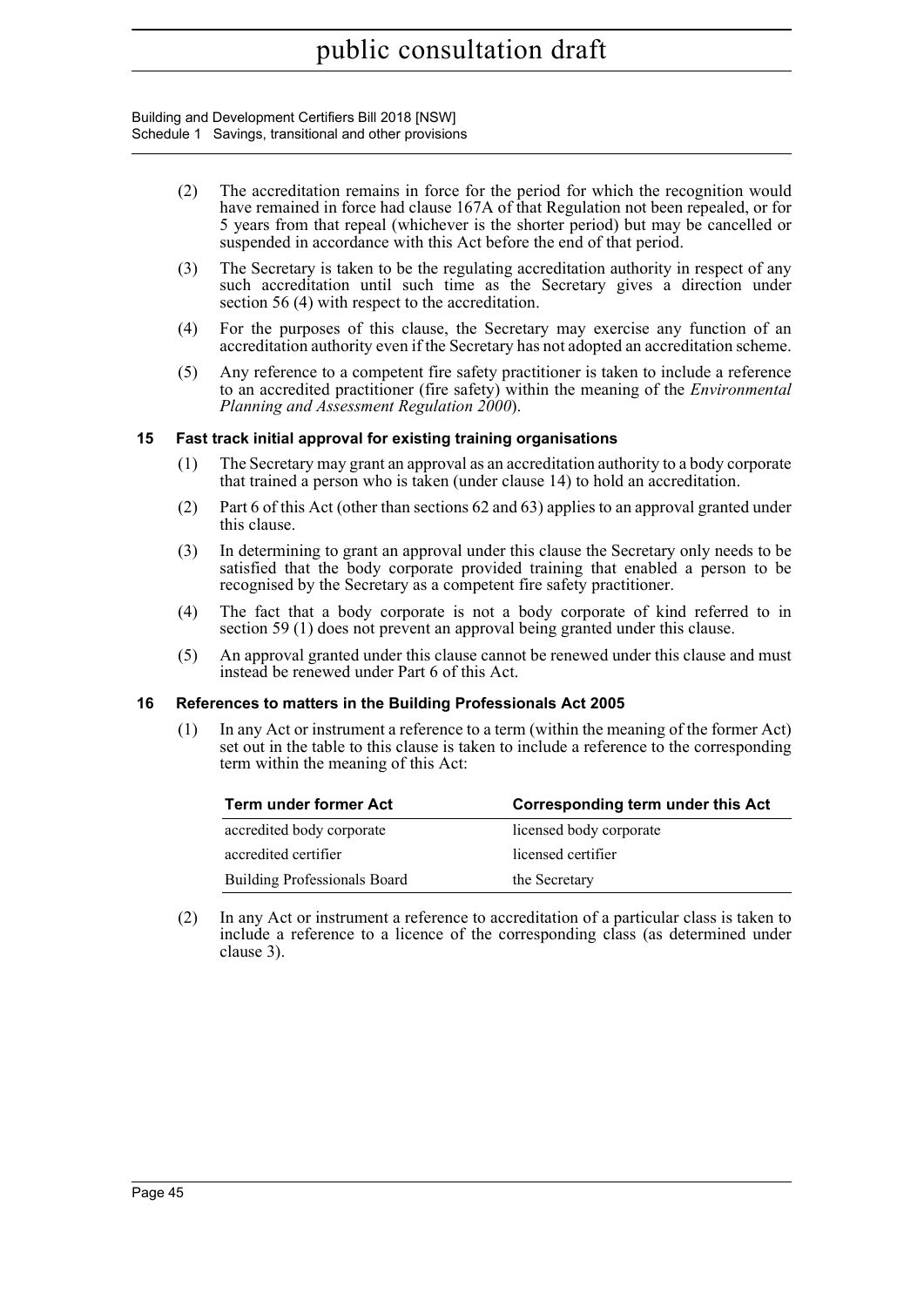Building and Development Certifiers Bill 2018 [NSW] Schedule 2 Amendment of Home Building Act 1989 No 147

### <span id="page-60-0"></span>**Schedule 2 Amendment of Home Building Act 1989 No 147**

### **[1] Part 2, Division 1A**

Insert after Division 1 of Part 2:

### **Division 1A Additional requirements for certain contracts if certifier required**

### **11A Application of Division**

- (1) This Division applies to a contract under which the holder of a contractor licence undertakes:
	- (a) to do, in person, or by others, any residential building work or any specialist work, or
	- (b) to vary any such undertaking to do residential building work or any specialist work or the way in which any such work is to be done,

but only if a licensed certifier will be required with respect to some or all of the work.

- (2) Despite section (1), this Division does not apply to the following:
	- (a) a contract to do residential building work entered into between the holder of a contractor licence and a developer with respect to the work,
	- (b) a contract for which the contract price does not exceed the prescribed amount or (if the contract price is not known) the reasonable market cost of the labour and materials involved does not exceed the prescribed amount,
	- (c) a contract of a class prescribed by the regulations.
- (3) The requirements of this Division apply in addition to any requirements of Division 1.
- (4) In this section:

*prescribed amount* is the amount prescribed by the regulations for the purposes of section 7AAA and is inclusive of GST.

### **11B Consumer information—certifiers**

A holder of a contractor licence must, before entering into a contract, give to the other party to the contract information, in a form approved by the Secretary, that explains the role of a licensed certifier.

Maximum penalty: 40 penalty units in the case of a corporation and 20 penalty units in any other case.

### **11C Undue influence relating to appointment of certifiers**

(1) A holder of a contractor licence must not unduly influence (or attempt to unduly influence) a person with whom the contractor enters a contract, in the appointment by that person, of a licensed certifier to carry out certification work with respect to work to be carried out under the contract.

Maximum penalty: 1,000 penalty units in the case of a corporation and 300 penalty units in any other case.

(2) Without limiting subsection (1), a holder of a contractor licence is taken to have attempted to unduly influence a person in the appointment of a licensed certifier if the holder of the contractor licence: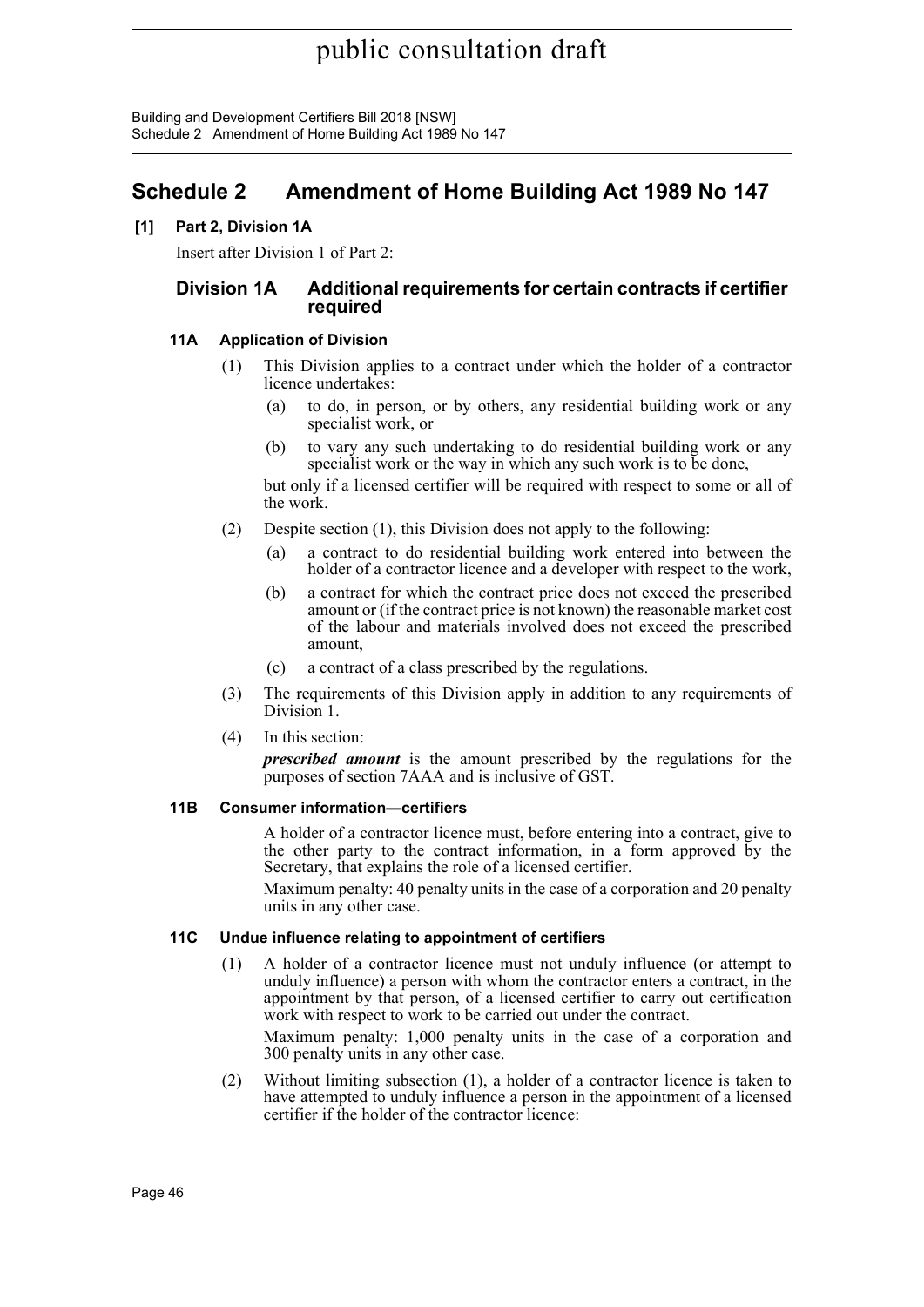Building and Development Certifiers Bill 2018 [NSW] Schedule 2 Amendment of Home Building Act 1989 No 147

- (a) made it a requirement of entering the contract that a specified licensed certifier or class of licensed certifier would be or would not be appointed, or
- (b) offered to change the contract price if a specified licensed certifier or class of licensed certifier would be or would not be appointed, or
- (c) refuses to carry out work under the contract if a specified licensed certifier or class of licensed certifier is or is not appointed.

### **11D Terms of contract**

A contract must include (and is taken to include) each of the terms set out in Part 1A of Schedule 2. A contract that contains a term that is inconsistent with a term set out in Part 1A of Schedule 2 is unenforceable to the extent of the inconsistency.

### **11E Provisions not to apply where health or safety or property at risk**

However, sections 11B and 11D do not apply to a contract to do residential building work or specialist work in such circumstances that:

- (a) if the work were not to be done promptly, there is likely to be a hazard to the health or safety of any person or to the public or to be damage to property, and
- (b) the work could not be done promptly if the requirements of the particular section were to be complied with before commencing the work.

### **[2] Schedule 1 Definitions and other interpretative provisions**

Insert in alphabetical order in clause 1 (1):

*licensed certifier* has the same meaning as in the *Building and Development Certifiers Act 2018*.

### **[3] Schedule 2 Terms to be included in certain contracts**

Insert ", 11D" after "(Sections 7E".

### **[4] Schedule 2, Part 1A**

Insert after Part 1:

## **Part 1A Contracts for work requiring certifiers**

### **2A Selection of licensed certifier**

- (1) The contractor will notify the owner when a licensed certifier is required with respect to particular work done under this contract.
- (2) The selection of any licensed certifier is the sole responsibility of the owner.
- (3) The contractor will not object to the selection by the owner of any particular licensed certifier.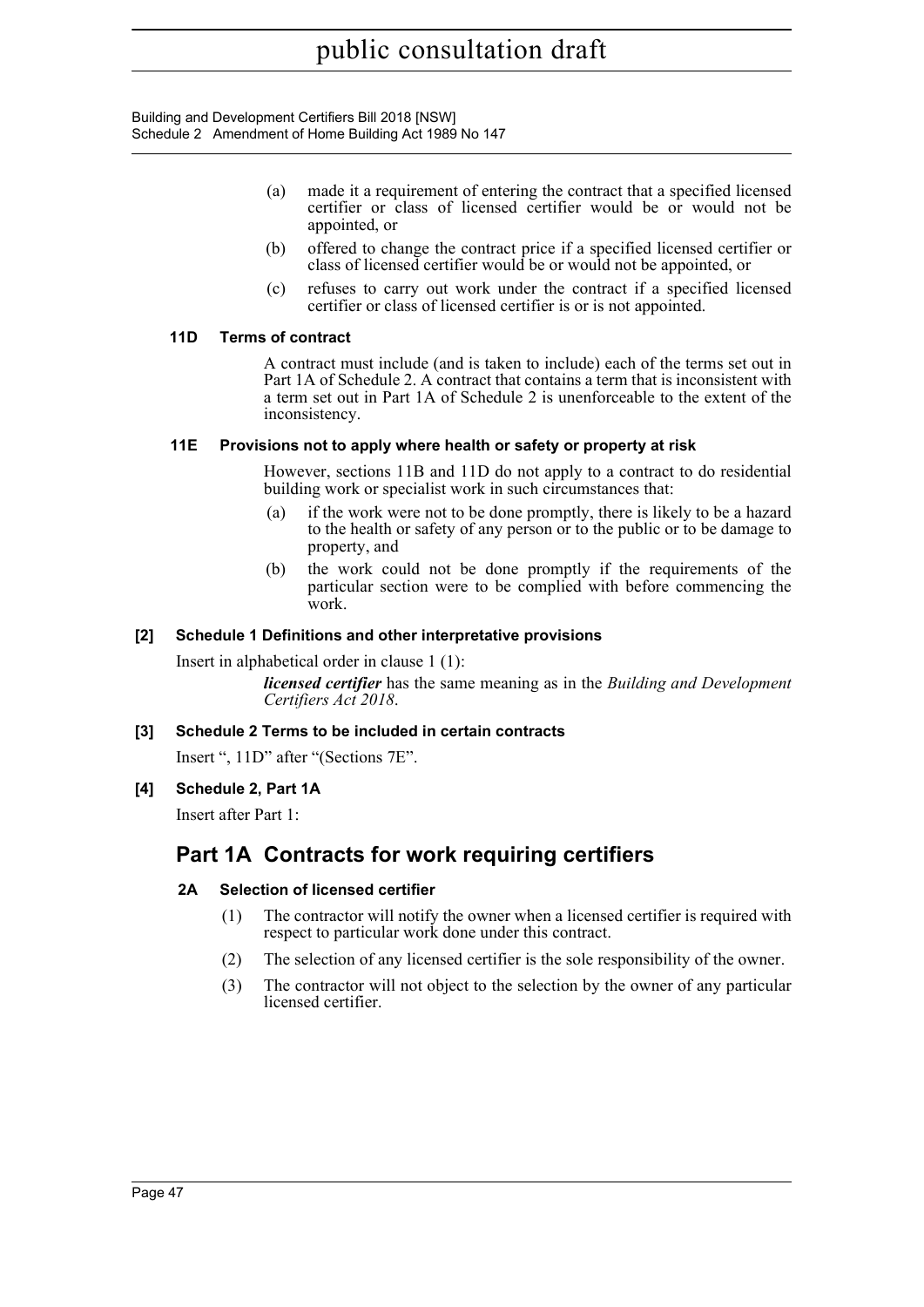Building and Development Certifiers Bill 2018 [NSW] Schedule 2 Amendment of Home Building Act 1989 No 147

### **[5] Schedule 4 Savings and transitional provisions**

Insert at the end of the Schedule with appropriate Part and clause numbering:

### **Part Provisions consequent on enactment of Building and Development Certifiers Act 2018**

### **Undue influence relating to appointment of certifiers**

Section 11C applies to the appointment of a licensed certifier that occurs after the commencement of that section even if the relevant contract was entered before that commencement.

### **Term of contract regarding certifier**

Section 11D does not apply to a contract entered before the commencement of that section.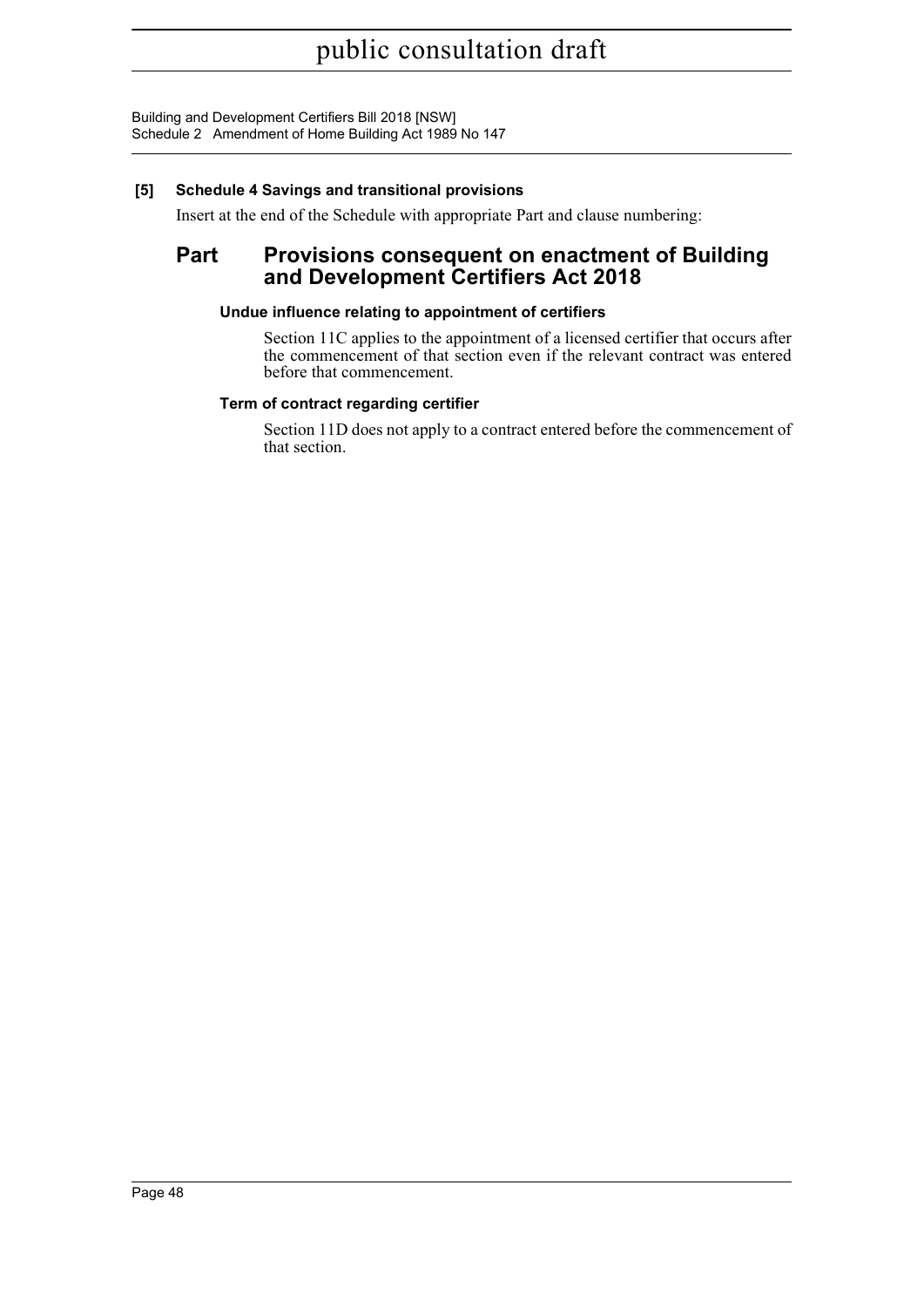## <span id="page-63-0"></span>**Schedule 3 Amendment of other Acts and instruments**

### **3.1 Administrative Decisions Review Regulation 2014**

**[1] Clause 4 Administratively reviewable decisions excluded from requirement to provide reasons**

Omit the clause.

**[2] Clause 5 Administratively reviewable decisions excluded from internal review**

Omit the matter relating to the *Building Professionals Act 2005* from the Table to the clause.

### **3.2 Civil and Administrative Tribunal Act 2013 No 2**

### **[1] Schedule 5 Occupational Division**

Omit "*Building Professionals Act 2005*" from clause 4 (1). Insert instead "*Building and Development Certifiers Act 2018*".

### **[2] Schedule 5, clause 28 (1) (b)**

Omit the paragraph. Insert instead:

(b) a decision for the purposes of the *Building and Development Certifiers Act 2018* concerning a licensed certifier or an accreditation authority or a former licensed certifier or former accreditation authority,

### **[3] Schedule 5, clause 29 (1) (c)**

Omit "*Building Professionals Act 2005*".

Insert instead "*Building and Development Certifiers Act 2018*".

### **3.3 Environmental Planning and Assessment Act 1979 No 203**

### **[1] Section 1.4 Definitions**

Omit the definitions of *accredited certifier* and *Building Professionals Board* from section 1.4 (1).

Insert in alphabetical order:

*licensed certifier* means the holder of a licence under the *Building and Development Certifiers Act 2018* acting in respect of matters to which the licence applies.

*Licensing Secretary* means the Secretary within the meaning of the *Building and Development Certifiers Act 2018*.

### **[2] Section 1.4 (1), definition of "certifier"**

Omit the note. Insert instead:

**Note.** Under Part 6, a certifier is a council or the holder of a licence as a licensed certifier under the *Building and Development Certifiers Act 2018* acting in respect of matters to which the licence applies.

### **[3] Section 1.5 Meaning of "development"**

Omit "accredited certifier" from paragraph (b) (i) of the note to section 1.5 (3).

Insert instead "licensed certifier".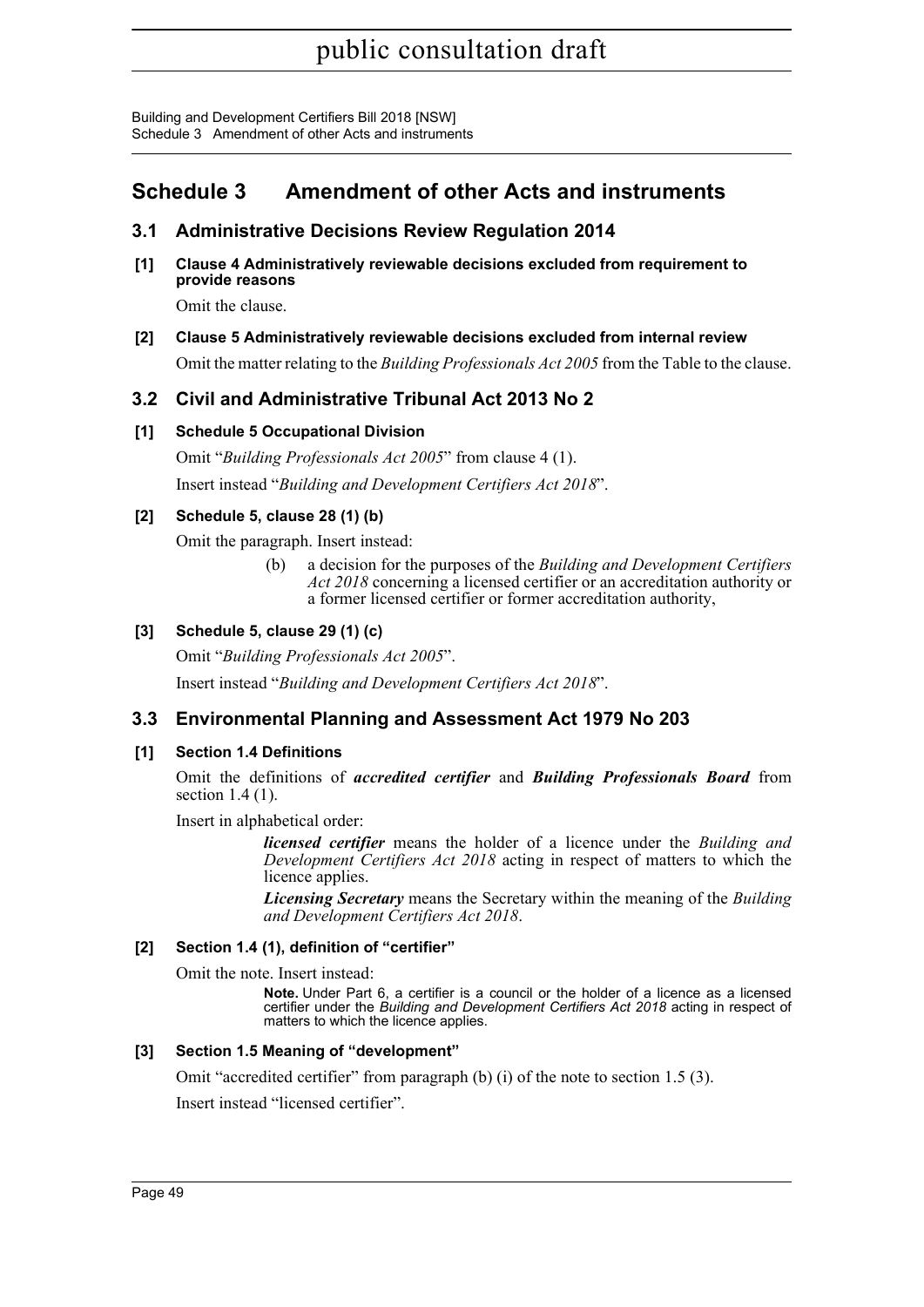Building and Development Certifiers Bill 2018 [NSW] Schedule 3 Amendment of other Acts and instruments

**[4] Sections 4.16 (12), 4.28 (2), (5), (6) and (7), 4.57 (2), 6.5 (3) (a), 7.21 (1) and (1A), 9.33 (1) and 9.35 (1) (c)**

Omit "an accredited certifier" wherever occurring. Insert instead "a licensed certifier".

- **[5] Sections 4.28 (1) and (3), (4), (8), (9), (10A) and (11), 7.21 (1) (a) and 9.33 (2)** Omit "accredited certifier" wherever occurring. Insert instead "licensed certifier".
- **[6] Section 4.64 Regulations—Part 4** Omit section 4.64 (5) and (6).
- **[7] Section 6.1 Definitions: Part 6** Omit the definition of *accredited certifier*.
- **[8] Section 6.1, definition of "certifier"**

Omit "an accredited certifier". Insert instead "a licensed certifier".

**[9] Section 6.6 Requirements before building work commences** (cf previous s 81A)

Insert after section 6.6 (4):

- (4A) The regulations may, despite subsection (1):
	- (a) prescribe circumstances in which a principal certifier is to be appointed by the Licensing Secretary, and
	- (b) prescribe classes of development in which the principal certifier is to be appointed in a manner prescribed by the regulations (including, but not limited to, being appointed in accordance with a scheme prescribed by the regulations), and
	- (c) require that a council or other person must not refuse to be appointed as a principal certifier where the appointment is in accordance with a regulation made under this subsection.

### **[10] Section 6.12 Requirements before subdivision work commences**

Insert after section 6.12 (4):

- (4A) The regulations may, despite subsection (1):
	- (a) prescribe circumstances in which a principal certifier is to be appointed by the Licensing Secretary, and
	- (b) prescribe classes of development in which the principal certifier is to be appointed in a manner prescribed by the regulations (including, but not limited to, being appointed in accordance with a scheme prescribed by the regulations), and
	- (c) require that a council or other person must not refuse to be appointed as a principal certifier where the appointment is in accordance with a regulation made under this subsection.

### **[11] Section 9.3 Action that may be taken against council following investigation**

Omit "Building Professionals Board" from section 9.3 (1). Insert instead "Licensing Secretary".

### **[12] Section 9.3 (1)**

Omit "section 45 of the *Building Professionals Act 2005*". Insert instead "section 107 of the *Building and Development Certifiers Act 2018*".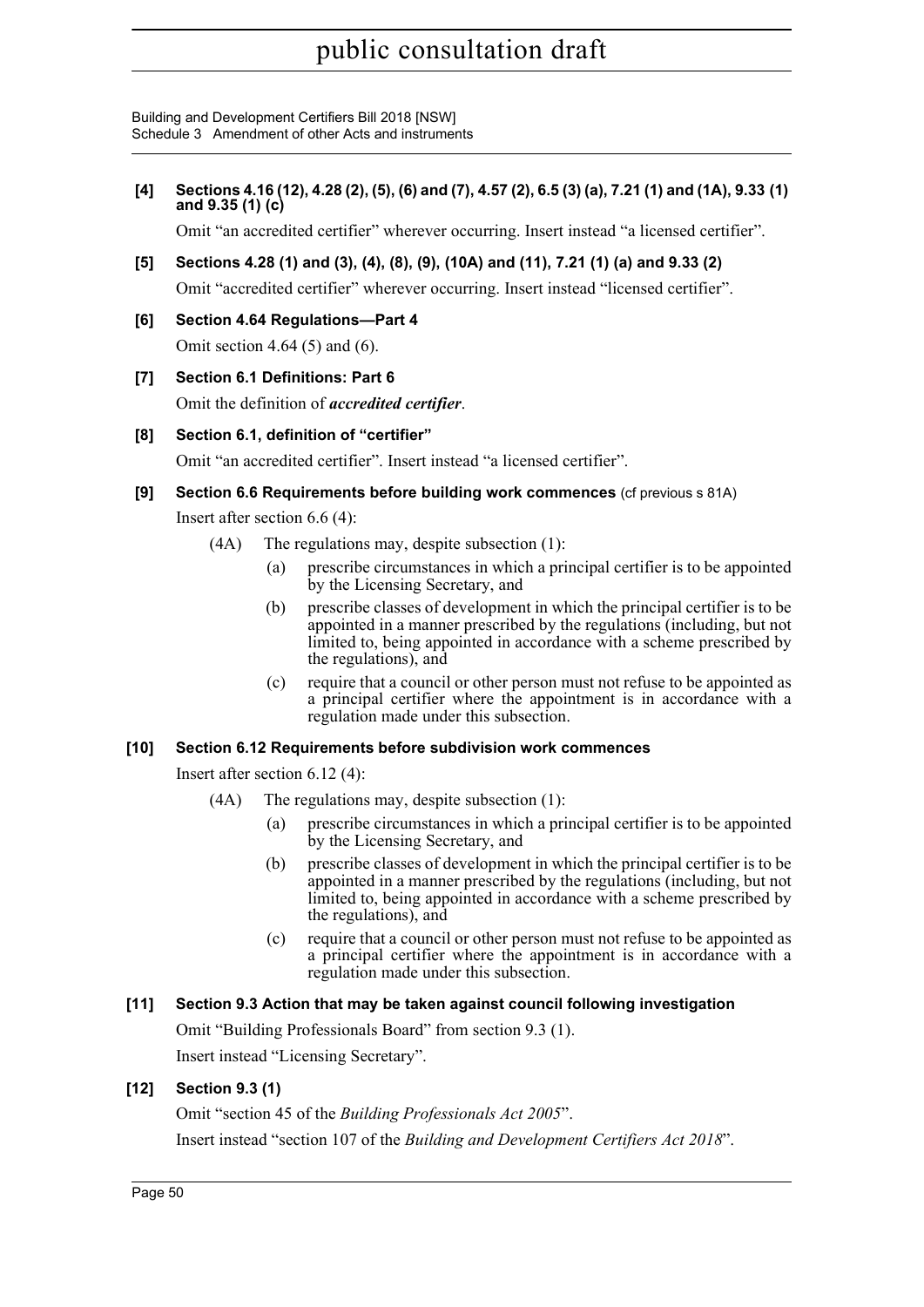### **[13] Section 9.3 (1) and (2)**

Omit "the Board" wherever occurring. Insert instead "the Licensing Secretary".

### **[14] Section 9.3 (1) (b)**

Omit the note. Insert instead:

**Note.** Section 107 of the *Building and Development Certifiers Act 2018* enables the Licensing Secretary to investigate the work and activities of a council in its capacity as a certifier.

### **[15] Section 10.13 Regulations**

Insert ", including the functions to be exercised only by a holder of an accreditation under the *Building and Development Certifiers Act 2018*" after "building safety" in section 10.13  $(1)$  (d).

### **[16] Schedule 6 Liability in respect of contaminated land**

Omit "accredited certifier" from paragraph (a1) of the definition of *planning authority* in clause 1.

Insert instead "licensed certifier".

### **3.4 Environmental Planning and Assessment Regulation 2000**

### **[1] Clause 3 Definitions**

Omit the definitions of *accredited body corporate*, *competent fire safety practitioner* and *fire safety engineer* from clause 3 (1).

Insert in alphabetical order:

*accredited practitioner* means the holder of an accreditation under the *Building and Development Certifiers Act 2018* that authorises the holder to exercise the functions of an accredited practitioner.

*accredited practitioner (fire safety)* means an accredited practitioner whose class of accreditation authorises the holder to exercise the functions of an accredited practitioner (fire safety) who is acting in respect of matters to which the accreditation applies

*fire safety engineer* means a person holding a licence under the *Building and Development Certifiers Act 2018* that authorises the person to exercise the functions of a fire safety engineer.

*licensed body corporate* has the same meaning as in the *Building and Development Certifiers Act 2018*.

**[2] Clauses 103 (f), 127 (1A), 129B (1), 129C (3) (f) and (g), 130 (2E) (a), 134 (1) (b), (b1) and (f1) (v), 135 (f), 137 (1) (a) and (2), 138 (1) (b) and (b1), 143B (1), 143C (3) (f) and (g), 147 (1) (b), (b1) and (g) (v), 155 (1) (b), (b1) and (f) (v), 160 (1) (e) and (f), 162A (4A) (a), 162B (4) (e1) and 265 (1) (e)**

Omit "an accredited certifier" wherever occurring. Insert instead "a licensed certifier".

**[3] Clauses 103 (f) (i), 103A (a), 129C (3) (g), 134 (1) (b) and (f1) (v), 135 (f) (i), 138 (1) (b), 143C (3) (g), 147 (1) (b) and (g) (v), 155 (1) (b) and (f) (v), 160 (1) (e), 162B (4) (e1), 162C (3) (d), 264 (2) (l) and 265 (1) (e) and (g)**

Omit "accreditation number" wherever occurring. Insert instead "licence number".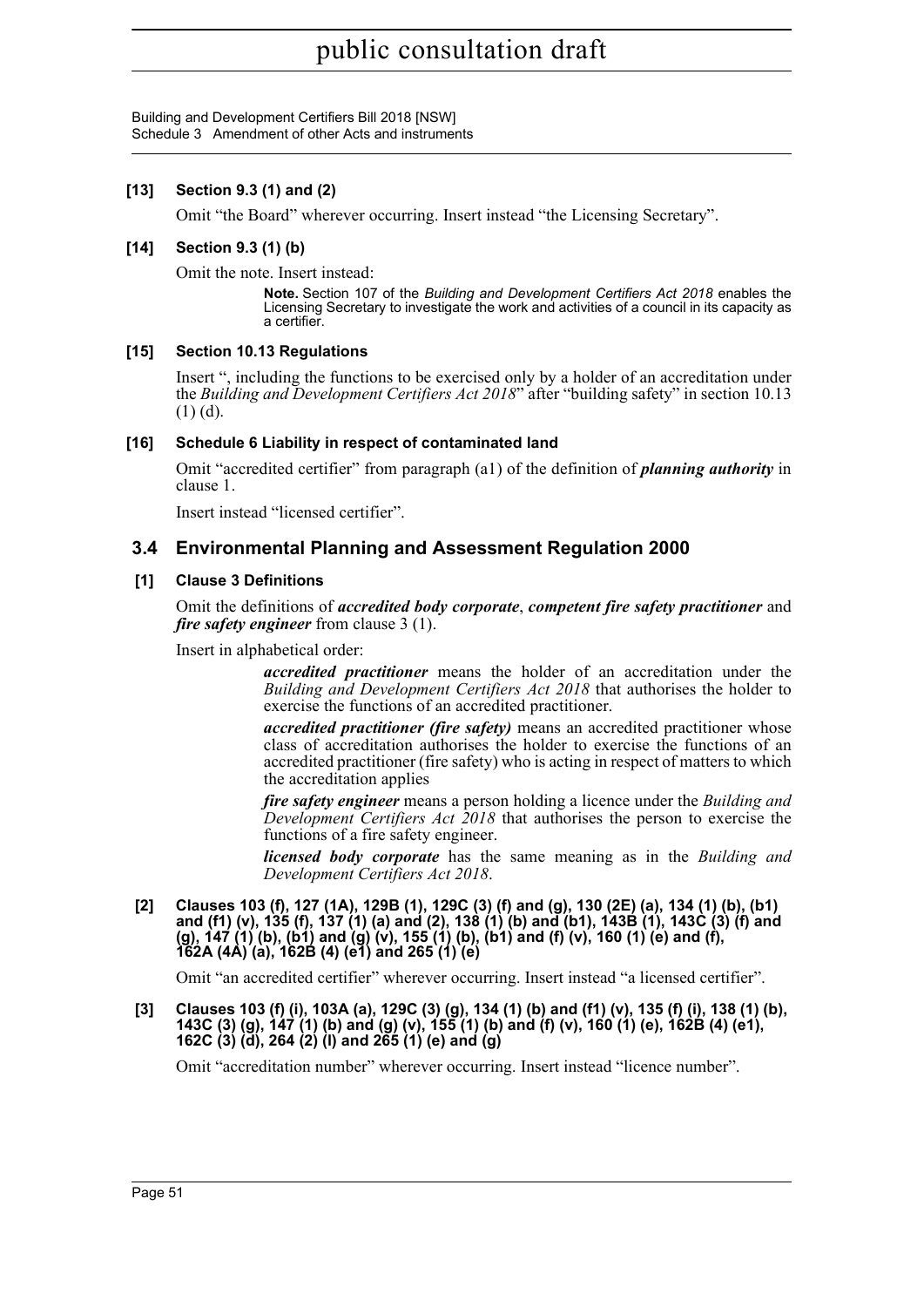Building and Development Certifiers Bill 2018 [NSW] Schedule 3 Amendment of other Acts and instruments

**[4] Clauses 103 (f) (iii), 126 (1) (c), 129C (3) (f) and (g), 130 (3) and (4), 134 (1) (b1), 135 (f) (iii), 137 (2), 138 (1) (b1), 143C (3) (f) and (g), 147 (1) (b1), 155 (1) (b1), 160 (1) (f) and 265 (1) (e)**

Omit "the accredited certifier" wherever occurring. Insert instead "the licensed certifier".

**[5] Clauses 126 (2), 127 (1), 128, 129C (1) and (2) and 143C (1) and (2)**

Omit "or accredited certifier" wherever occurring. Insert instead "or licensed certifier".

**[6] Clause 127 (1) and (2)** 

Omit "accredited certifier's" wherever occurring. Insert instead "licensed certifier's".

**[7] Clauses 129C (3) (f) and (g), 134 (1) (a) and (b), 138 (1) (a) and (b), 143C (3) (f) and (g), 147 (1) (a) and (b), 155 (1) (a) and (b), 160 (1) (d) and (e) and 162B (4) (e) and (e1)**

Omit "an accredited body corporate" wherever occurring. Insert instead "a licensed body corporate".

**[8] Clause 130 (2E) (a)**

Omit "another accredited certifier". Insert instead "another licensed certifier".

**[9] Clause 130 (5) (a) and (b), 136AA (2) (c) (ii), 144A (3) (a) and (b), 146B (2) (c) (ii), 164B (5) (c), 175 (a) and (b) and 178**

Omit "a competent fire safety practitioner" wherever occurring. Insert instead "an accredited practitioner (fire safety)".

**[10] Clause 134 (1) (f1) (iv) and (v), 147 (1) (g) (iv) and (v), 155 (1) (f) (iv) and (v), 164B (5) (c) and 181 (1) (j)**

Omit "the competent fire safety practitioner" wherever occurring.

Insert instead "the accredited practitioner (fire safety)".

- **[11] Clause 167A Competent fire safety practitioners** Omit the clause.
- **[12] Clause 246A What is the maximum fee?**

Omit clause 264A (2) (i).

**[13] Clause 256A Proportion of development application fees to be remitted to Secretary and Licensing Secretary** 

Omit ", (i) and (j)" from section 256A (1). Insert instead "and (j)".

### **[14] Clause 256A (1A)**

Omit the subclause. Insert instead:

(1A) The amount referred to in subclause (1) is to be applied by the Secretary to the services referred to in clause 246A  $(2)$   $(g)$ ,  $(h)$  and  $(i)$ .

### **[15] Clause 256L Additional fee for planning reform**

Omit clause 256L (2) (c).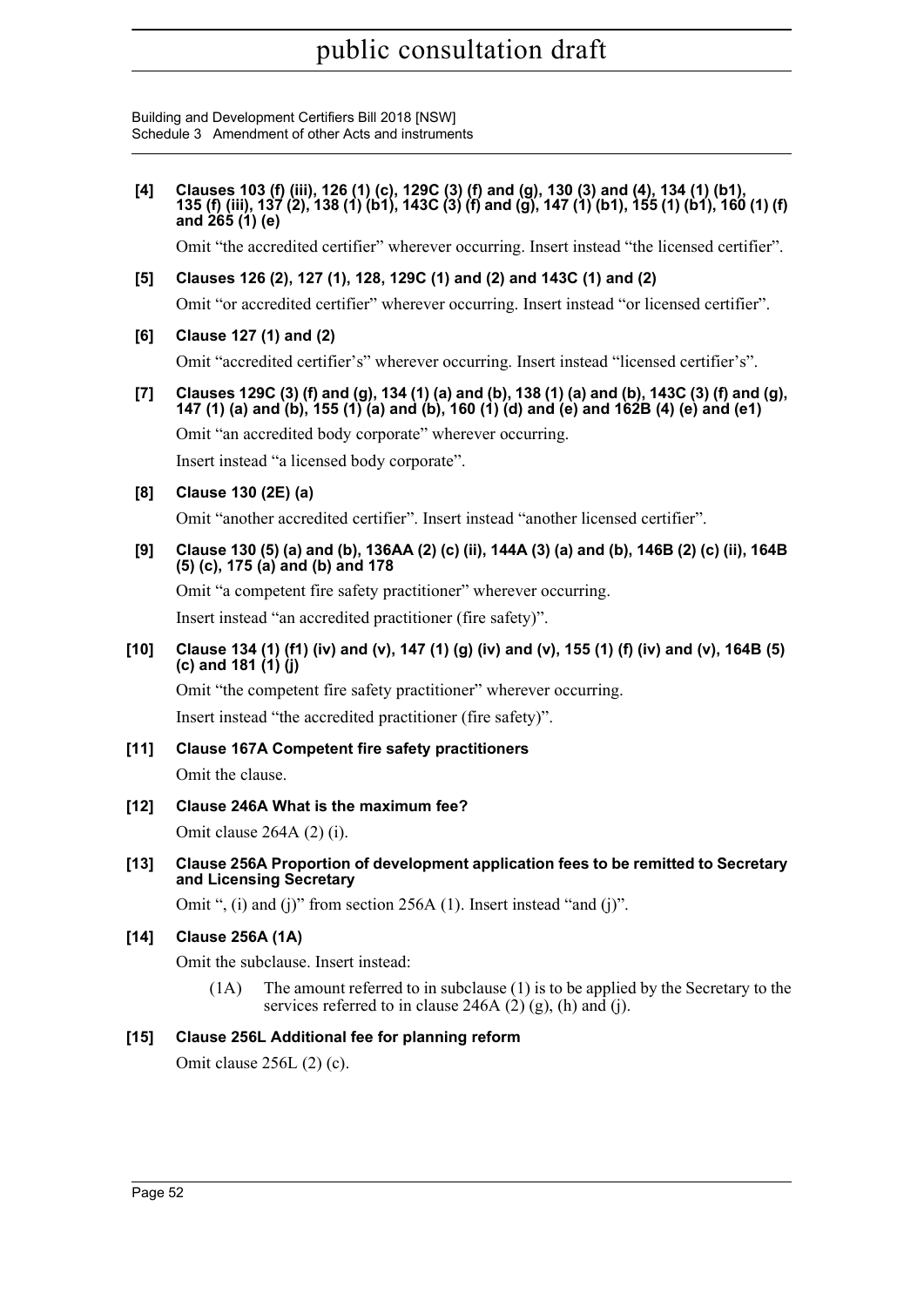### **3.5 Government Information (Public Access) Regulation 2009**

### **Schedule 3 Agencies declared to be part of other agencies**

Omit the matter relating to the Building Professionals Board.

### **3.6 Home Building Regulation 2014**

### **[1] Clause 71A Information sharing**

Omit clause 71A (a).

### **[2] Schedule 2 Checklist for owners entering into contracts for residential building work worth more than \$20,000 (on and from 1 March 2015)**

Insert after item 11:

11A Do you understand that any licensed certifier required to certify work  $\text{Yes} \square \text{No} \square$ under the contract is to be selected by you and the contractor cannot object to your selection?

### **3.7 Independent Commission Against Corruption Act 1988 No 35**

### **Section 3 Definitions**

Omit paragraph (k1) of the definition of *public official* in section 3 (1). Insert instead:

(k1) an accreditation authority or a licensed certifier within the meaning of the *Building and Development Certifiers Act 2018*,

### **3.8 Law Enforcement (Powers and Responsibilities) Act 2002 No 103**

### **Schedule 2 Search warrants under other Acts**

Omit "*Building Professionals Act 2005*, section 57". Insert in alphabetical order "*Building and Development Certifiers Act 2018*, section 96".

### **3.9 Ombudsman Act 1974 No 68**

### **Section 5 Definitions**

Omit paragraph (f1) of the definition of *public authority* in section 5 (1). Insert instead:

(f1) any accreditation authority or licensed certifier within the meaning of the *Building and Development Certifiers Act 2018*,

### **3.10 Public Finance and Audit Act 1983 No 152**

### **Schedule 2 Statutory bodies**

Omit "Building Professionals Board".

### **3.11 Public Interest Disclosures Act 1994 No 92**

### **Section 4A Public officials**

Omit section 4A (2) (e). Insert instead:

(e) an accreditation authority or a licensed certifier (within the meaning of the *Building and Development Certifiers Act 2018*).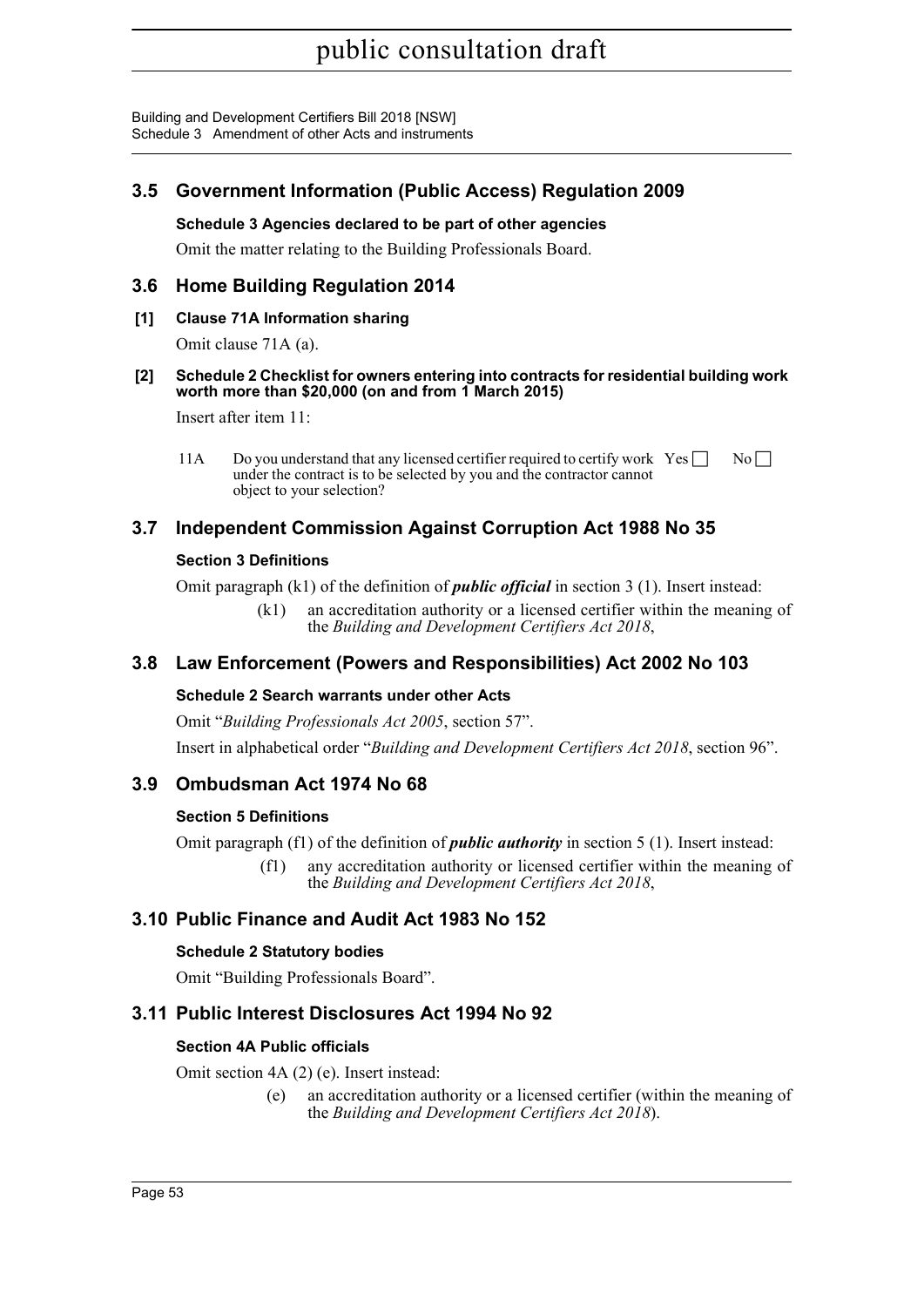### **3.12 Strata Schemes Development Act 2015 No 51**

### **[1] Section 4 Definitions**

Omit the definition of *accredited certifier* from section 4 (1).

Insert in alphabetical order:

*licensed certifier* means the holder of a licence under the *Building and Development Certifiers Act 2018* acting in respect of matters to which the licence applies.

### **[2] Part 4, Division 3, heading**

Omit "**accredited**". Insert instead "**licensed**".

### **[3] Sections 58–60 and 62 (3)**

Omit "An accredited certifier" wherever occurring. Insert instead "A licensed certifier".

**[4] Section 61, 62 (5), 63 (2), 65 (4), 69 (2) and 124 (1)**

Omit "an accredited certifier" wherever occurring. Insert instead "a licensed certifier".

### **[5] Section 65 (1)**

Omit "or accredited certifier". Insert instead "or licensed certifier".

**[6] Part 4, Division 6 Application of Building Professionals Act 2005** Omit the Division.

### **[7] Section 69 (2)**

Omit "the accredited certifier". Insert instead "the licensed certifier".

### **[8] Section 70 Regulations**

Omit "accredited certifiers" wherever occurring in section 70 (b), (c) and (d). Insert instead "licensed certifiers".

### **3.13 Strata Schemes Development Regulation 2016**

### **[1] Clause 17 Inspection required prior to issuing a strata certificate**

Omit "accredited certifier" from clause 17 (1). Insert instead "licensed certifier".

### **[2] Clause 18 Licensed certifier strata certificates**

Omit "An accredited certifier" from clause 18 (1). Insert instead "A licensed certifier".

### **[3] Clause 18 (2)**

Omit the subclause. Insert instead:

- (2) A licensed certifier must cause a copy of each strata certificate issued by the licensed certifier and each application for a strata certificate made to the licensed certifier to be kept at the licensed certifier's business premises, or in another secure place, at all times.
- (3) Subclause (2) does not require a licensed certifier to keep copies of any certificate or application for more than 10 years after the date on which the certificate was issued, or in the case of an application where no certificate was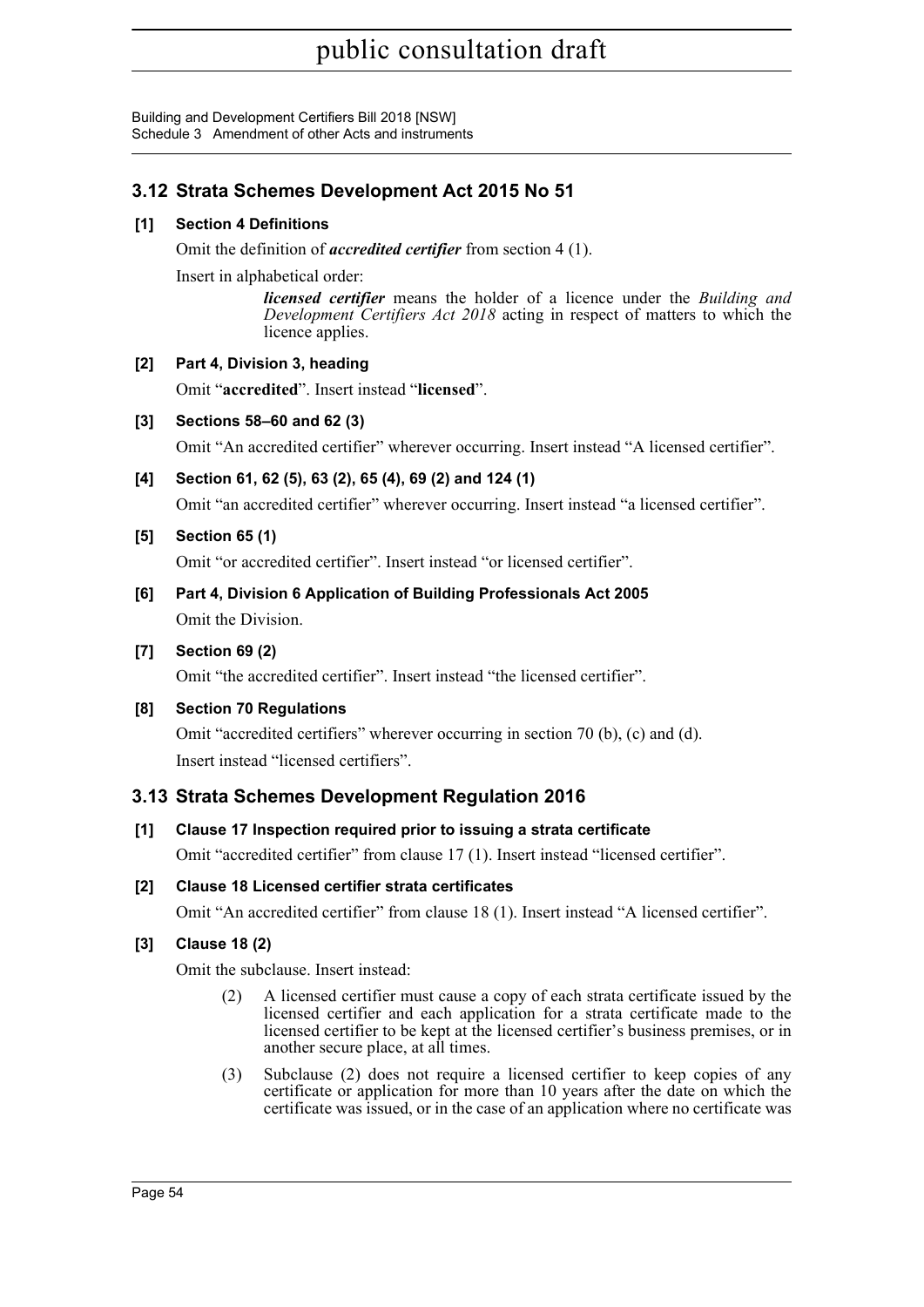> issued, for more than 10 years after the date on which the application was made.

### **[4] Clause 19 Records to be kept by local councils in respect of strata certificates**

Omit "an accredited certifier" from paragraph (b) of the definition of *relevant strata certificate* in clause 19 (1).

Insert instead "a licensed certifier".

### **3.14 Swimming Pools Act 1992 No 49**

### **[1] Section 22A Definition**

Omit the definition of *accredited certifier*. Insert instead:

*licensed certifier* means the holder of a licence under the *Building and Development Certifiers Act 2018* acting in respect of matters to which the licence applies.

### **[2] Sections 22C (1) and (2), 22D (2), (3) and (4), 22E (1)**

Omit "an accredited certifier" wherever occurring. Insert instead "a licensed certifier".

### **[3] Sections 22D Certificates of compliance**

Omit "or accredited certifier" wherever occurring in section 22D (2) and (7). Insert instead "or licensed certifier".

### **[4] Clause 22E Notices by licensed certifier if pool does not comply**

Omit "An accredited certifier" wherever occurring in section 22E (2), (4) and (5). Insert instead "A licensed certifier".

### **[5] Sections 22E (2), (3) (d), (e) and (f) (i) and (4) (a)**

Omit "the accredited certifier" wherever occurring. Insert instead "the licensed certifier".

### **3.15 Swimming Pools Regulation 2008**

### **[1] Clause 18BA Certificates of non-compliance if pool does not comply**

Omit "an accredited certifier" from clause 18BA (1). Insert instead "a licensed certifier".

### **[2] Clause 18BA (2) and (3) (c)**

Omit "or accredited certifier" wherever occurring. Insert instead "or licensed certifier".

### **[3] Clause 18E**

Omit the clause. Insert instead: